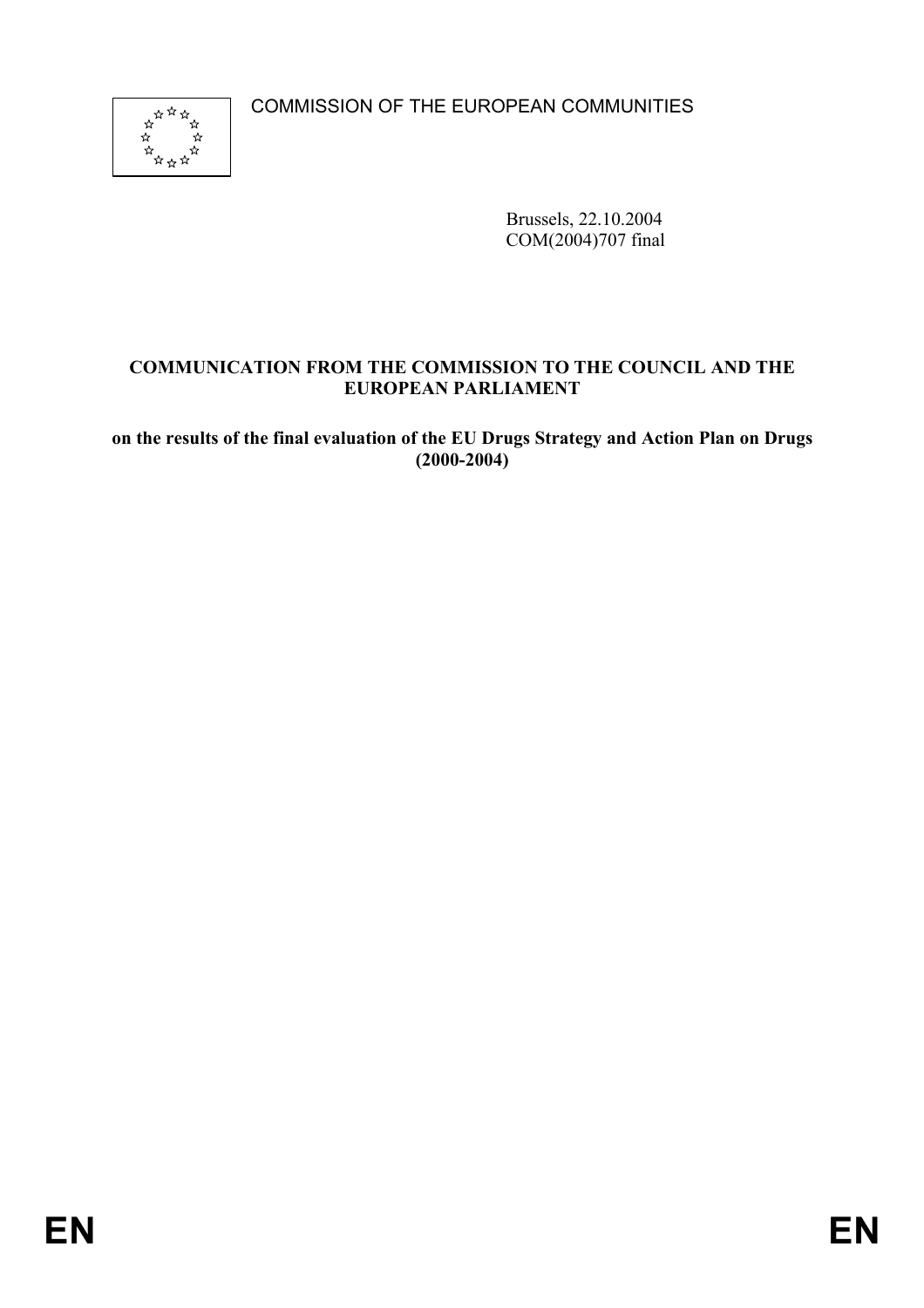# **1. THE EU DRUGS STRATEGY AND THE EU ACTION PLAN ON DRUGS (2000-2004)**

In 1999, the Commission presented a Communication on a European Union Action Plan to Combat Drugs  $(2000 - 2004)^1$ . Based on this the Helsinki European Council endorsed the EU Strategy on Drugs for 2000-2004<sup>2</sup>. The Strategy calls for a **multidisciplinary and integrated approach** to drugs where drug demand and supply reduction are seen as equally important and mutually reinforcing parts of a balanced strategy.

In June 2000, the Feira European Council adopted the EU Action Plan on Drugs 2000-2004<sup>3</sup>. This Action Plan translated the EU Drugs Strategy into approximately one hundred concrete actions to be taken by the Member States, the Commission, the European Monitoring Centre for Drugs and Drug Addiction (EMCDDA) and Europol.

The Action Plan states that the Commission should organise appropriate evaluations at mid-term and upon completion of the EU Drugs Strategy 2000-2004. In November 2002 the Commission presented a Communication on the mid-term evaluation<sup>4</sup>.

This Communication presents the results of the final evaluation and lays the foundation for the future evolution of EU drugs policy on the basis of the lessons learnt from the implementation of current policy.

# **2. AIM AND PROCESS OF THE FINAL EVALUATION**

# **2.1. Aim**

The aim of the final evaluation is to assess the level of achievement of the activities set out in the Action Plan, to assess the extent to which this meets the objectives of the Drugs Strategy and to assess the impact of both the Drugs Strategy and the Action Plan on the drug situation in the European Union.

Drug policy impact evaluation is still developing and the lack of precise and quantifiable operational objectives in the present Drugs Strategy and Action Plan does not make the task simple. However, the process of impact evaluation and of defining key indicators and tools that in the future may serve as quality standards for adopting new strategies and policies has started.

# **2.2. Process**

This evaluation commenced in April 2003 with the establishment of a steering group (comprised of representatives of the Commission, the four Member States having the Presidency during 2003-2004, the EMCDDA and Europol) to oversee and provide guidance in relation to the final

<sup>1</sup> COM (1999) 239 final of 26.5.1999

<sup>2</sup> Cordrogue 64 Rev 3, 12555/3/99, 1.12.1999

<sup>3</sup> Cordrogue 32, 9283/00, 7.6.2000

<sup>4</sup> COM (2002) 599 final, 4.11.2002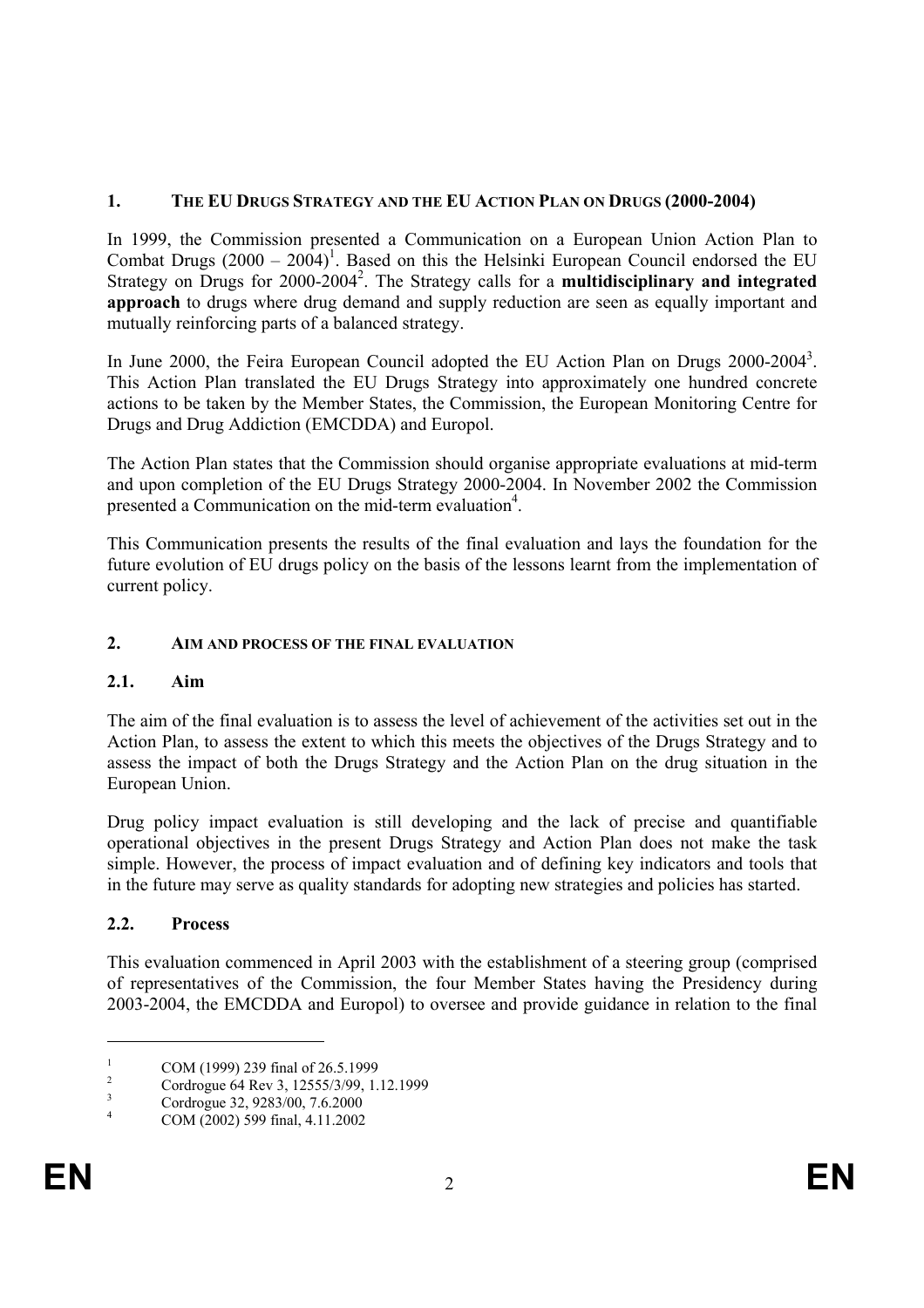evaluation. This group has met on four occasions to determine the evaluation tools and methods and to monitor the process.

In November 2003 a questionnaire was sent to the then Member States<sup>5</sup> to obtain details of actions in the Action Plan implemented by them (Annex 1). A similar follow up table was sent to the relevant Commission services, the EMCDDA and Europol (Annex 2).

A series of thematic papers were prepared by the EMCDDA and the Commission focusing on particular aspects of the drugs issue<sup>6</sup>. The EMCDDA together with Europol developed a statistical snapshot which contains core data on the drugs situation in 1999 and in  $2002-2003^7$ .

A Eurobarometer survey was carried out in April/May 2004 on the attitudes/perceptions of young people to drugs<sup>8</sup>. The main results obtained are compared with the results of a similar survey conducted in 2002. In addition, the final report on Law enforcement and its role in fighting drug trafficking<sup>9</sup>, the implementation plans regarding the supply of synthetic drugs<sup>10</sup> and on demand and supply reduction<sup>11</sup>, the report approved by the Council on progress in their implementation<sup>12</sup> and other initiatives taken (Annex 3) were taken into account.

The data taken from the various sources was analysed to highlight the main achievements over the period and to highlight areas where further progress is needed. It was also used to assess the level of achievement of the activities set out in the Action Plan and to assess the extent to which achievement of the Action Plan met the objectives of the Drugs Strategy. The statistical snapshot provides the basis for the assessment of the impact of the Drug Strategy and Action Plan on the drug situation. The data provided for the final evaluation ranges over the period 1999 to June 2004.

# **3. MAIN ACHIEVEMENTS AND AREAS WHERE FURTHER PROGRESS IS NEEDED**

#### **3.1. Coordination**

#### **Achievements at national level**

• Since 1999, more developed national drugs strategies have been adopted by Member States. Most of them cover the entire range of drug-related activities.

 $\overline{a}$ 

<sup>5</sup> Unless otherwise indicated, references to the Member States are to the former 15 Member States 6

The papers are available on www.emcdda.eu.int or on www.europa.eu.int/comm/justice home and www.europa.eu.int/comm/taxation\_customs 7

Available on www.emcdda.eu.int 8

 $\sum_{n=0}^{\infty}$  See www.europa.eu.int/comm/justice\_home

 $\frac{9}{10}$  Crimorg 43 Rev 3, 9615/3/03

<sup>&</sup>lt;sup>10</sup> Cordrogue 81 Rev 2, 12452/2/02

<sup>&</sup>lt;sup>11</sup> Cordrogue 40, Rev 2, 8926/2/03

<sup>12</sup> Cordrogue 43, 10481/04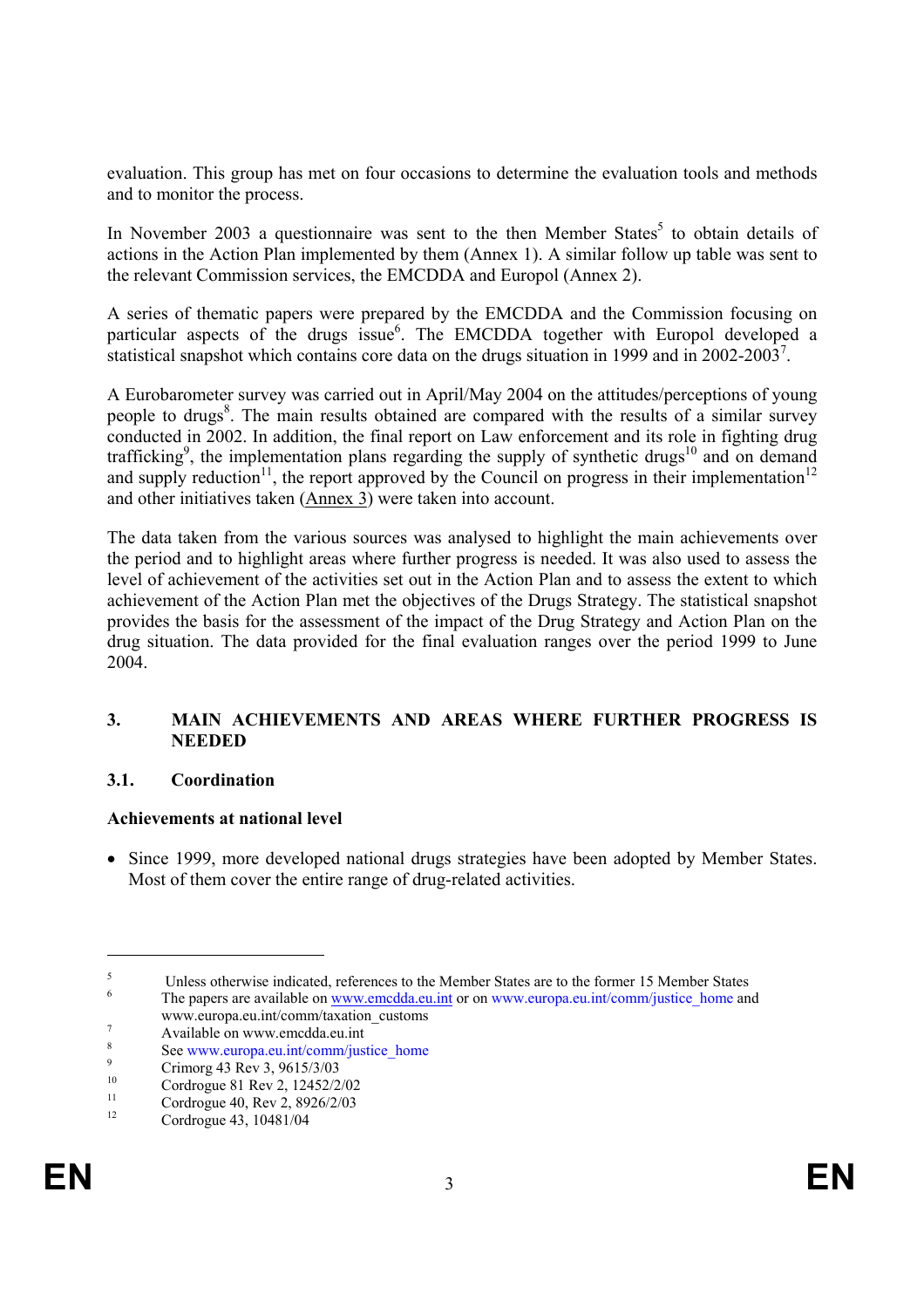• The awareness among Member States of the need of a multidisciplinary coordination in the field of drugs has increased. All Member States acknowledge that it is an essential element of drugs policy, even if there is no single definition of the term 'coordination'.

# **Areas where further progress is needed at national level**

- National drugs coordination needs to be extended to all areas of drugs policy, including regular consultation with civil society.
- More prior coordination at national level (e.g. between public health, justice and home affairs, external relations and budget authorities) would be helpful to delegations in articulating their positions within the Council.

# **Achievements at EU level**

- Since the adoption of the Action Plan, meetings of the national drugs coordinators have taken place twice a year.
- The Commission issued a Communication on drugs coordination in 2003. A paper with the views of the Horizontal Drugs Group on the Communication has been discussed.

# **Areas where further progress is needed at EU level**

- Adequate follow-up of the Commission Communication on drugs coordination has to be ensured. The meetings of the national coordinators should be more focused on specific issues.
- The Commission should strengthen and streamline its internal coordination mechanisms: a more visible and operational coordination of all the services involved in the drugs dossier is required. Its structural links with the EMCDDA should continue.
- There is no clear division of responsibilities among the Council working groups dealing with drug issues. The Horizontal Drugs Group should have overall responsibility for co-ordination of the work of the different groups on drug issues.
- Civil society has not been regularly consulted in the formulation of EU policy on drugs and such consultation should become a regular feature. This will be the subject of a Commission Communication in 2005.

# **3.2. Information and evaluation**

#### **Achievements at national level**

• The availability and the quality of the data on the drug situation have improved in most Member States, as has the political support necessary for specific information and evaluation activities.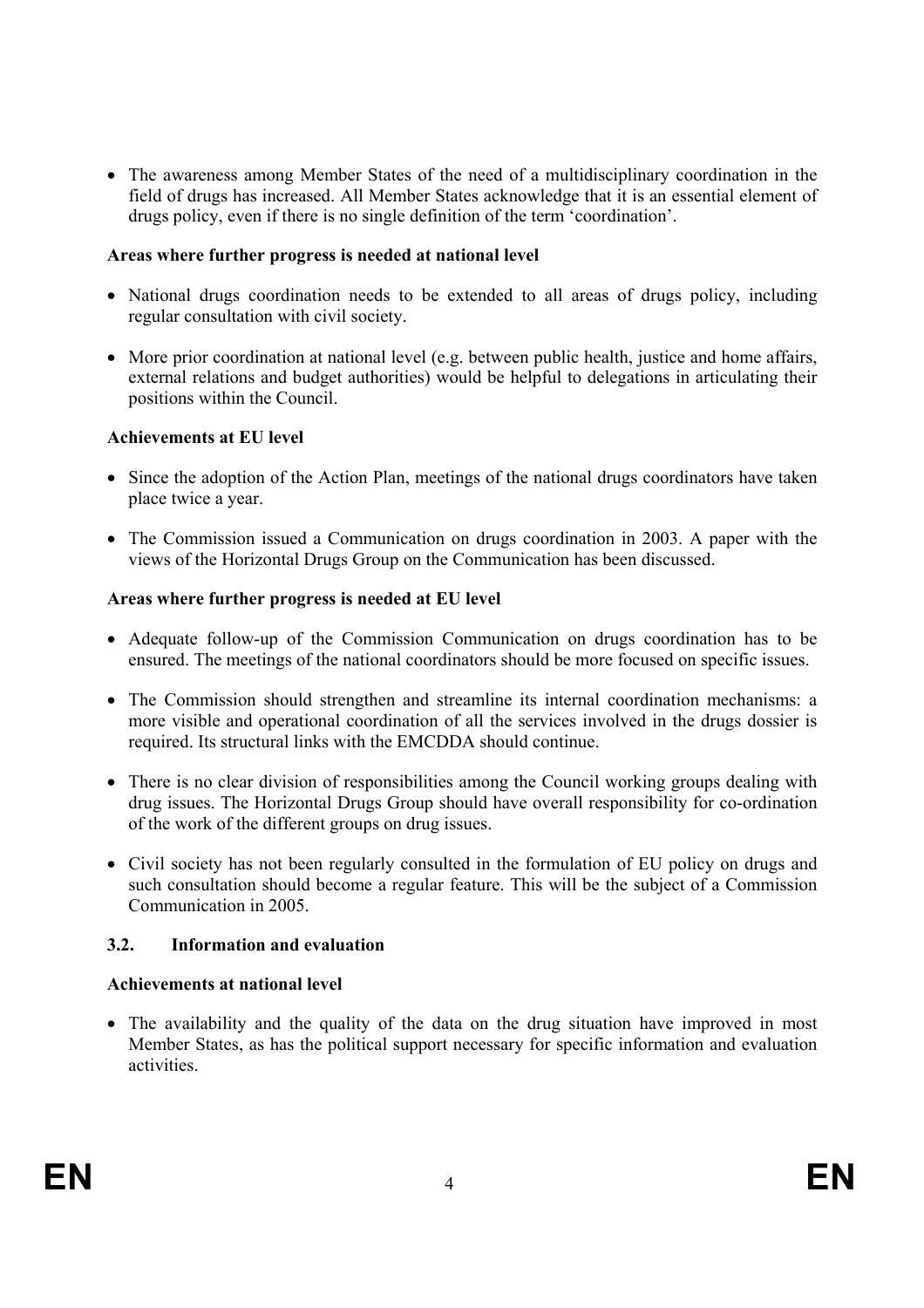- All Member States have agreed to apply the five key epidemiological indicators<sup>13</sup> and to provide comparable and consolidated data.
- Some Member States have progressed on the development of tools for the regular assessment of the effectiveness of their actions in the field of drugs.

# **Areas where further progress is needed at national level**

- The systematic monitoring of the implementation of national drugs strategies/action plans should be improved. Progress is also needed to ensure regular assessment of their implementation.
- Member States should pursue efforts towards full implementation of the epidemiological indicators.
- The provision of information on public expenditure in the field of drugs and the analysis of the cost-effectiveness ratio of policies need further improvement.

# **Achievements at EU level**

- The availability and quality of data and information on the drug situation have been improved mainly through the work of the EMCDDA and the National Focal Points.
- The final evaluation process has led to the development of key methodological tools and the creation of a steering group which could provide a framework for future evaluations of EU drugs policies.
- The exchange of information on emerging trends in drug use has improved, partly, as a result of the establishment of an early warning system in the framework of the Joint Action on synthetic drugs.<sup>14</sup>

#### **Areas where further progress is needed at EU level**

- There is a lack on information on drug related crime and more work needs to be done on the appropriate indicators, taking into account the work of the EMCDDA and Europol in this field.
- Mechanisms for monitoring emerging trends in drug use should be improved. Research on such trends should be further developed.

<sup>&</sup>lt;sup>13</sup> 1. The extent and pattern of drug use in the general population 2. The prevalence of problem drug use 3. The demand for treatment by drug users 4. The number of drug-related deaths and the mortality of drug users and 5. The rates of drug-related infectious diseases.<br>
OJ L 167, 25.06.1997, p. 1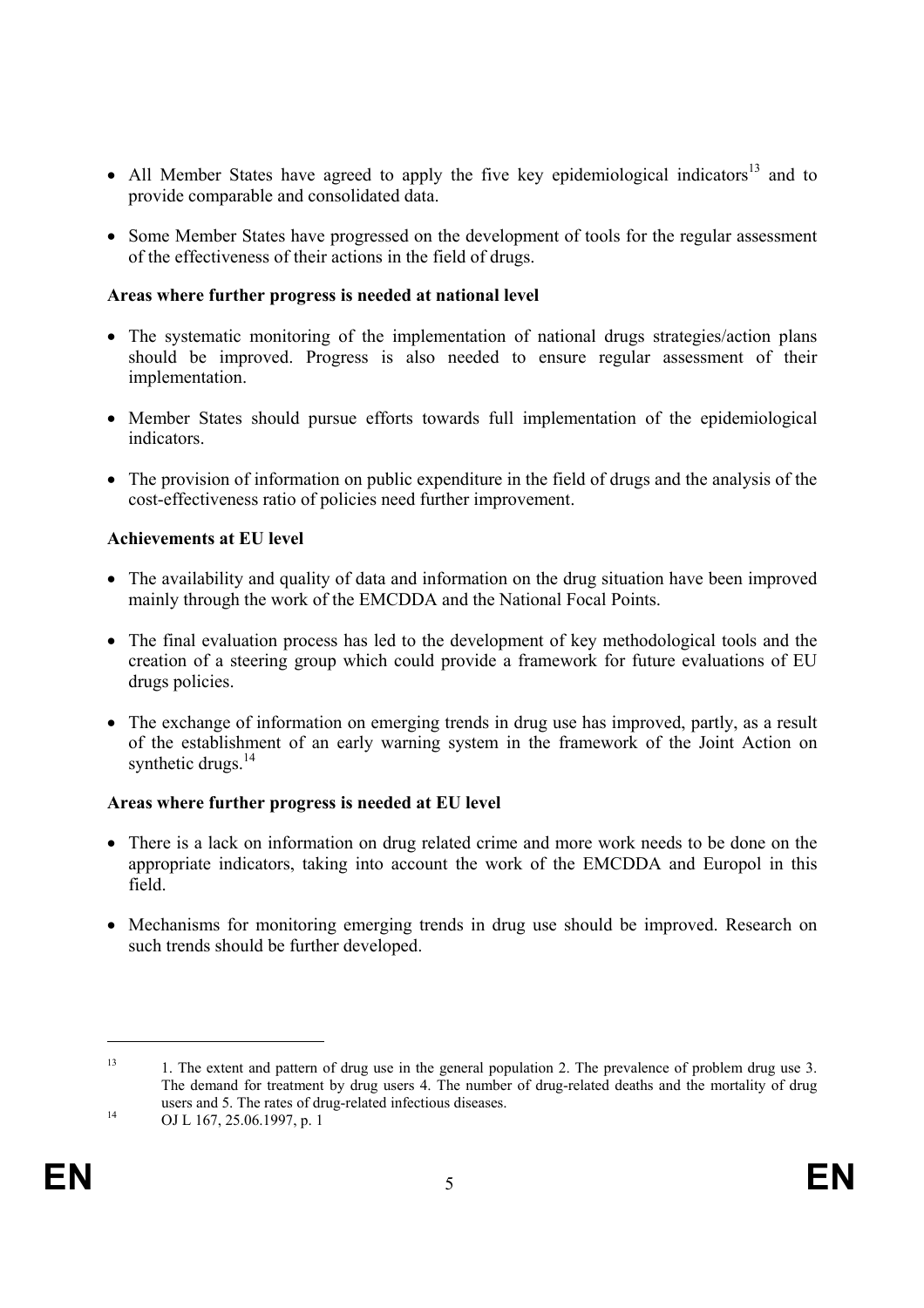# **3.3. Demand reduction**

# **Achievements at national level**

- The awareness of the need to take preventive actions starting from an early age is clear for all Member States. They have created global prevention programmes involving relevant experts and civil society.
- Specific prevention projects aimed at tackling poly-drug use and the abuse of licit and illicit substances are increasingly implemented. Information campaigns are increasingly directed towards target groups and address risk behaviour and addiction in general.
- Most Member States have increased the funding for and the availability of treatment services and diversified the range of treatment options.
- In all Member States more attention is being paid to drug-using offenders as illustrated by the increase in community-based alternatives to incarceration and the greater availability of prison-based psychosocial and health interventions.
- All Member States have undertaken research into the effects of driving under the influence of illicit drugs and medication and some of them have introduced stricter control measures.

# **Areas where further progress is needed at national level**

- More regular assessment of the effectiveness of measures to reduce health-related harm associated with drug dependence and of treatment measures should be carried out.
- Member States should create recognised qualifications for professionals in the areas of drug prevention and reduction of health-related harm associated with drug dependence.

# **Achievements at EU level**

- The Council adopted a number of resolutions on drug prevention issues (cf. Annexe 3).
- The Programme of Community Action on the Prevention of Drug Dependence (1996-2002)<sup>15</sup> and the New Public Health Programme (2003-2008)<sup>16</sup> have provided co-funding for drug prevention projects. Treatment is an emerging issue.
- A Council Recommendation on the prevention and reduction of health-related harm associated with drug dependence was adopted in  $2003^{17}$ .

 $\overline{a}$ 

<sup>&</sup>lt;sup>15</sup> OJ L 19, 22.1.1997, p. 25

 $^{16}$  OJ L 271, 9.10.2002, p. 1

OJ L 165, 03.07.2003, p. 31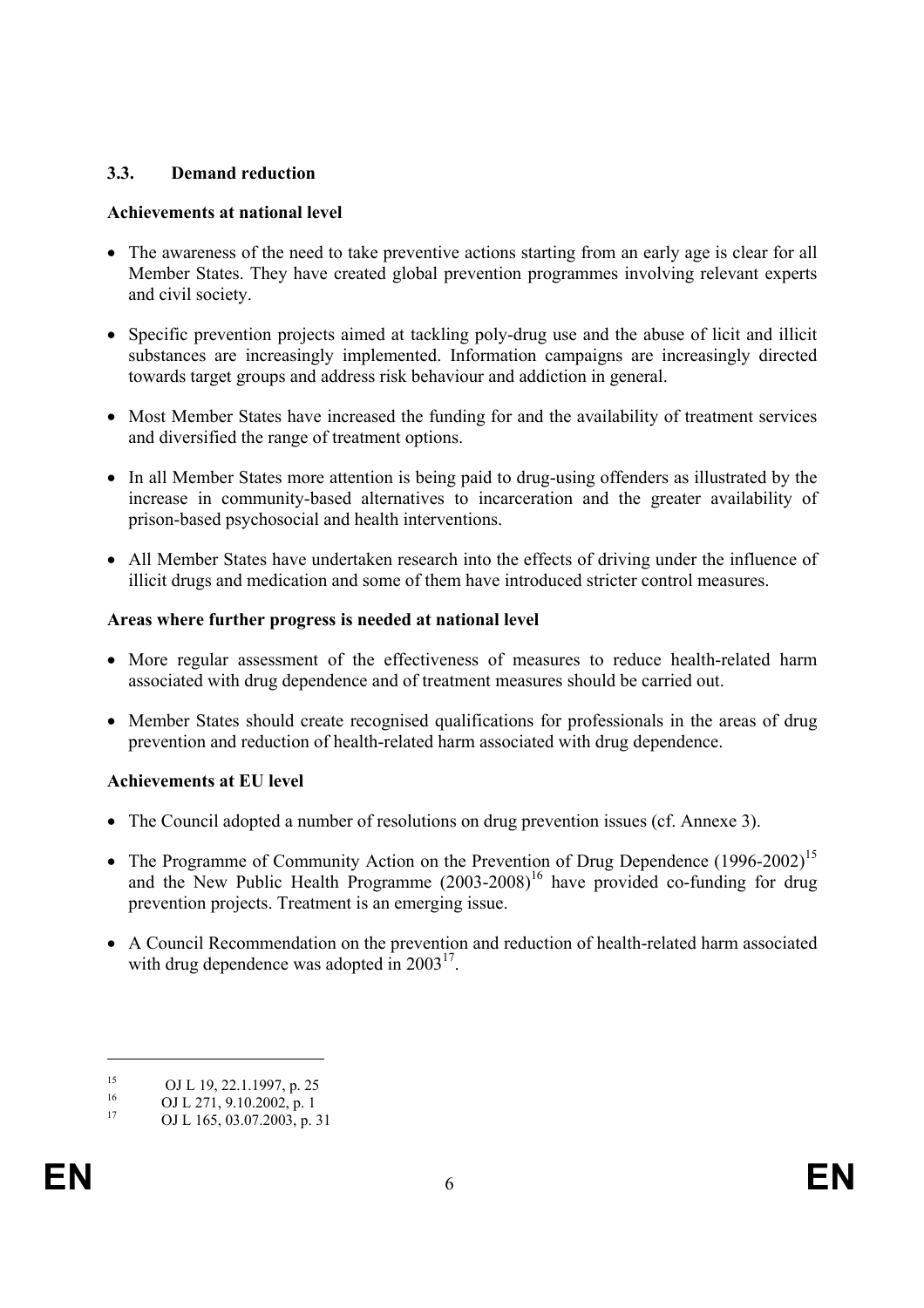• A European Community road safety action programme<sup>18</sup> and a Council Resolution on combating the impact of psychoactive substances use on road accidents<sup>19</sup> have been adopted. Both take into account the effects of alcohol, drugs and medicines on driving.

#### **Areas where further progress is needed at EU level**

- The EU should promote further research on the biomedical, psychosocial and other factors behind drug use and addiction, especially in areas, where such research is still limited (e.g. long term use of cannabis or synthetic drugs).
- The dissemination of reliable and high quality information and best practices should be improved.
- The Commission will follow up on the key points of the 2003 Council Recommendation mentioned above.

# **3.4. Supply Reduction**

#### **Achievements at national level**

- Within most Member States co-operation between law enforcement agencies has been improved through the establishment/reinforcement of structures and activities such as joint police/customs teams, joint enforcement operations and memoranda of understanding.
- More Member States now seem to be able to operate in accordance with the provisions of Article 17 (Illicit Traffic by Sea) of the 1988 UN Convention against illicit traffic in narcotic drugs and psychotropic substances.
- All Member States have transposed into national law the first money laundering Directive<sup>20</sup> and 11 have transposed its amending Directive<sup>21</sup>. In addition Member States have introduced new measures to reduce money laundering such as powers to oppose transactions and increased powers for the control of travellers who import large sums of money.
- 10 Member States have transposed the provisions of the Council Framework Decision on joint investigation teams<sup>22</sup> and/or have ratified the EU Convention on Mutual Legal Assistance in Criminal Matters<sup>23</sup> or have indicated that legislation in place already enables the setting up of such teams.

<sup>&</sup>lt;sup>18</sup> COM(2003)311 final<br><sup>19</sup> Cordress: 07, 12, 11.

 $^{19}$  Cordrogue 97, 13.11.2003

<sup>&</sup>lt;sup>20</sup> Directive 91/308/EEC, 0J L166, 28.06.1991, p. 77-83

<sup>&</sup>lt;sup>21</sup> Directive 2001/97/CE, OJ L 344, 28.12.2001, p. 76

 $^{22}$  OJ L 162, 20.06.2002, p.1

OJ C 197, 12.07.2000, p. 1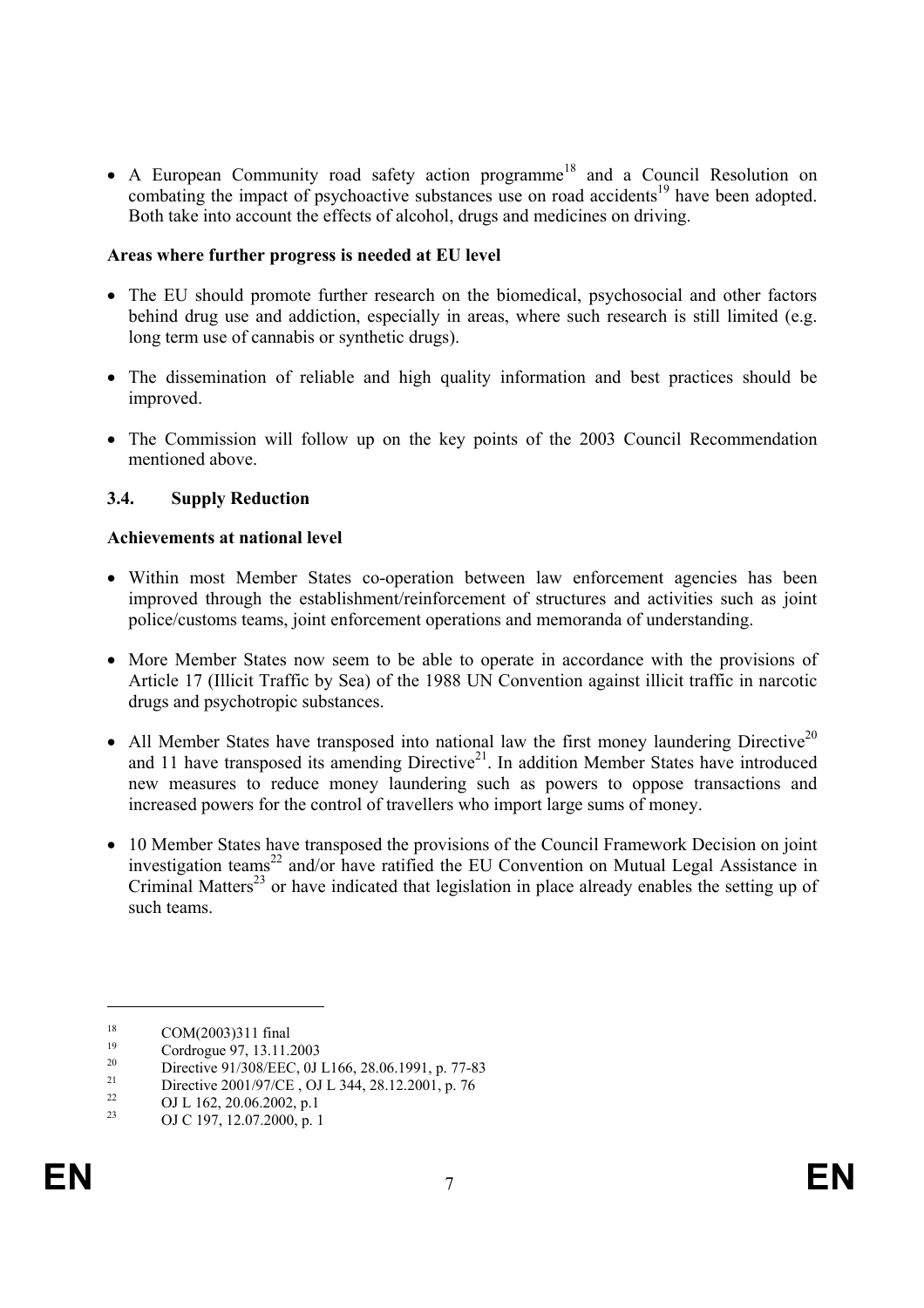• 10 Member States have ratified the Convention on mutual assistance and co-operation between customs administrations (Naples II)<sup>24</sup>. 14 Member States have ratified the Convention on the use of information technology for customs purposes  $(CIS)^{25}$ .

#### **Areas where further progress is needed at national level**

- Those Member States which do not report having formal structures for co-operation between their national law enforcement agencies should consider establishing such formal structures as appropriate.
- Member States should ensure that they have the necessary procedures in place to enable them to operate in accordance with the provisions of Article 17 of the 1988 UN Convention and should consider the establishment of a guide regarding its implementation.
- Member States which have not done so should transpose the second money laundering Directive<sup>26</sup>, the Council Framework Decision on joint investigation teams and/or ratify the EU Convention on Mutual Legal Assistance in Criminal Matters and ratify the Naples II Convention and the CIS Convention.

# **Achievements at EU level**

- Co-operation between law enforcement agencies at EU level has been improved through the establishment/reinforcement of structures, the activities of Europol and Eurojust and activities such as joint investigations, joint customs operations, maritime co-operation, joint teams, and police and customs co-operation centres.
- A number of EU projects (e.g. CASE, EELS and EILCS) aimed at identifying the production and trafficking of synthetic drugs have been established and are ongoing.
- Since 2000, five substances have been made subject to EU wide control measures on the basis of the Joint Action on synthetic drugs.
- EU financing programmes such as  $\text{AGIS}^{27}$  have played a significant role in facilitating cooperation between the Member States' law enforcement authorities.
- Political agreement has been reached on the Council Framework Decision laying down minimum provisions on the constituent elements of criminal acts and penalties in the field of illicit drug trafficking<sup>28</sup>. Its formal adoption is expected shortly.

<sup>&</sup>lt;sup>24</sup> OJ C 24, 23.01.1998, p. 2

<sup>&</sup>lt;sup>25</sup> OJ C 316, 27.11.95, p. 34

 $\frac{26}{27}$  Cf. footnote 21

<sup>&</sup>lt;sup>27</sup> OJ L 203, 01.08.2002, p. 5<br><sup>28</sup> COM (2001) 250 final

COM (2001) 259 final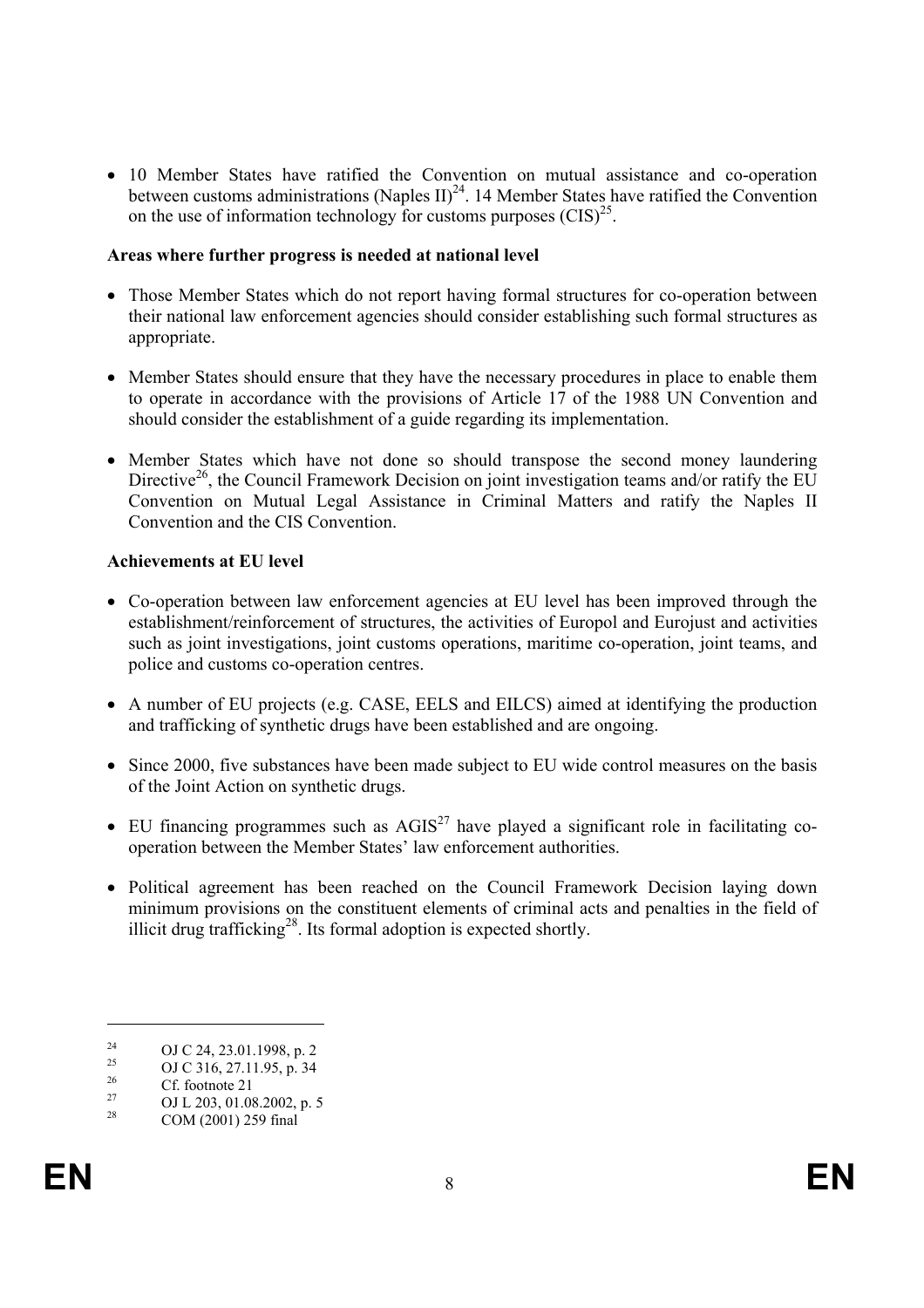- A Regulation of the European Parliament and of the Council on drug precursors (intra-Community trade) has been adopted.<sup>29</sup> A proposal for a Council Regulation on the external trade in drug precursors 30 has been presented by the Commission.
- OLAF has facilitated an important exchange of information relating to the risk of diversion of precursors and continues to support the Yachtinfo and Marinfo systems.
- The further development of a permanent Operational Co-ordination Unit to support Joint Customs Operations is under discussion.
- The Commission has adopted a proposal for a third Directive on money laundering<sup>31</sup>.
- The adoption of the Council Decision<sup>32</sup> on the exchange of information between Financial Intelligence Units (FIUs) has provided a better framework for cooperation.
- A number of Member States are involved in discussions with regard to forming joint teams and giving their police and judicial authorities additional, far-reaching powers to operate on each other's territories.

# **Areas where further progress is needed at EU level**

- Member States should establish joint investigation teams to deal with drug trafficking between them, as provided for in the Council Framework Decision and the Convention.
- Further developing joint operations between law enforcement agencies of the Member States should be discussed. The establishment and results of these operations should be reported to the Council and the Commission.
- Further developments in operations to tackle the production in and trafficking of synthetic drugs should be explored. The suggestions for mapping distribution networks presented by the Commission could be a useful starting point in this process.
- The Council Recommendation on the alignment of law enforcement drug and diverted precursors statistics should be fully implemented $33$ .
- The third Directive on money laundering should be adopted by the European Parliament and the Council as soon as possible.

<sup>&</sup>lt;sup>29</sup> OJ L 47, 18.02.2004, p. 1

 $\frac{30}{31}$  COM (2004) 244 final

 $\frac{31}{32}$  COM (2004) 448, 30.06.04

 $^{32}$  OJ L 271, 24.10.2000, p. 4

<sup>33</sup> Stup 26, 30.10.2001, Stup 29, 13.11.01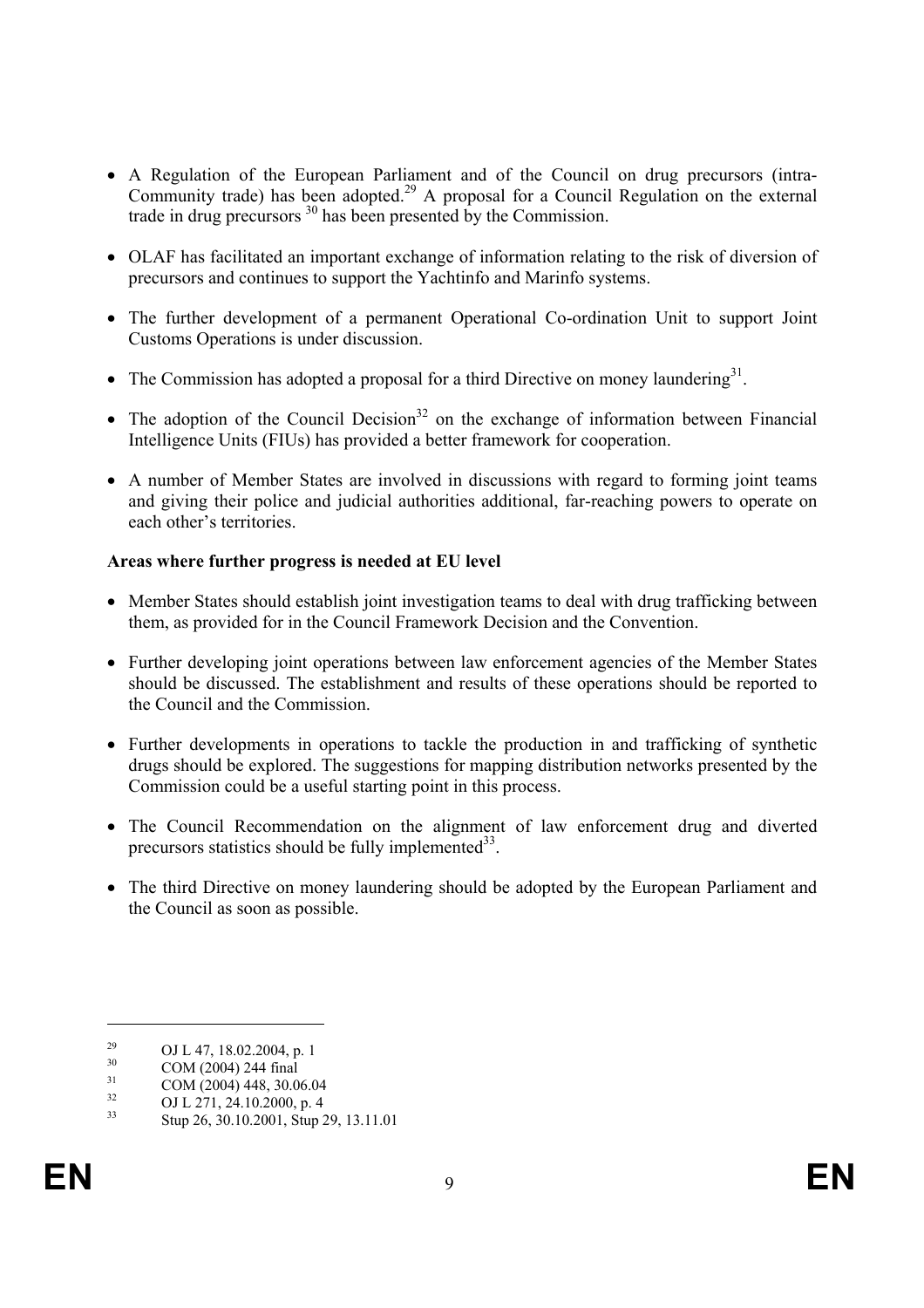# **3.5. Enlargement**

Although enlargement did not take place until eight months before the end of the period covered by the Drugs Strategy, drugs initiatives form part of the EU acquis. All new Member States and two of the candidate countries have responded on a voluntary basis to the Commission questionnaire<sup>34</sup>. A summary of this data will be included in a separate report.

# **Achievements**

- The PHARE programme and other relevant Community programmes have been especially useful in familiarising the new Member States and candidate countries with the drugs elements of the acquis.
- Almost all Member States have provided assistance to the new Member States in their efforts to deal with drug abuse and drug trafficking. Member States have provided similar assistance to the candidate countries.
- All the new Member States have transposed the drugs elements of the acquis into their national legislation and the candidate countries are in the process of doing so.
- The JHA Chapter of the acquis has been provisionally closed for Bulgaria and negotiations with Romania are progressing.
- The agreements with Bulgaria, Romania and Turkey for participation in the work of the EMCDDA have been initialled.

# **Areas where further progress is needed**

- There should be close co-operation with the new Member States and candidate countries in the implementation of the drugs elements of the acquis.
- The new Member States should make full use of the AGIS and other relevant programmes to facilitate co-operation with other Member States.
- The agreements with three candidate countries to enable them to participate in the work of the EMCDDA should enter into force as soon as possible
- The PHARE programme and other Community programmes should continue to provide assistance to the candidate countries in the drugs field.

<sup>&</sup>lt;sup>34</sup> See Section 2.2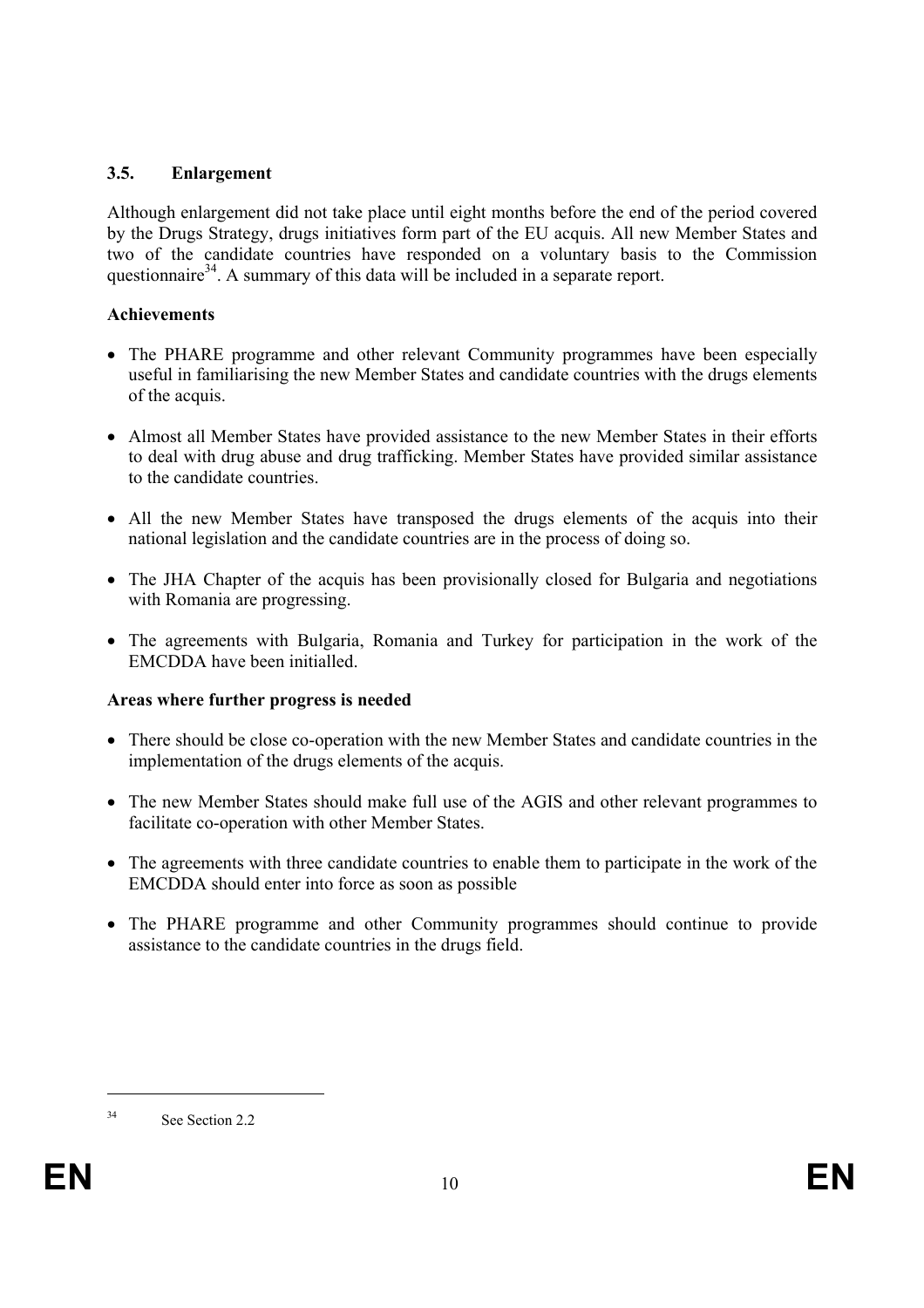# **3.6. International cooperation**

# **Achievements at national level**

- Member States provide drug-related assistance to third countries on a bilateral basis and/or through the United Nations Office on Drugs and Crime (UNODC).
- A number of Member States co-operate with third countries to develop and improve anti money laundering systems.

# **Areas where further progress is needed at national level**

- All Member States should systematically feed the database created by the Commission on the technical assistance projects in candidate and third countries in the field of drugs.
- Member States should regularly inform the Council and the Commission of their bilateral activities in third countries and regions.

# **Achievements at EU level**

- The Commission is concentrating its efforts on the two main trafficking routes to the EU.
- The Commission has kept the Council regularly informed of its drug-related assistance in third countries/regions and of the improved integrated process through which it finances drug projects in third countries/regions.
- In the context of the European Neighbourhood Policy, Action Plans with a number of countries are under discussion. These plans normally include a section dealing with drugs.
- All relevant Community and EU external agreements contain specific provisions on drugs.

# **Areas where further progress is needed at EU level**

- The Member States and the Commission should continue to ensure coordinated EU positions in international fora dealing with the drugs issue, in particular the UN Commission on Narcotic Drugs.
- Member States and the Commission should continue to link the drug-related assistance they provide to Central Asia, Latin America and the Caribbean and the Western Balkan countries to the drugs action plans adopted with these regions. In this regard an appropriate funding mechanism might be considered.
- There is a need to ensure a link between the adoption of new EU drugs action plans for various regions of the world and the allocation of resources for their implementation.
- Member State drugs experts should continue to participate actively in emphasising drug issues when Country/Regional programming documents are being developed/reviewed. Better co-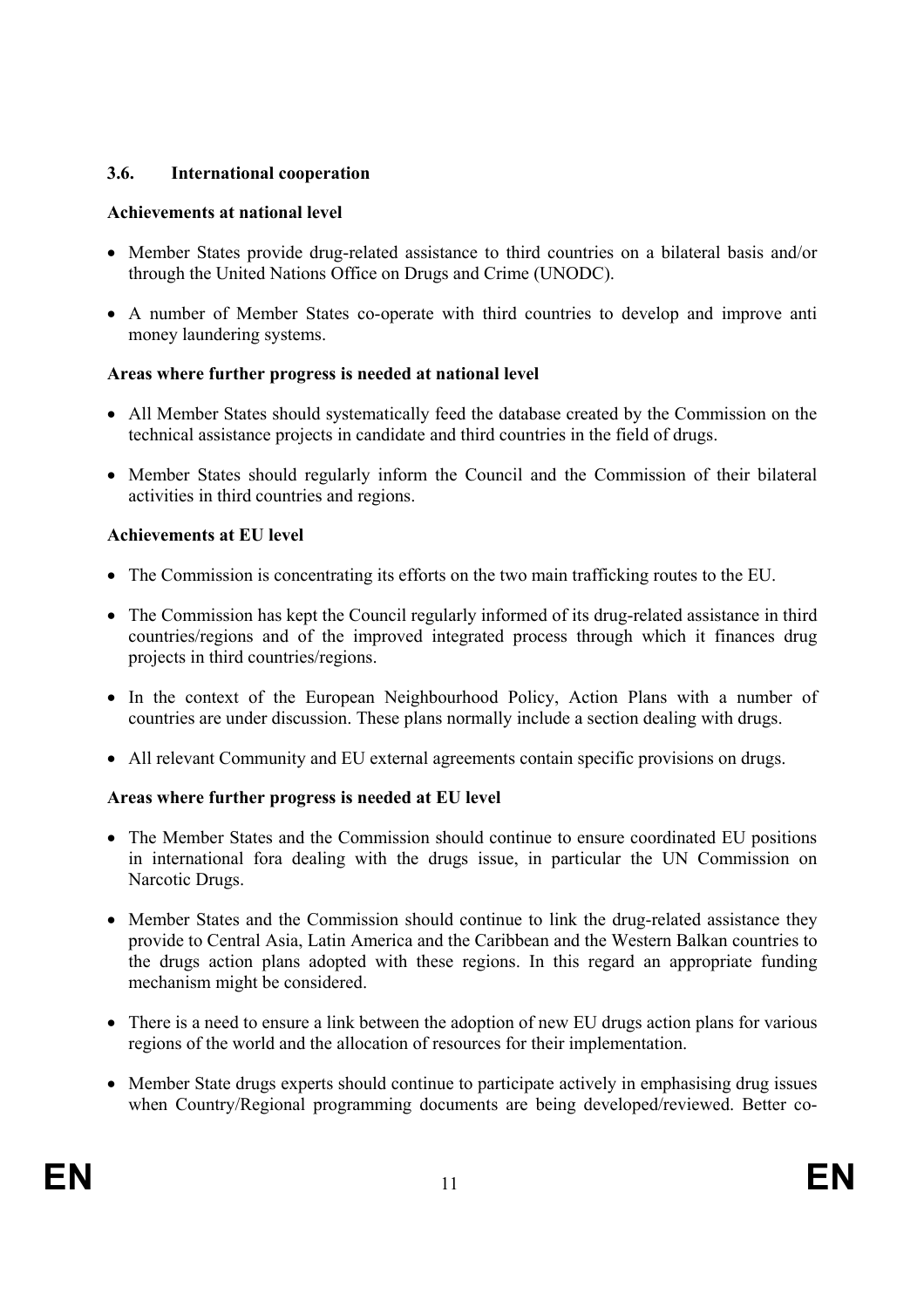ordination should exist between the Geographical Working Parties and the Horizontal Drugs Group.

- New emergencies and trends in drug use and production in specific countries/regions should be monitored and taken into consideration.
- The existing mechanisms for international co-ordination in the drugs field, such as the Dublin Group, should be fully utilised.

# **4. CONCLUSIONS**

# **I. Assessment of the level of achievement of the activities set out in the Action Plan**

- Around 95 per cent of the actions set out in the EU Action Plan on Drugs have been implemented or are in some stage of being implemented.
- The EU Drugs Strategy and Action Plan have been taken as a central reference point for action and have provided a framework for drug-related activities and initiatives at national and EU level.
- Almost all Member States have adopted a national drugs strategy or action plan. Among the elements in these national drugs strategies and action plans, there are common patterns with the EU approach, as outlined in the EU Drugs Strategy and Action Plan.

# **II**. **Assessment of the extent to which achievement of the Action Plan met the objectives of the Drugs Strategy**

• There can be little doubt that the implementation of the actions in the Action Plan has contributed to the achievement, to a greater or lesser extent, of the 11 aims of the EU Drugs Strategy.

# **III. Assessment of the impact on the drug situation**

- To some extent at least, progress has been made in achieving some of the targets of the EU Drugs Strategy (Target 2 and, in particular, Target  $3<sup>35</sup>$ .
- Based upon the evaluation tools, no strong evidence exists to support the contention that the goal of Target 1 to significantly reduce drug use prevalence has been achieved or that fewer young people are using drugs. However, the snapshot data suggests that overall a levelling off in the upward trend in drug use prevalence may be seen, even though it is at what may be considered as historically high levels.

l

<sup>&</sup>lt;sup>35</sup> For further exploration see the snapshot and the thematic paper "Main lessons from investigation of evaluation in the drug policy field in the European Union" on the EMCDDA's website.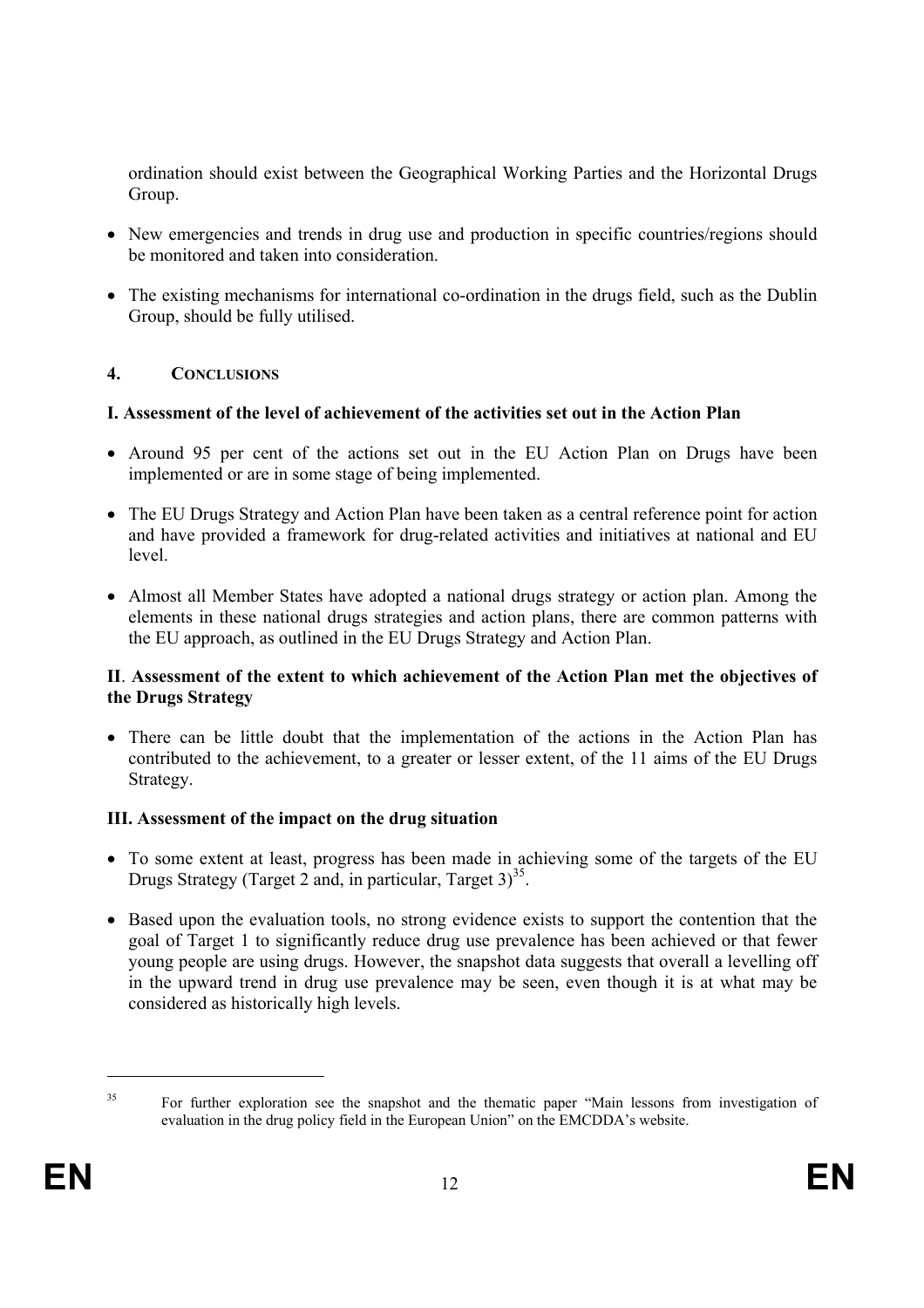- Similarly, the available information does not suggest that the availability of drugs has been reduced substantially (Target 4). At the same time, Targets 4 and 5 taken together have been a catalyst for a number of EU level initiatives that have strengthened law enforcement measures against drug trafficking and supply.
- A number of important initiatives have also been taken to combat money laundering (Target 6.1). With regard to Target 6.2, Member States participate in a number of important initiatives to combat the diversion of precursors, such as the European Joint Unit on Precursors. Important proposals have been brought forward to amend the Community legislation in the field of the control of trade in precursors.

# **5. PROPOSALS**

- The future EU Drugs Strategy should contain clear and precise objectives and priorities that can be translated into operational indicators and actions in the future Action Plans, with responsibility and deadlines for their implementation clearly defined. Information systems and evaluation tools should be taken into consideration when setting these objectives and priorities.
- Continued progress should be made in the availability, quality and comparability of information on monitoring the drugs situation.
- The Commission will bring forward a proposal in the beginning of 2005 for an Action Plan on Drugs 2005-2008. In addition, the Commission will draw up an annual progress review on the implementation of this action plan and will organise an impact assessment in 2008, with a view to proposing a second Action Plan for the period 2009-2012. During 2009-2012, annual progress reviews will continue to be drawn up by the Commission. In 2012 the Commission will organise an overall evaluation of the EU Drugs Strategy and Action Plans that will be presented to the Council and the European Parliament.
- The objectives of the new Drugs Strategy and Action Plans should be reflected in the Multiannual Programme consolidating the area of freedom, security and justice.
- The primary focus of the work of the Council's Horizontal Drugs Group should be on moving forward and monitoring the implementation of the actions set out in the future EU Action Plans on Drugs, as well as having a leading role in co-ordinating the work of the other Council groups on drug issues.
- There are many interesting and useful activities in the drugs field being implemented. The results of these activities should be more widely shared to promote similar activities elsewhere. In this context, consideration should be given to having an annual seminar on an aspect of drugs policy linked to these activities.
- This final evaluation should be taken into account in the development of the new EU Drugs Strategy 2005-2012.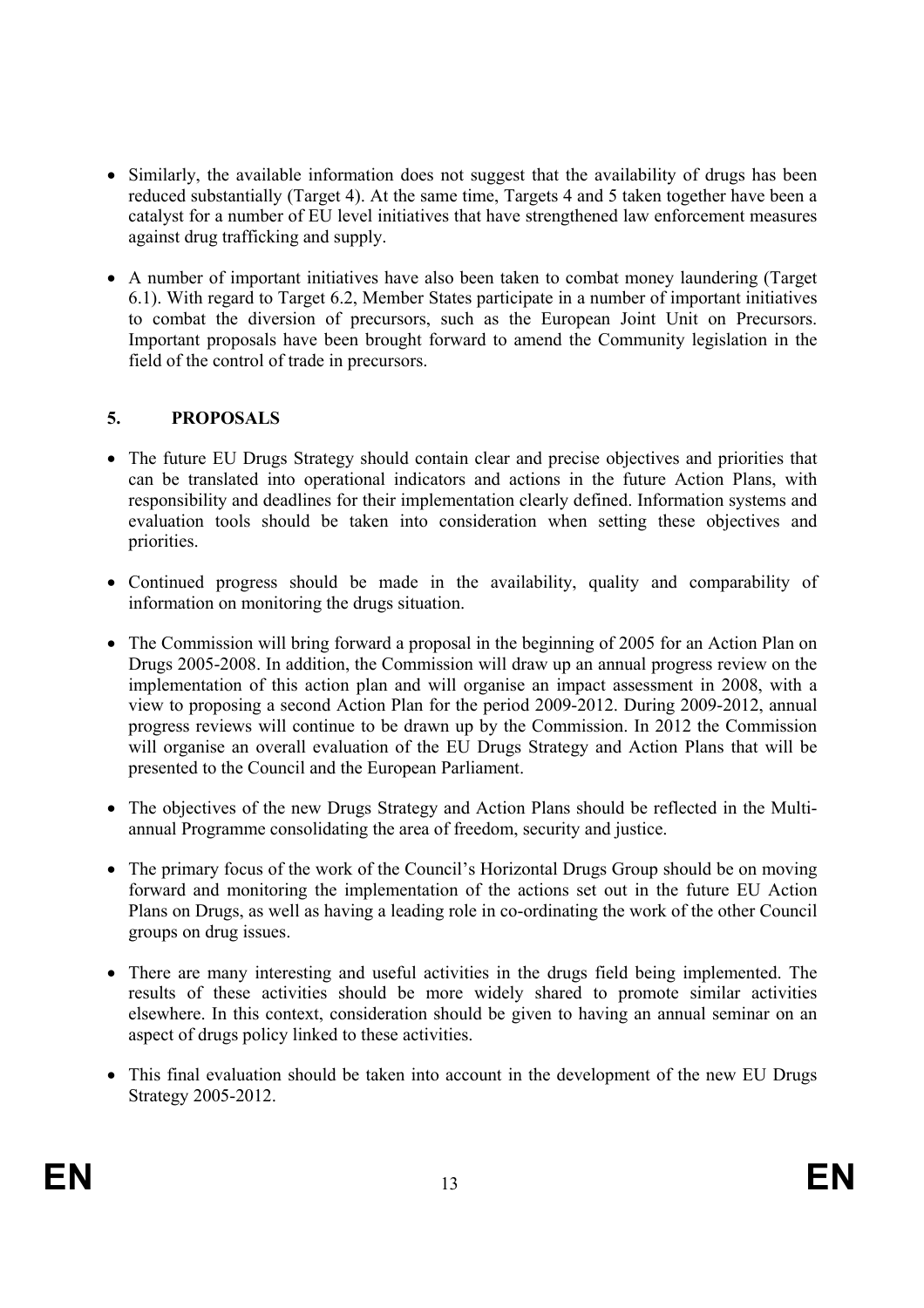# **ANNEX 1**

# **Summary of 15 Member States responses to the questionnaire on the implementation of the EU Action Plan on Drugs (2000-2004)**

# **1. Co-ordination**

**1.2.2 What steps has your country taken towards the establishment or the strengthening of the national co-ordination mechanisms since 1999? Has your country appointed a National Drugs Co-ordinator in the related period? Does your country envisage carrying out or has your country carried out an evaluation of the co-ordination mechanisms?** 

All Member States recognise the importance of coordinating the activities of the multiple actors involved in the drugs issue. They report to have mechanisms in place for coordinating their national drugs policies. Member States have adopted different models of coordination, depending on their national administrative structures and on the aspects of the fight against drugs they intend to focus on; some have interdepartmental committees, some have appointed national drug coordinators (e.g. France, Germany, Luxembourg, Portugal, Italy, Spain and Sweden) and/or established dedicated coordination units or bodies (e.g. Austria, Greece, Ireland, Finland). Some, however, lack coordination mechanisms that cover all aspects. Few Member States provide for evaluation of their coordination mechanisms.

## **1.2.4 In what way has your country ensured a balanced and multidisciplinary approach in national drugs programmes and policies and their implementation?**

The importance of maintaining a multidisciplinary and balanced approach is clearly recognised by all Member States. Most have adopted a national plan or strategy on drugs (Belgium Denmark, Greece, Finland, Ireland, Luxembourg, Portugal, Spain and the UK).

# **1.3.2 Has your country developed a specific strategy for co-operation with civil society regarding drug abuse? Please give details.**

Most Member States make provisions for involving civil society in the fields of prevention, health care and treatment, mainly at local level. Most of them also consult civil society on an *ad hoc* basis, e.g. for specific projects. Many Member States mention financial support for community groups and organisations as a way of cooperating with civil society.

Some countries (Germany, Greece, Ireland, and Sweden) have more regular contacts with the networks of NGOs, the voluntary sector, associations, etc. These countries recognise the importance of linking policy making and practice through dialogue with civil society, but also refer to the supporting work done by these organisations to influence public opinion.

**1.4.2. In which way has your country encouraged the provision of funding for the prevention of drug use, the prevention of drug related crime, the reduction of the negative health and social consequences of drugs and other proactive measures?**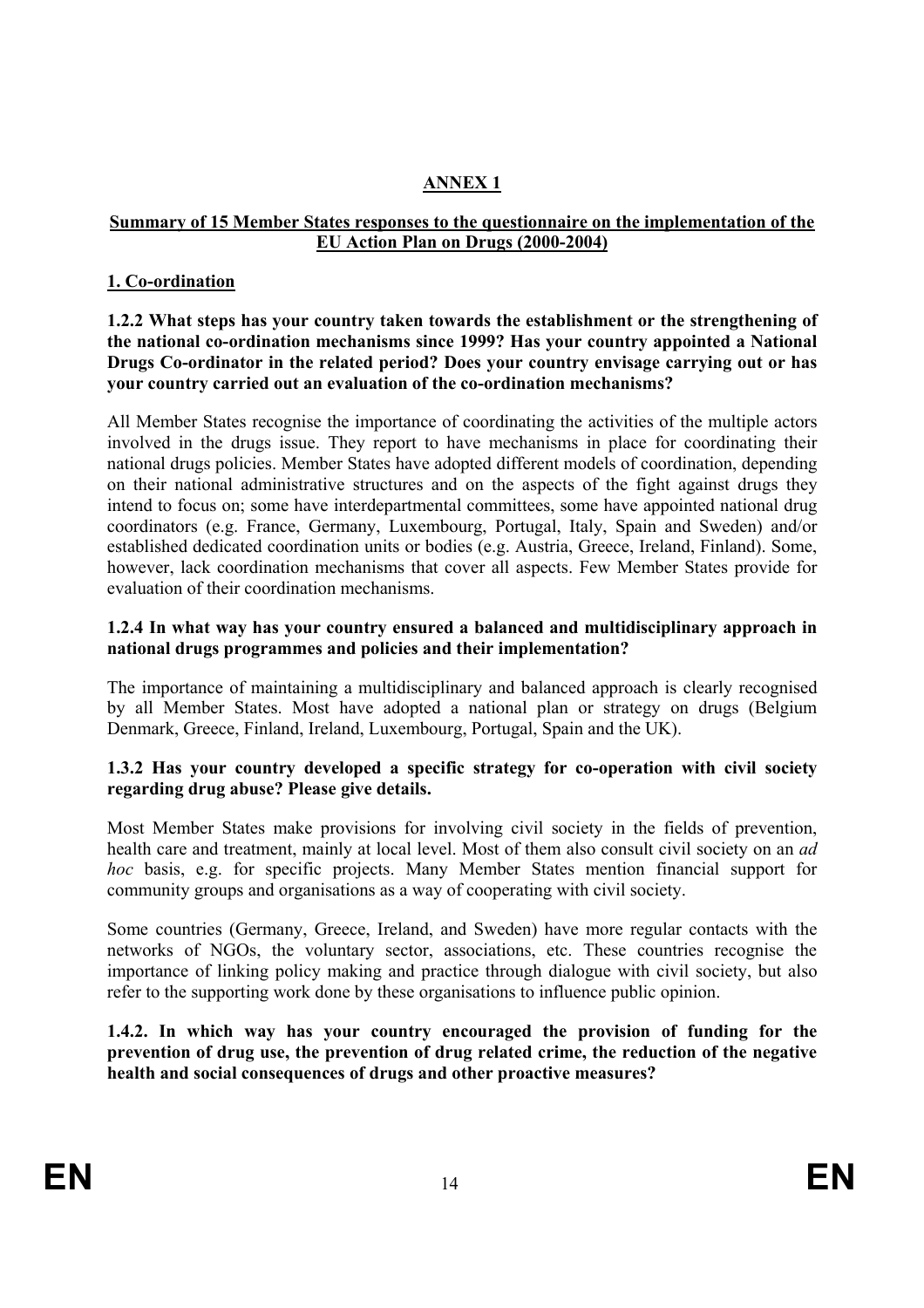Public expenditure on prevention and risk reduction programmes and measures are different from one country to another depending on the national administrative structure, ministerial budgets and social security systems. Some Member States (Belgium, Greece, Ireland, Luxembourg, and United Kingdom) indicate an increase of funding for drug-demand reduction.

# **1.5 In which way has your country shared information with other Member States on national strategies and action plans? Has your country made use of the EMCDDA database on drug laws, the Falcone and OISIN programmes or any other tools for information exchange and operational co-operation? Please describe.**

Member States consider other national measures, strategies and action plans as useful examples for orienting their own national debate. Very often information exchange is made via bilateral contacts and visits. The Horizontal Drugs Group and the meetings of the national coordinators are recognised as important occasions to share information and views.

All Member States acknowledge the importance of learning from the others and quote internet as an important source of information. Most of them report regular input and consultation of the EMCDDA databases (EDDRA, ELDD).

As far as law enforcement information sharing is concerned, most Member States mention the Europol national liaison officers. All Member States were able to take part in joint projects cofinanced by the Commission's OISIN and/or the Falcone programmes. Since 2003 XXX (can we give a figure??) have received funding under the new AGIS programme<sup>36</sup>.

# **2. Information and Evaluation**

**2.1.1 and 2.1.4 Does your country fully or partly provide information on the 5 key epidemiological indicators of the EMCDDA? If your country does not fully provide information on the 5 key epidemiological indicators when do you believe you will be in a position to do so? Please give brief description of the evolution of political and financial support to implement the 5 harmonised key indicators.** 

All Member States have established systems for the gathering and treatment of data which will provide comparable and reliable data on the 5 key epidemiologic indicators, and most Member States are able to provide (partial) information on all indicators. In order to improve the data quality of the used sources and to alleviate the lack of information on some indicators, Member States have introduced the necessary amendments in their legislative systems, organised special workgroups composed of representatives from various Ministries, services, and NGOs specialised in the fight against drugs and actively participated in EMCDDA workshops In most Member States, political and financial support provided by the government for establishing the five indicators (particularly through the national budget to the REITOX Network) is considered sufficient.

l

<sup>&</sup>lt;sup>36</sup> The AGIS programme (Framework programme on police and judicial cooperation in criminal matters) started in 2003 and incorporates previous Title VI programmes, such as Falcone and OISIN.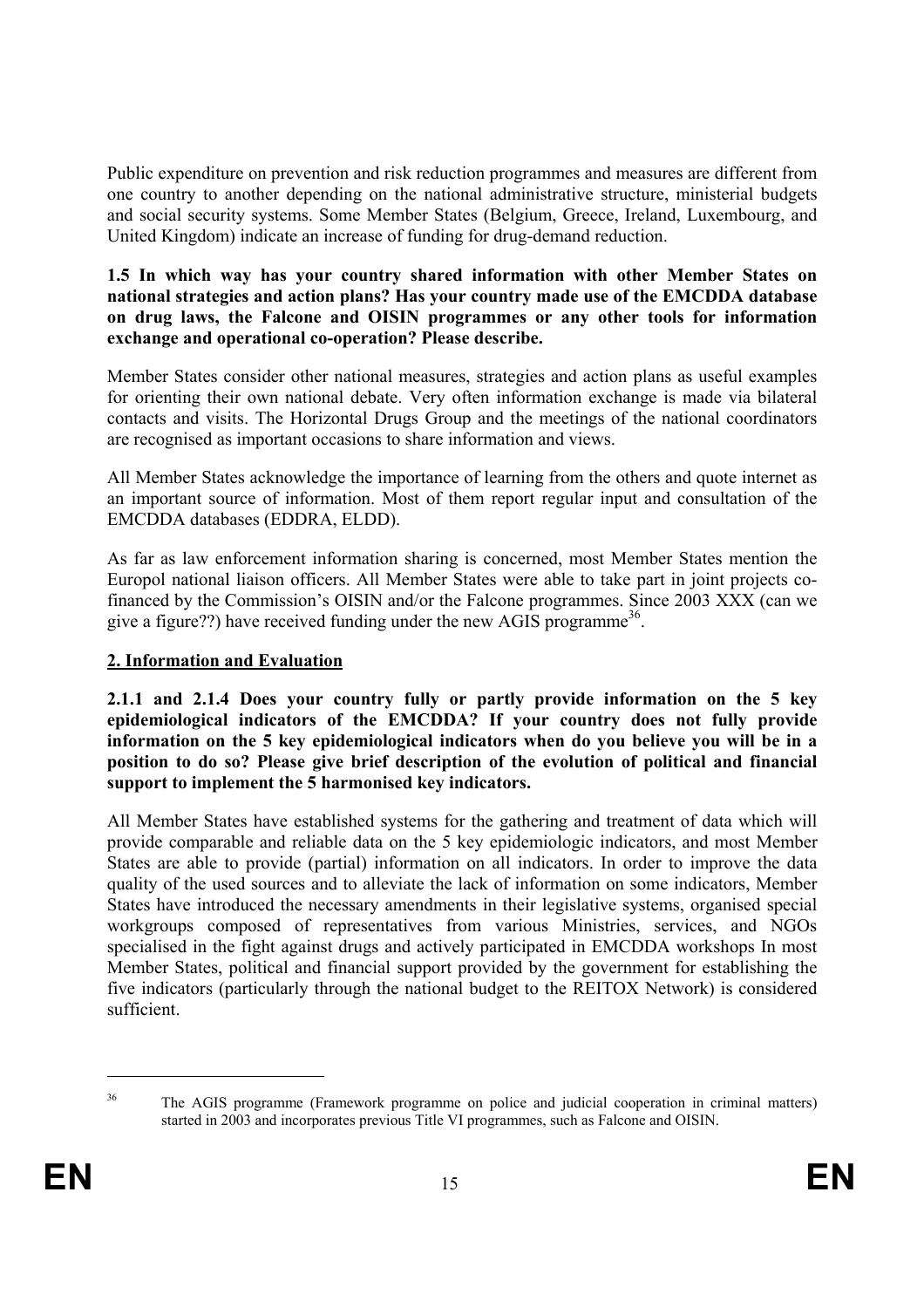# **2.2.6 and 2.2.7 Which measures are used in your country to assess the effectiveness of preventing and combating organised drug related crime? What kind of crime and policy indicators has your country developed? Has your country drafted an annual assessment on the role of organised crime groups involved in drug trafficking?**

No unanimity exists among member States on the methodology used to evaluate the effectiveness of preventive actions and measures to fight organised crime related to drug-trafficking, but all annual reports include statistics which illustrate the number of confiscations and their quantities, the share of dismantled clandestine laboratories, the number of arrests, the number of drugrelated deaths and other indicators of repressive actions by the relevant agencies. Member States contribute to the annual EU Organised Crime report, which includes a section on drugs, in accordance with the criteria set out in Enfopol 35 Rev 2 (21.4.1997).

Some Member States undertake further research on the linkage between drug phenomena and criminal activities, e.g. Ireland's public surveys on the nature of the policing, the visibility and perception of crime, including drug related crime.

# **3. Reduction of Demand, Prevention of Drug Use and of Drug Related Crime**

**3.1.1.1 Does your country have general programmes for the prevention of both licit and illicit drug use, including poly-drug use? In which way, if any, does your country encourage the inclusion of drug use prevention in school curricula? Are there programmes set-up to assist parents? If yes, please describe briefly.** 

Member States underline the importance of prevention, and the need for better and accurate information campaigns and prevention programmes focused on the promotion of health as well as on the personal and social development of the young people.

Prevention programmes can involve, among many other measures, the creation of prevention centres, specific training for experts and civil society (teachers, parents, support organisations…), health professionals and even representatives of the law enforcement services, working in the school environment and among young people. The importance of regular cooperation with young people's associations, sports clubs, as well as taking preventive actions in nightclubs and major music and dance events are also stressed, in a way to promote healthy initiatives. Frequently decentralised, organised at local level in collaboration with the local autorities and the civil society, whit a short duration, they address to youngsters and other target groups.

Specific prevention projects aimed at tackling the poly-drug use and the abuse of licit substances (alcohol, tobacco, doping substances and medicinal products) are more and more implemented in all Member States.

Member States agree on the effectiveness of school based drug education programme, but only a few countries (France, Germany, Greece, Ireland, Spain, and UK) have clear references to illicit substances and their effects inscribed on the schools curriculum.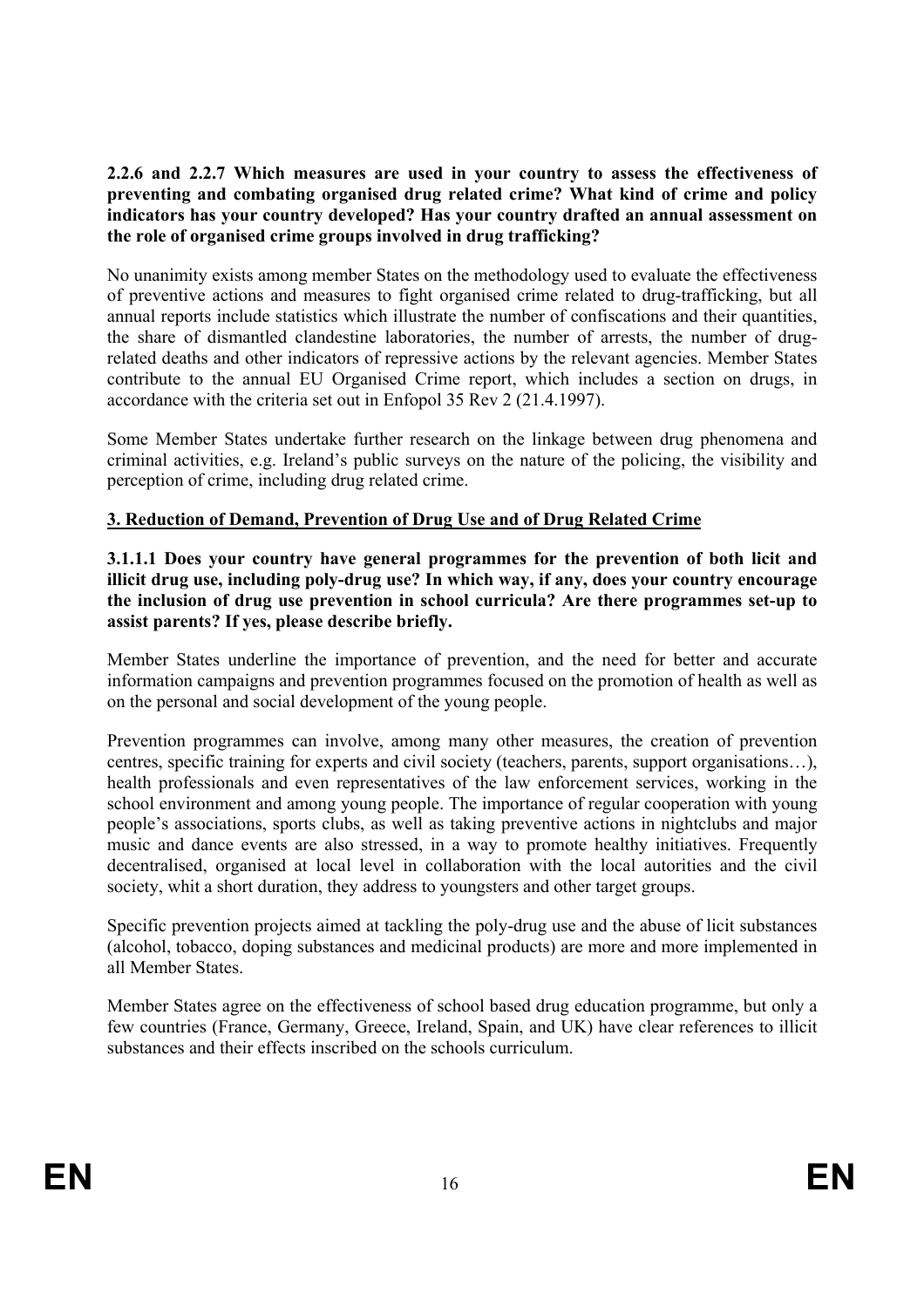# **3.1.1.3 Could you describe the way your country allocated resources for positive alternatives to drugs for youngsters, in particular in socially deprived urban areas?**

Member States have many projects on positive alternatives to drug use specifically targeted on older children and adolescents in disadvantaged urban areas, namely through the creation of youth consultation centres that provide recreational, sports and educational activities with job counselling.

The budget allocated to these prevention projects came from different sources: health, youth or social services, youth organisations as well as local projects supported by local authorities. Sweden gives precise details on amounts allocated.

# **3.1.1.4 Could you mention and describe briefly a particularly innovative approach to the prevention of the abuse of synthetic drugs developed in your country?**

Member States are stressing their concern for the increasing popularity of synthetic drugs in the European Union and underline the importance of school-based programmes and information campaigns aimed at young people, but also on the internet, in all media, as well as dance clubs and music festivals. The distribution of informative material, the implementation of risk reduction measures at parties, pill testing and cooperation with owners of night clubs, medical staff and police are also mentioned.

## **3.1.2.1, 3.1.2.6, 3.1.2.7 Has your country developed outreach work and/or easy accessible services for drug users? Which steps were taken to increase access and availability of services designed to reach drug abusers who were not integrated or covered by mainstream services? Please describe these briefly. Which were the strategies for vaccinating drug users against hepatitis A and B?**

Several Member States have adopted integrated policies for risk reduction which propose « lowthreshold » services, such as programmes for syringe exchange, condom distribution, access to substitution treatments and drug consumption rooms. Certain high risk groups such as addicted pregnant women, homeless people, prostitutes and prison inmates can benefit from specific programmes. Vaccination against Hepatitis B, prevention and treatment of contagious diseases linked to intravenous drug abuse has been recognised as priorities by all Member States.

# **3.1.2.2, 3.1.2.3, 3.3.1 Please report briefly on any awareness raising campaigns carried out on the dangers related to drug use as well as on major programmes on the reduction of risks and consequences related to use. Do the actions target all age groups, in particular children and young people? In what sense have these campaigns been innovative and have made use of new means of communication such as, for example, the Internet?**

All Member states underline the importance of information/awareness campaigns on drug related risks and organise regular campaigns in the media for the general public, as well as specific ones directed at target groups. Campaigns aimed at specific substances (cannabis, cocaine, ecstasy…) are also mentioned. The spread of hotlines on drugs and the use of internet in the field of demand reduction seem to be increasing in all countries.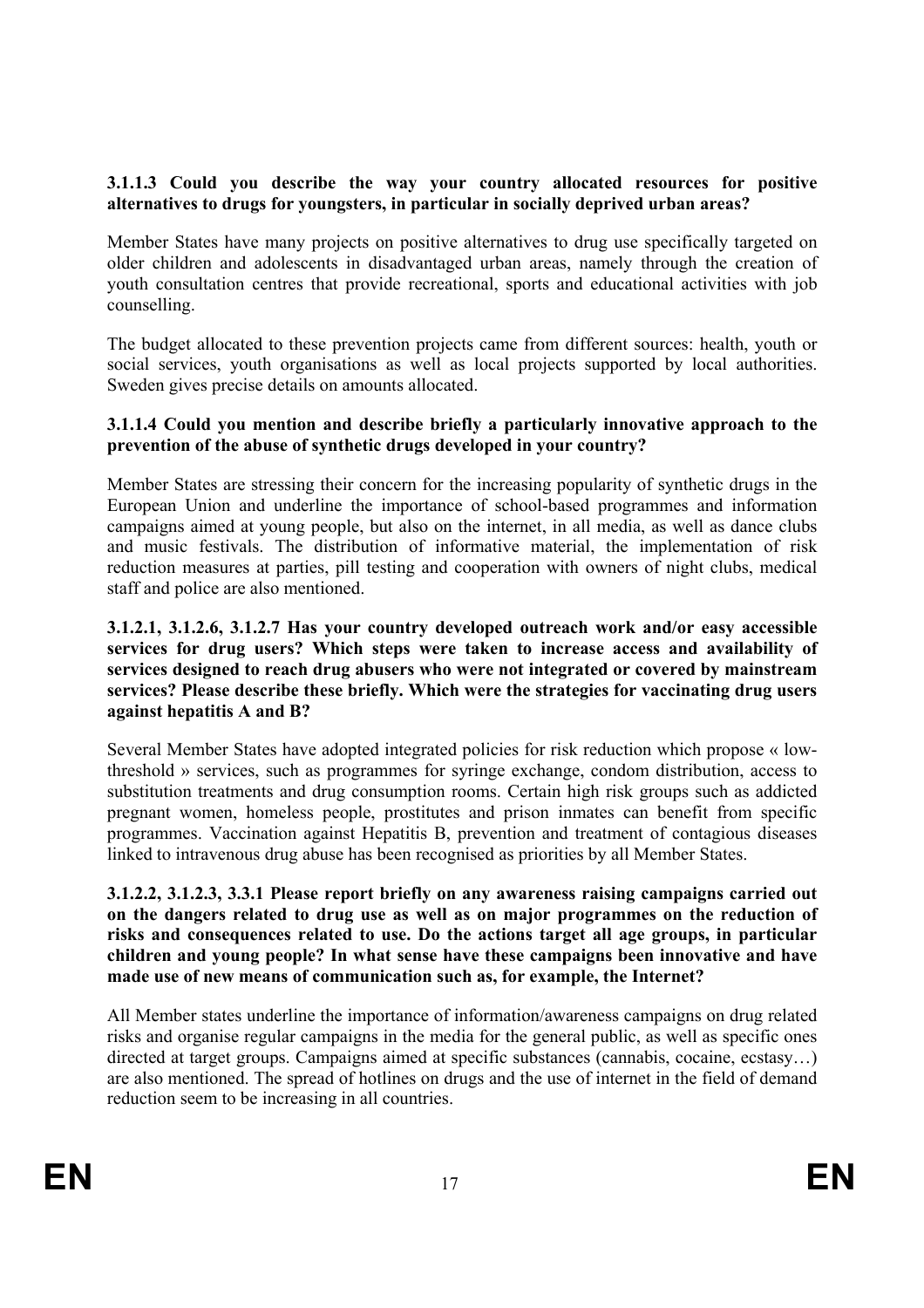Sweden gives a number of examples of messages aimed at young at young people in different campaign contexts. Finland mentionnes a specific emphasis in the use of internet in drug demand reduction.

#### **3.1.2.4 In which way does your country ensure that enough attention is paid to drug related issues in training and education of doctors, social workers and other professionals in the health and social sector? Are they included in the curricula of the education of these professionals?**

Training of teachers, social workers, health professionals, and law enforcement representatives is a priority in all Member States and budgets have been allocated for this purpose. In several countries (Ireland, France, Germany, Portugal), specialisations in addiction, alcoholism, , and new substitution treatments are organised within the context of university courses.

#### **3.1.2.5 Has any research been carried out in your country about the effects of driving under the influence of illicit drugs and pharmaceuticals? If yes, could you please summarize the results which could be relevant for policy decisions?**

Several Member States (Belgium, Denmark, France, Germany, Ireland, Italy, Spain, The Netherlands, Finland and UK) announced having undertaken research on driving under the influence of illegal substances, or in association with alcohol and/or medicines. In many cases legislation was reviewed and controls and sanctions reinforced. On the other hand, even though testing for alcohol is compulsory, testing drivers involved in accidents for narcotics is not yet systematic.

# **3.1.3.1 Which are the types of treatment services for drugs users, and measures to assist severely dependent individuals, including measures to reduce the health related damages provided in your country? Please describe briefly**

In accordance with their national situation and legislation, Member States have diversified drug care systems, which can include day-care centres, detoxification units, therapeutic communities, substitution centres, aftercare programmes and special units in prisons. Frequently carried out at local level and in collaboration with NGO's, they are directed towards different age groups, gender specific needs and drug dependent people in different stages of dependence.

Some Member States have also underlined the existence of drug consumption rooms and programmes of medical heroin delivery (Belgium, Germany).

# **3.1.3.2 Which are the average waiting periods for accessing treatment in your country?**

Member States indicate that, after investments in treatment services mainly at local level, there are no waiting periods for accessing treatment other than for residential treatment and substitution treatment.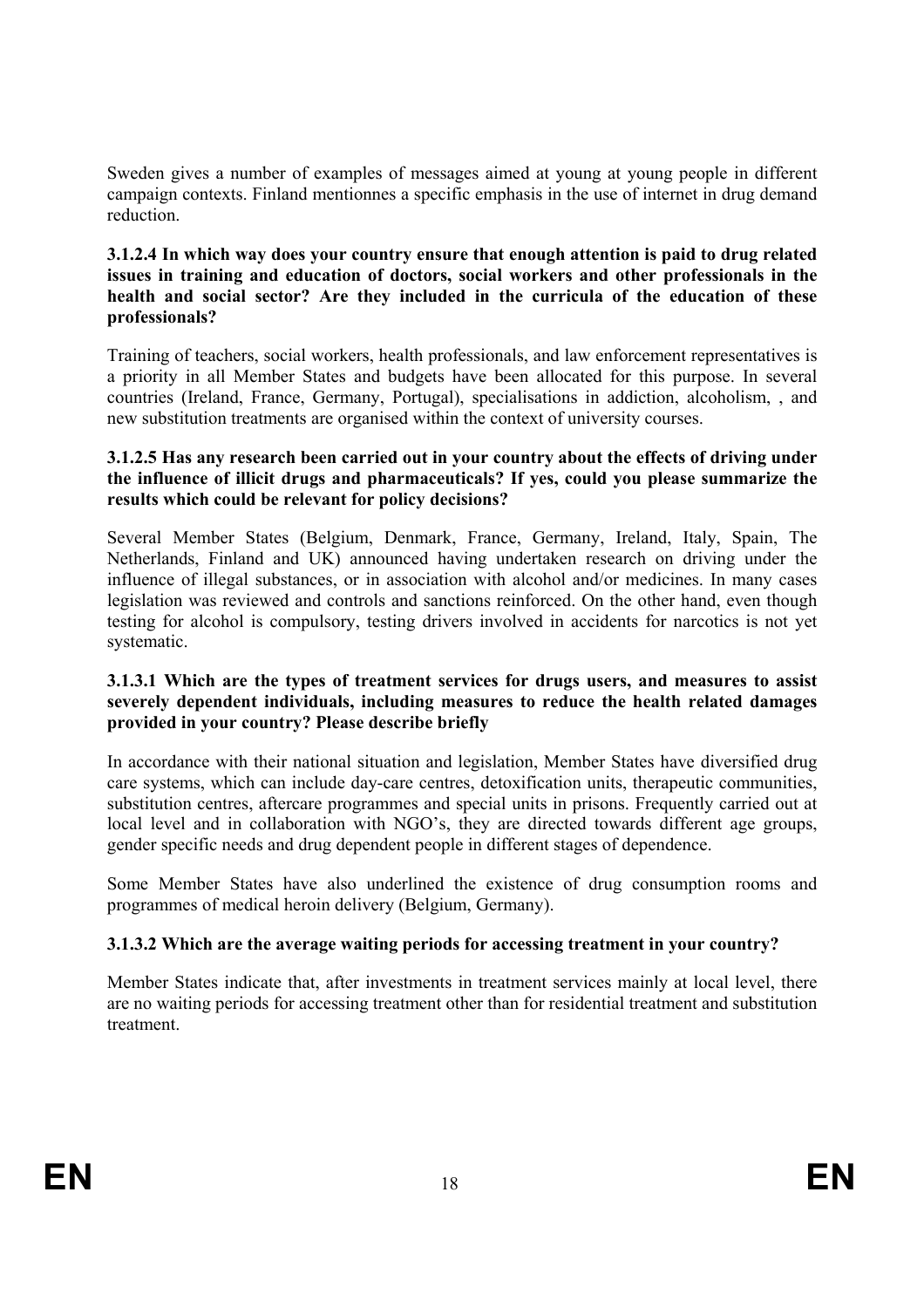# **3.1.3.3 Has your country defined guidelines for the standards and goals of treatment services, and ensured the evidence-based evaluation of these treatments? If yes, please briefly describe the outcome. Does your country have a national protocol on treatment assessment?**

The majority of Member States has not developed models for the systematic and global evaluation of drug treatment. However, scientific research on the effectiveness of the proposed measures is undertaken using the monitoring of drug-addicts under treatment (among other indicators).

# **3.1.3.4 In which way does your country ensure that adequate attention is paid to the social and professional integration of former addicts? Please describe briefly the most relevant measures adopted in this area, including any projects implemented under the Community Programmes between 1999 and 2003**

The professional and social integration of drug addicts, considered very important by all Member States, is promoted in co-operation with NGO's, local authorities and the business community, to provide for educational programmes, vocational training and special employment opportunities for ex-addicts. The Netherlands and UK underline the programmes aimed at tackling this issue within the criminal justice system and the measures to prepare the drug misusing offender reintegration into the labour market.

# **3.2.2 Have the resources for research into the biomedical and social causes of addiction, prevention and behavioural patterns of drug consumption been modified during the reference period?**

Several Member States indicate that they do not have exact figures for functions allocated to drug research, by the government departments, universities, NGOs, and research institutes. Nevertheless, they stress the importance of studies on epidemiology, public health and social sciences in achieving a better definition of public policies.

# **3.2.3 Has your country identified new areas where it is considered useful to implement actions at the European level to contribute to reduce drug-related harm?**

New consumption trends, international and trans-border cooperation are areas generally identified as deserving greater attention within the EU.

# **3.3.2 How has your country addressed risk behaviour and addiction in general, including aspects of alcohol, medicine, substances used for doping in sport and tobacco use?**

Member States' strategies and policies are increasingly geared towards addictions in general, linking licit and illicit drugs, with special measures concerning alcohol, tobacco, doping substances and abuse of medicinal products. Belgium also takes into account gambling and food dependency.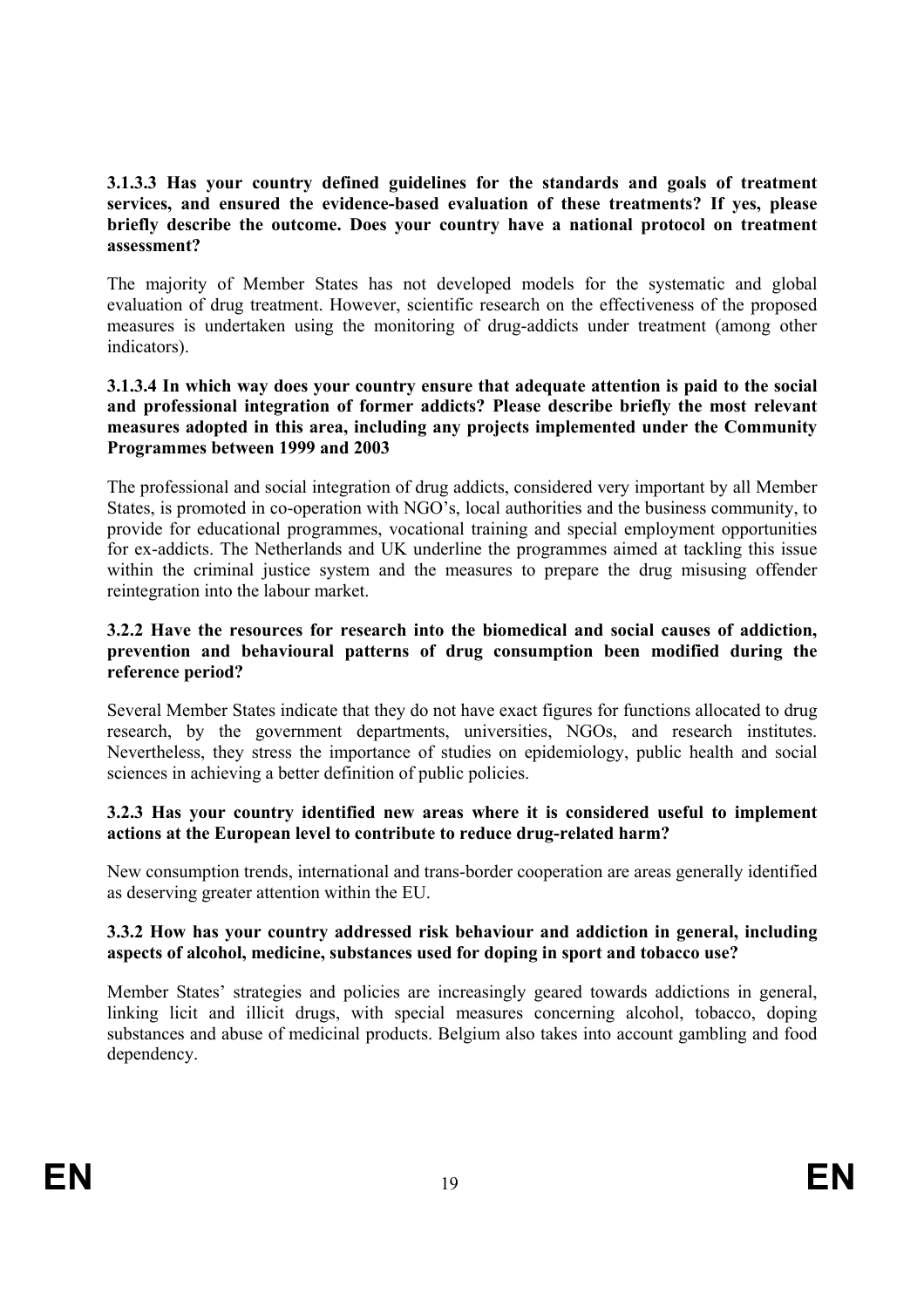# **3.4.1.1 What programmes have been set-up in your country to promote best practices in the prevention of criminal activities linked with drugs, juvenile and urban delinquency?**

The prevention of drug related crime, juvenile and urban delinquency is a priority for Member States which have allocated funds for programmes based on in-service training of police and other prevention agents, information campaigns on drugs and measures for the development of a healthy lifestyle through sports, leisure and educational activities, acquisition of specific skills, implementation of peer groups, counselling/follow up, cultural activities, and treatment/counselling activities.

In the Netherlands, the project "Communities that care", which involves civil society, aims to create a safe and liveable environment for young people.

## **3.4.2 and 3.4.3 Could you describe the mechanisms in place to provide alternatives to Prison (in particular for young offenders). Which measures have been foreseen to provide drug prevention and treatment services and, where appropriate, measures to reduce health damages in prisons and upon release from prison?**

In several Member States(Portugal, Denmark…), depending the penal system and on the basis of the voluntary acceptance of treatment, a large spectrum of alternative measures is proposed to drug addicts in order to avoid incarceration: financial penalties and administrative sanctions, community work, vocational training and follow-up, etc.

In view of the high level of drug consumption in prisons, some countries have introduced risk reduction measures, such as vaccination programmes, needles exchange, drug free rooms, substitution treatments by methadone, etc.

#### **3.4.4 Please mention the main examples of sharing with other Member States best practices on the handling of drugs addicts in the justice system. In what way were the results of the study prepared by the EMCDDA in this field considered by your country**

Some Member States refer to sharing best practices in the treatment of drug addicts in the justice system through active participation in the European Union Crime Prevention Network (EUCPN) and the European Network Drugs Services in Prison (ENDSP), as well as cooperation with other Member States within the EMCDDA and the Pompidou Group.

The study of the EMCDDA is referred to by only few countries.

**3.5.1, 3.5.2, 3.5.3 In view of the need to develop expertise in the prevention of drug use, has your country promoted the creation of co-ordinated qualification skills in this area? What has been done in order to encourage the development and implementation of a network of trainers and other professionals in the health and social sector? How have the best practices been promoted and brought to the attention of other Member States and the Commission?** 

Training of prevention agents is deemed paramount in all Member States, although efforts must still be made to create formal qualifications.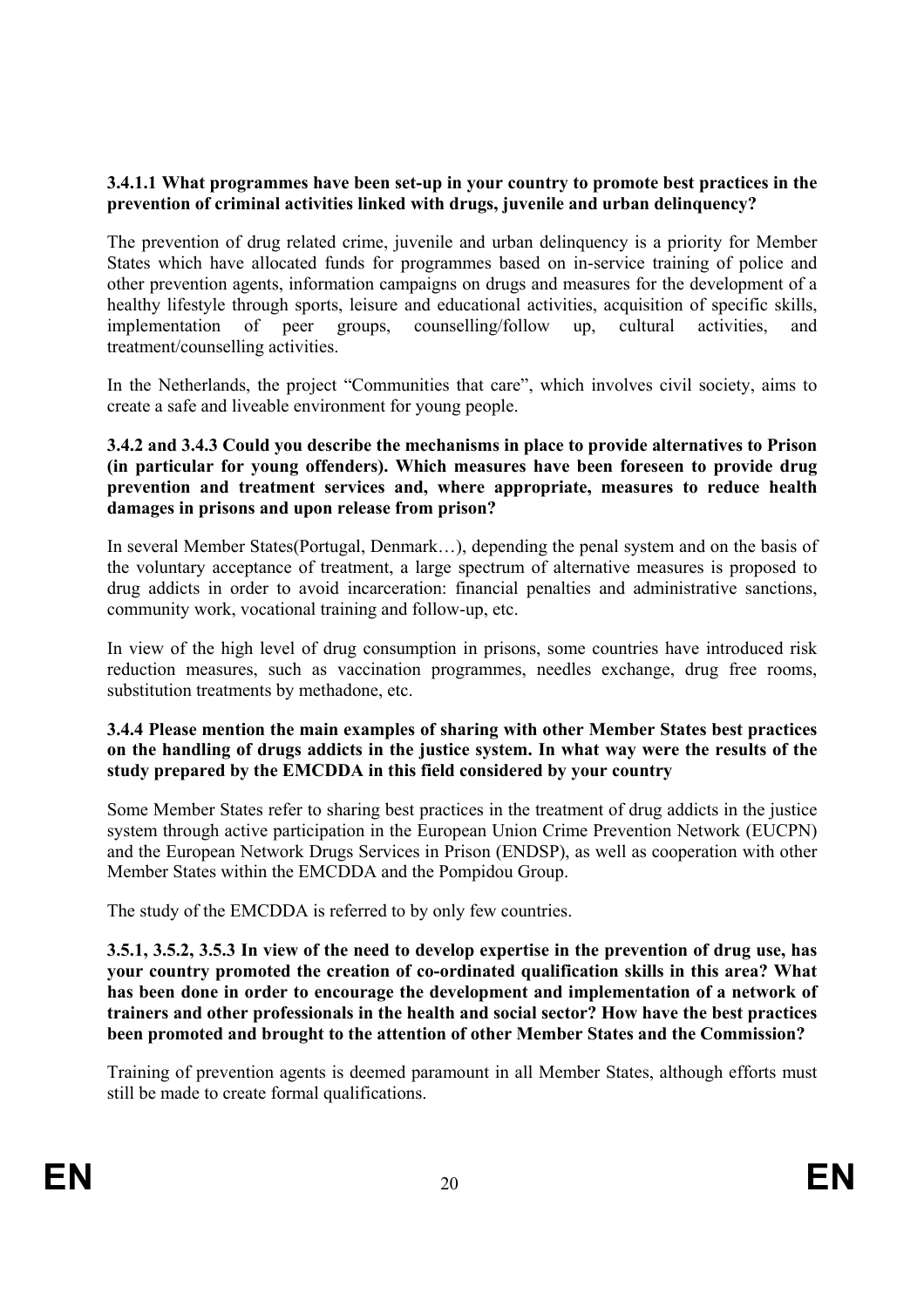In the context of health promotion strategies, expert networks and specialised training centres have been established to ensure permanent training of the various prevention agents.

Several Member States underline the role of the EDDRA and EMCDDA networks, of the Pompidou Group and of the HDG in the exchange of information on prevention.

#### **4. Supply Reduction**

# **4.1.1.1 Please indicate which measures your country has applied to ensure a high and uniform level of security at the external borders of the EU in relation to drugs.**

Within Member States the law enforcement services involved in combating drug trafficking are involved in close co-operation. This co-operation can take the form of joint groups of risk analysis, a network of "contact points" between the relevant services, special teams of police and customs officers, a "coastal-watch" programme involving police, customs and the maritime rescue service, memoranda of understanding and operational protocols between the relevant services.

In order to ensure a high level of security at the EU's external borders, Member State law enforcement services use a range of equipment such as drug detection scanners, patrol vessels, and drug detector dogs. Member States also refer to the training provided to law enforcement personnel in combating drug trafficking.

Co-operation also takes place between the law enforcement services of different Member States. For example, there are police/customs co-operation centres, joint customs operations, and participation in training courses by one Member State in those hosted by another Member State. The Convention on mutual assistance and co-operation between customs administrations (Naples II) is also seen to have potential as a tool for cross-border co-operation.

**4.1.1.3 Has your country, taking into account the existing EU systems for exchange of information and working with other Member States in the relevant Council bodies, reinforced its efforts against maritime drug trafficking? Has your country organised training courses on the identification and surveillance of suspicious vessels, and have you established procedures for boarding and searching vessels? Has your country implemented the principles laid down in Article 17 of the UN Convention against Illicit Traffic in Narcotic Drugs and Psychotropic Substances? If so, please describe briefly how this has been done.** 

A number of Member States have indicated that they are in a position to operate in accordance with the provisions of Article 17 of the 1988 UN Convention against illicit traffic in narcotic drugs and psychotropic substances or have incorporated Article 17 or parts of Article 17 into national law (Denmark, France, Germany, Greece, Ireland, Spain, Sweden, and the Netherlands).

Member States refer to a number of techniques used for combating maritime drug trafficking such as risk profiling, ship surveillance and vessel search techniques. Use is made of the maritime information systems such as MAR-INFO and YACHTINFO in order to exchange information on suspected drug trafficking and on drug seizures. Maritime co-operation between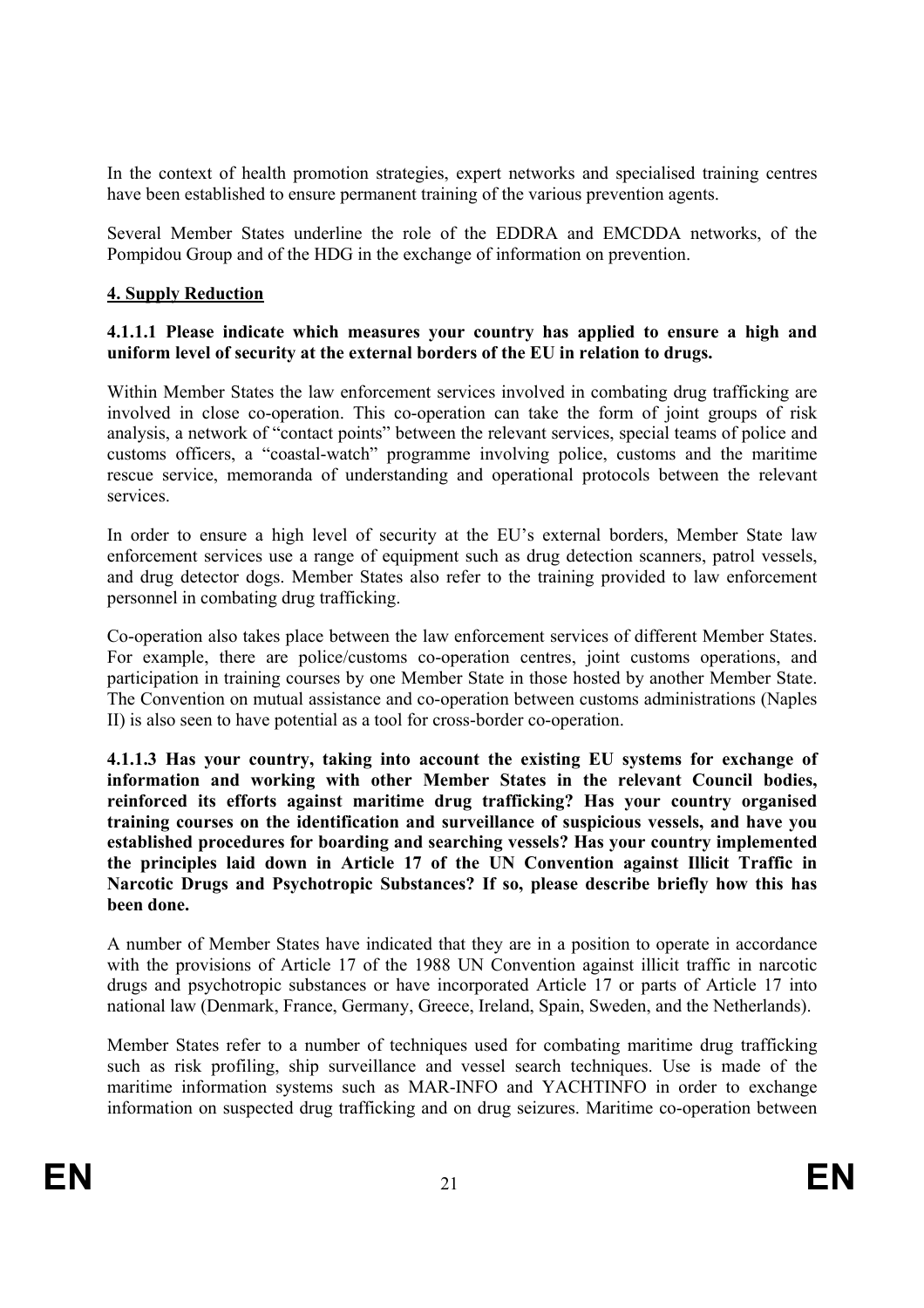Member States has led to the capture of ships which were used for drug smuggling and the seizure of illicit drugs.

Some Member States indicate that they have training courses in the field of combating maritime drug trafficking or such training is included as a part of the training provided to the relevant personnel (France, Germany, Ireland, and the Netherlands). One Member State (France) indicates that it has established a guide regarding the implementation of Article 17 of the 1988 UN Convention against illicit traffic in narcotic drugs and psychotropic substances.

#### **4.1.1.4 Has your country, with the support of Europol, examined the means to combine forensic and law enforcement information in order to identify the production and trafficking of synthetic drugs and those involved in their production and trafficking? What are the results of this analysis?**

At national level, Member States combine forensic and law enforcement information in order to identify the production and trafficking of synthetic drugs. In, at least, one Member State (France) a sharing of databases between the relevant law enforcement agencies containing scientific information on synthetic drugs is to be developed.

Many Member States emphasise the importance of the various EU projects aimed at identifying the production and trafficking of synthetic drugs such as CASE, Synthes-lab, EELS, EILCS, and CHEDDAR

#### **4.1.1.5 Has the co-operation between police, customs and judicial authorities been improved in your country in the drugs field? Has your country participated in EU Third Pillar Programmes in the field of co-operation between these authorities? Please give details, in particular of the results and benefits of such programmes for your country.**

Member State police and customs services participate in joint enforcement operations and investigations against drug traffickers, joint training courses and have appointed police/custom liaison officers. Some Member States have permanent joint police/customs teams (France, Germany, the Netherlands). Greece refers to its Central Anti-Drug Coordination Body with police and customs representation and the UK refers to its Concerted Inter-Agency Drugs Action Group.

Training courses and seminars aimed at improving police, customs and judicial co-operation at EU level have received funding from the European Commission under various programmes. In the Nordic Member States police and customs collaboration takes place within a specific framework PTN (Police and Customs Co-operation in the Nordic Countries).

# **4.1.1.6 Has your country implemented the project-based EU law enforcement strategy against transnational organised crime to combat drug trafficking? Please describe briefly.**

Techniques used to combat organised crime include surveillance, infiltration and phone-taping. Investigations into the activities of trans-national organised crime groups involved in the distribution of drugs have taken place. These investigations have involved the law enforcement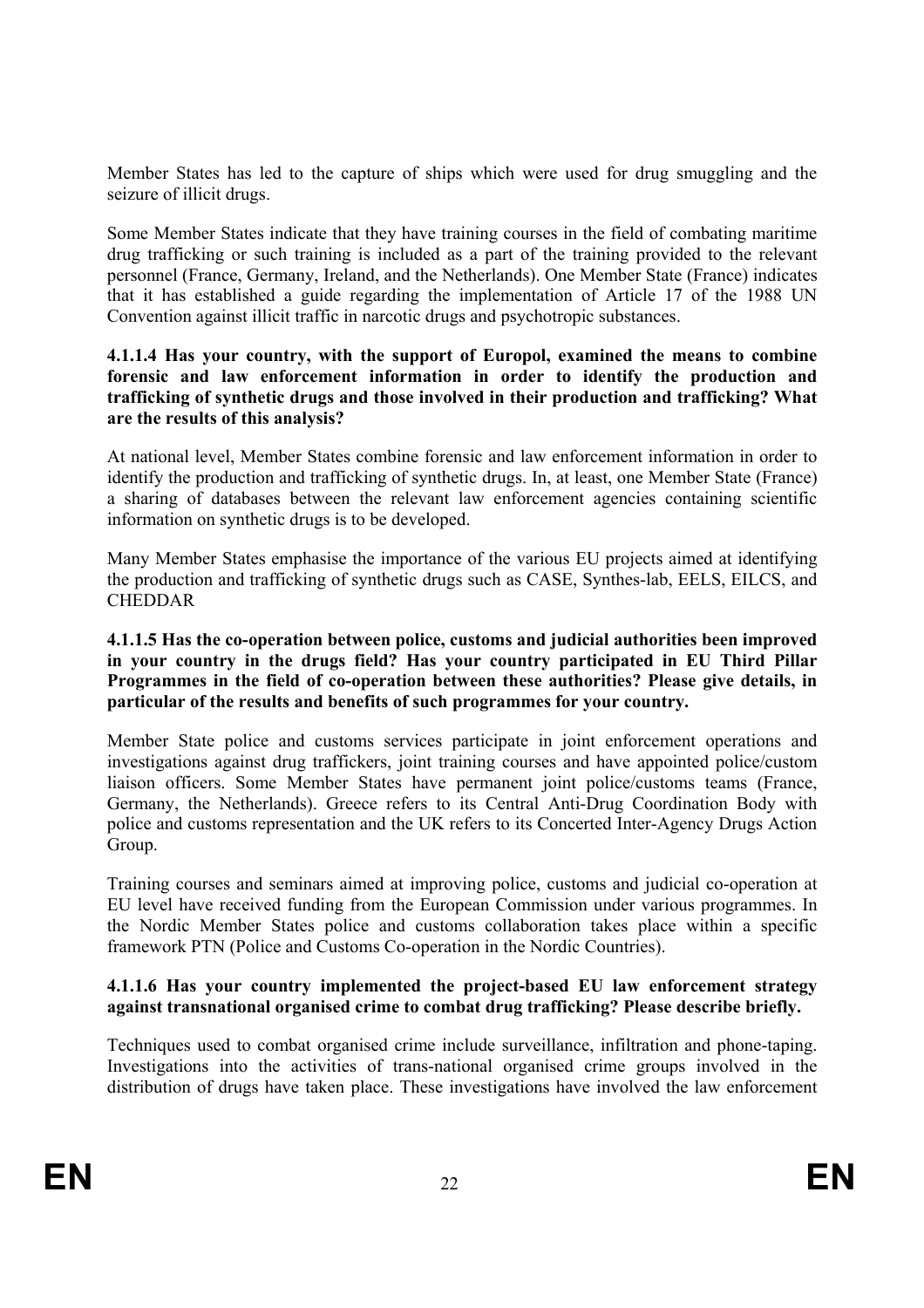authorities of several Member States. Member States also participate in relevant Europol Analysis Work Files (AWFs) such as Mustard, Cola and Genesis.

#### **4.1.2.2 and 4.1.2.3 What measures has your country taken against money laundering? How does the analysis and exchange of information between your Financial Intelligence Unit (FIU) and other FIUs work?**

All MS have transposed into national law Directive 91/308/CEE of the Council of 10 June 1991 on prevention of the use of the financial system for the purpose of money laundering and 11 (Austria, Belgium, Denmark, Finland, Germany, Ireland, Italy, the Netherlands, Portugal, Spain, and the UK) have transposed Directive 2001/97/CE of the European Parliament and of the Council of 4 December 2001 amending Council Directive 91/308/EEC. In addition, Member States have introduced new measures to reduce money laundering such as powers to oppose the execution of a transaction and increased powers for the control of travellers who import large sums of money.

Council Decision of 17 December 2000 relative to the exchange of information between the Financial Intelligence Units (FIUs) of the Member States provides a primary framework for the exchange of information between the FIUs of the Member States. 8 Member States utilise the FIU-Net as a means of exchanging information between FIUs. Individual Member States also exchange information with third country FIUs. This exchange of information often takes place under the auspices of signed Memoranda of Understanding which generally are developed in accordance with the principles of the Egmont Group. The Egmont Secure Web is also utilised as a secure communication network.

Some Member States also refer to the 40 Recommendations of the FATF (Financial Action Task Force), the Council Framework Decision on money laundering, identifying, tracing, freezing and confiscation of criminal assets and the proceeds of crime and the Council of Europe Convention on laundering, search, seizure and confiscation of the proceeds of crime.

# **4.1.2.6 What type of training for customs and police does your country provide in view of combating the diversion of chemical precursors, including possibly the assistance of the Commission and EUROPOL?**

Law enforcement officers receive training in combating the diversion of precursors through stand alone courses or through courses related to combating synthetic drugs production and trafficking. Some Member States refer to the assistance provided by Europol in this regard.

#### **4.2.1 Please describe the joint investigative units which have been established in your country between police, customs and other law enforcement agencies specifically responsible for tackling drug trafficking.**

Some Member States have permanent joint police/customs teams. Other law enforcement authorities may be represented on these teams. In other Member States joint police/customs investigations take place as the need arises.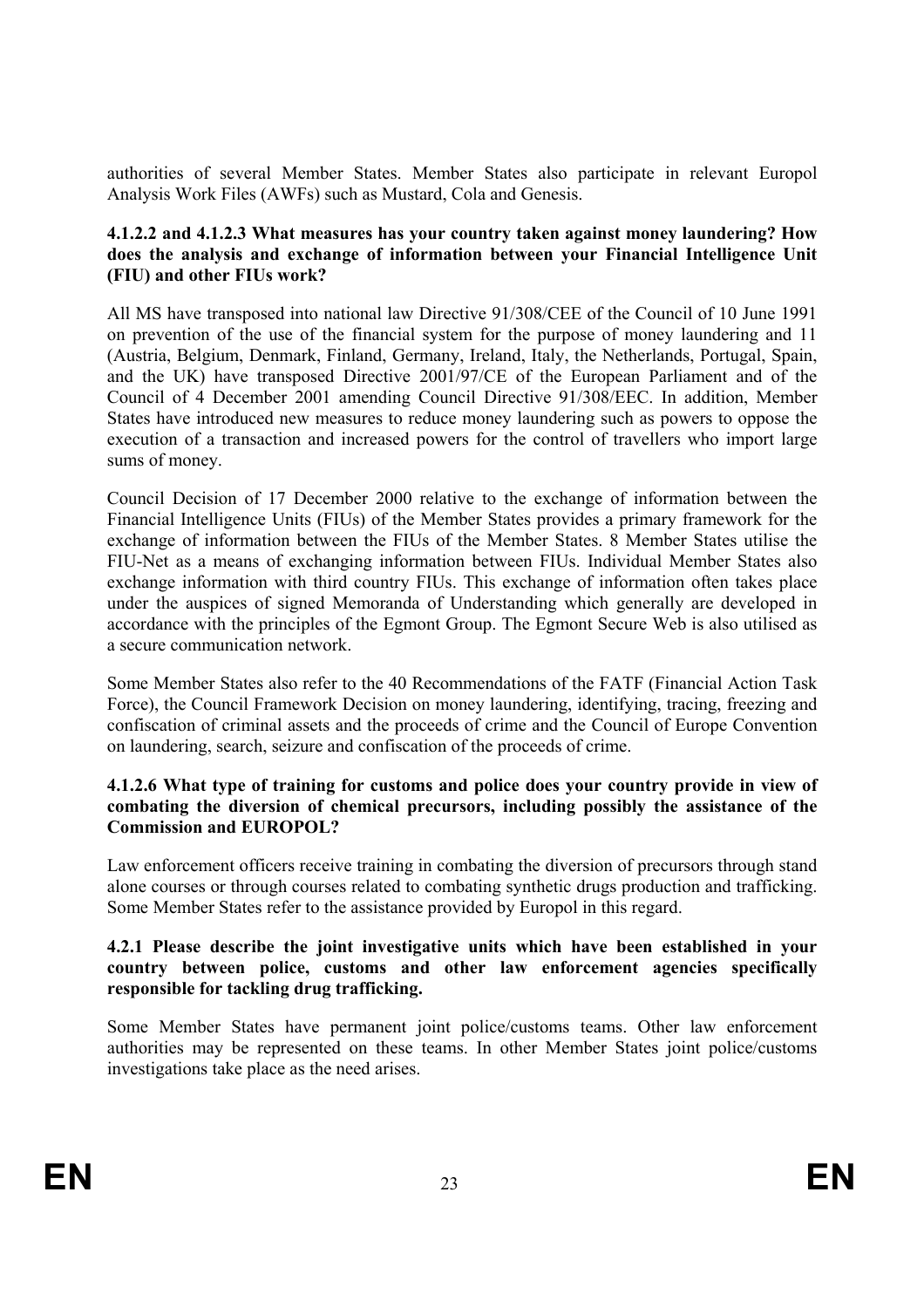**4.2.2 Please describe the measures your country has taken, with the assistance of Europol where appropriate, to reinforce co-operation with other Member States against drug trafficking. In particular, please mention if any joint teams with other Member States have been established when dealing with drug trafficking between Member States. If no such teams have been established, please explain why this is the case.** 

Co-operation between Member States against drug trafficking generally takes place through exchanges of information, joint investigations or law enforcement co-operation in border areas. Some Member States have established a joint police/customs team to combat drug trafficking on road and rail routes between them. 6 Member States (Austria, Belgium, France, Germany, the Netherlands and the UK) together with Europol are involved in a European Joint Unit to combat serious criminal activity in the field of precursor chemical diversion.

A number of Member States have transposed into national law the provisions of the Council Framework Decision on joint investigation teams and/or have ratified the EU Convention on Mutual Legal Assistance in Criminal Matters or have indicated that legislation in place already enables the setting up of such teams (Austria, Denmark, Finland, France, Germany, the Netherlands, Portugal, Spain, Sweden, and the UK). However, joint investigation teams, as provided for in the Framework Decision or the Convention, dealing with drug trafficking between Member States have not been established. Some Member States are involved in discussions with regard to forming joint investigation teams and giving their police and judicial authorities additional, more far-reaching powers to operate on each other's territories.

# **4.2.3 Please describe the measures your country has taken to promote regional co-operation with other Member States affected by similar drug problems.**

A number of Member States (Belgium, France, Germany, Italy, Luxembourg and Spain) have created police and custom co-operation centres on their common borders. Regional systems of exchange of information have been established by, for example, a permanent liaison bureau and the appointment of joint superintendents. Police officers from one Member States participate in police officer meetings of another Member State (Belgium and the Netherlands). In addition, a number of Member States have adopted a co-ordinated regional approach to combating drug tourism (Belgium, France, Luxembourg and the Netherlands). The Nordic Member States are part of a regional law enforcement co-operation known as PTN with a significant focus on combating drug-related crime. These Member States and Germany are also part of the Task Force on Organised Crime in the Baltic Sea Region.

# **4.2.5 In what way does your country promote new investigation techniques, research and documentation of drug related crime?**

Member States use investigation techniques such as controlled deliveries, undercover agents, simulated purchases in combating drug trafficking and drug related crime. Some Member States have at their disposal tools such as a specialist research centre, a national network of drug experts and a computerised system for the collection, development and analysis of data on operations against the illegal traffic in drugs. A number of Member States refer to research carried out or being carried out on drug-related crime.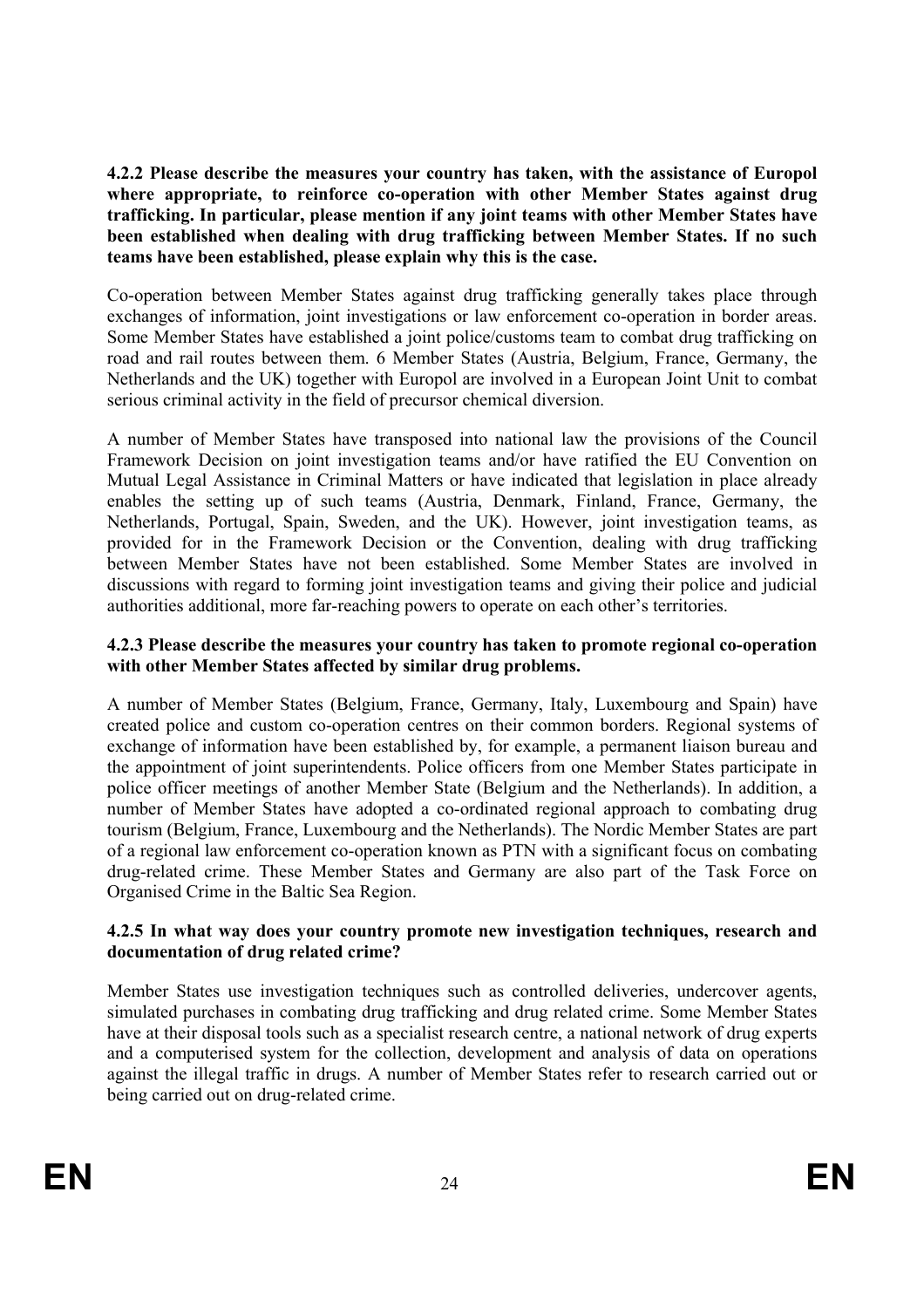# **5. International**

#### **5.1.3 During the reference period, which Candidate Countries has your country supported, with technical assistance and/or finance where necessary, in their efforts to counter drug abuse and drug trafficking?**

Almost all Member States have provided assistance to the candidate countries in their efforts to combat drug abuse and trafficking. This assistance has taken a number of forms such as:

Participation in the PHARE programme and in particular in twinning projects under this programme;

Organisation of study visits and seminars and provision of training to law enforcement officers;

The signing of bilateral co-operation agreements in relation to internal security matters;

Funding to the Council of Europe's Pompidou Group in the framework of training in drug demand reduction interventions provided to Central and Eastern European countries;

Provision of financial assistance to drug related projects in candidate countries; and

Provision of technical assistance and equipment.

# **5.1.5 Has your country implemented the pre-accession pact on organised crime and extended it to all applicant countries?**

A number of Member States refer to the utilisation of the PHARE programme in the implementation of the Pre-accession pact on organised crime and to the Council working group with responsibility for overseeing its implementation. In the context of the Pre-accession Pact contact points have been established.

# **5.2.2 and 5.2.3 How has your country co-ordinated its projects in third countries with other countries, multilateral and international organisations to enable their assessment? In this framework, has the co-operation with multilateral and international organisations been strengthened where this would increase the effectiveness of the actions carried out?**

Member States provide drug-related assistance to third countries on a bilateral basis and/or through the UNODC. Some Member States (Austria, France, Germany, Sweden, and the UK) indicate that they co-ordinate their bilateral projects with other Member States, multilateral and international organisations. A number of Member States refer to the provision of information to the Commission on drug-related assistance to third countries. The Dublin Group and the "major donors group" of the UNODC are cited as primary mechanisms for co-ordination and for strengthening co-operation with multilateral and international institutions. In this regard Member States also refer to their membership of or observer status to the UN Commission on Narcotic Drugs, the Pompidou Group of the Council of Europe, CICAD and the work of the Paris Pact initiative. In the context of co-operation with Latin America and the Caribbean some Member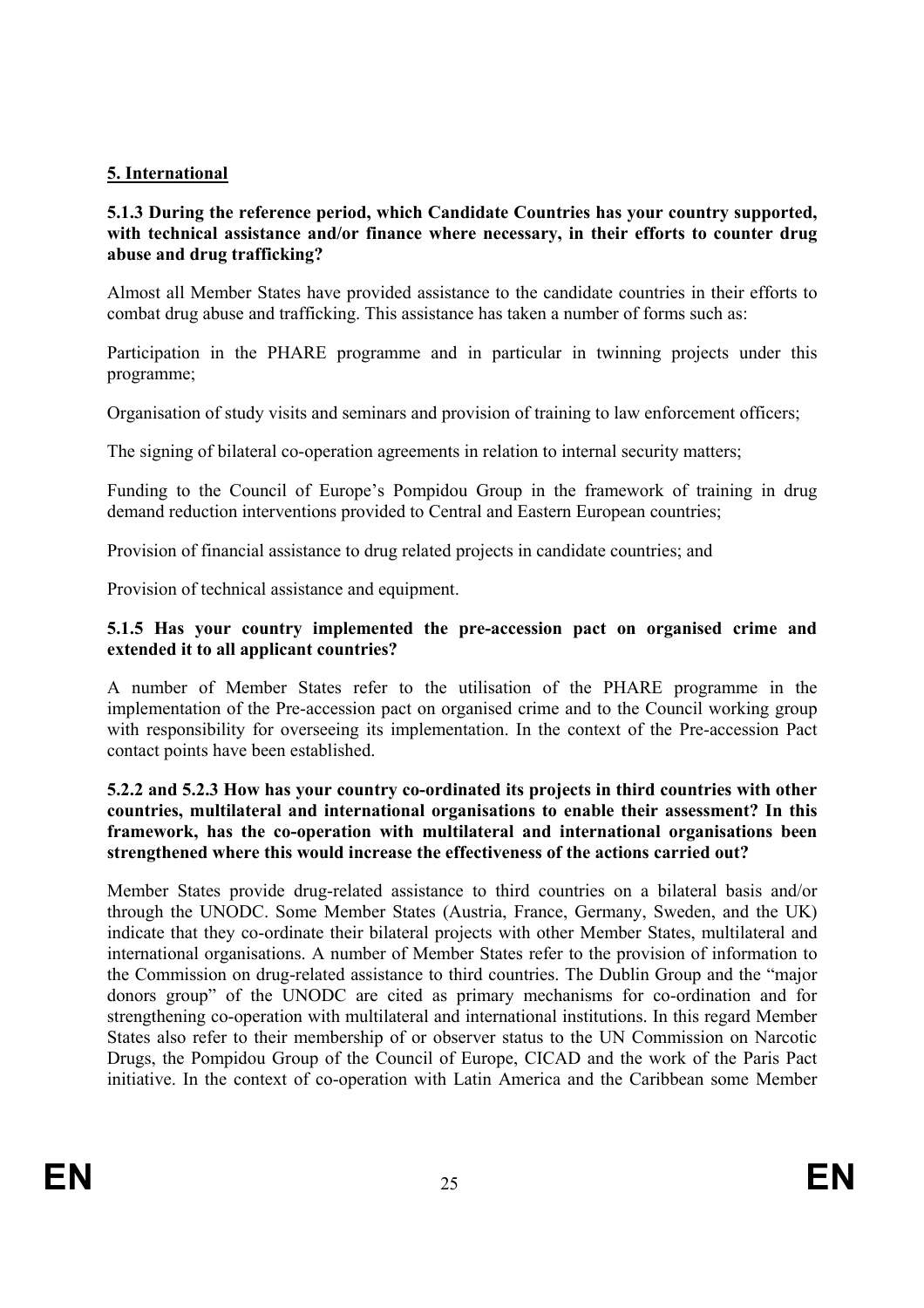States refer to the Co-ordination and Co-operation Mechanism on Drugs between the EU, Latin America and the Caribbean.

#### **5.2.4 What resources have been made available for third countries for the implementation of programmes and projects for supply reduction and demand reduction? In what way have the projects undertaken been reported to the Horizontal Drugs Group of the Council?**

Many Member States provide financial assistance to demand reduction and/or supply reduction projects in third countries. Most of these countries indicate that the Commission and the Council's Horizontal Drugs Group are kept informed of their drug-related assistance to third countries.

#### **5.2.5 Please describe in what way, in relations with non-candidate and non-European countries, all relevant Common Foreign and Security Policy (CFSP) instruments take full account of the aims of the EU-Drug Strategy.**

A number of Member States (Germany, Italy, Spain, the Netherlands and the UK) affirm that in their relations with non-candidate and non-European countries in the framework of the Common Foreign and Security Policy they take account of the objectives of the EU Drugs Strategy.

#### **5.2.6 Has your country drawn up an action plan on drugs co-operation with North Africa and implemented fully the action plans on Latin America and the Caribbean and Central Asia?**

No Member State has drawn up an action plan on drugs with North Africa. With regard to the implementation of the plans with Latin America and the Caribbean and Central Asia, Member States refer to the training, technical and financial assistance they provide and law enforcement operational co-operation.

# **5.2.7 Please describe the measures, if any, your country has taken to help non-EU countries and regions to develop their anti-money laundering systems**

A number of Member States refer to co-operation with non-EU countries to develop and improve anti-money laundering systems under the auspices of the Egmont Group (Belgium, France, and Greece) and to participation in the work of the Council of Europe's anti-money laundering programme PC-R-EV recently renamed Moneyval (Belgium and the Netherlands). Member States also refer to participation in the PHARE anti-money laundering programme and in initiatives of the FATF (Financial Action Task Force). Other assistance provided by Member States include study visits by/to non-EU Financial Intelligence Units (FIUs), participation in IMF and World Bank evaluations, financial support and observer status in FATF regional bodies.

#### **5.2.8 Please describe the tools used to support the development of a common international set of indicators in the field of demand reduction and to promote a common standard for national reporting to international organisations**

Many Member States refer to their participation in the work of the EMCDDA in the development of a common international set of indicators in the demand reduction field. Member States also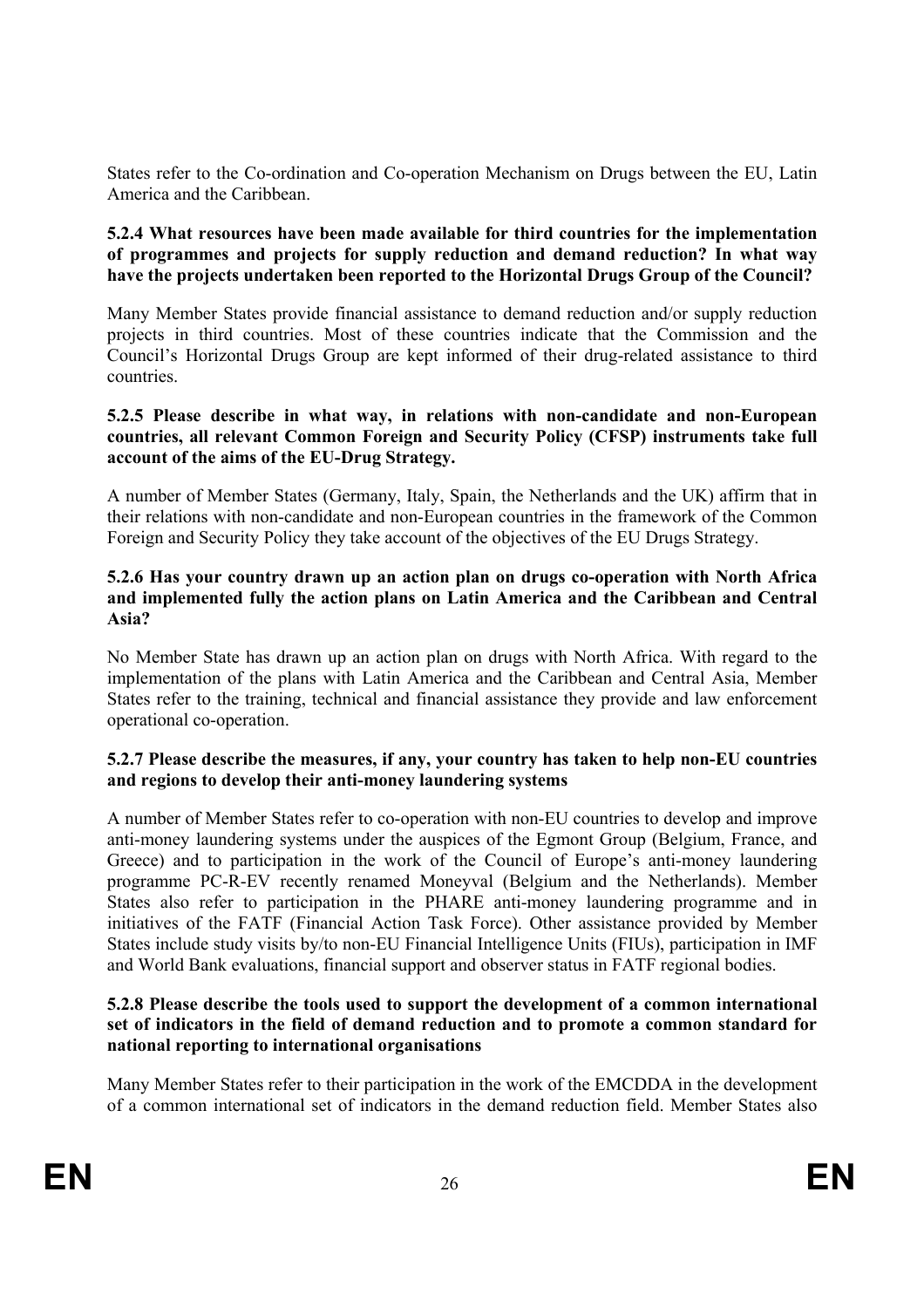refer to the work of the Pompidou Group and the UN and to all of these bodies in the context of promoting a common standard for national reporting to international organisations.

#### **5.2.9 Please describe the measures used by your country to integrate drugs as a cross**sectional issue into supranational co-operation schemes (particularly with the developing **countries)**

Member States affirm that they see drugs as being a cross-sectional issue and stress the importance of dialogue on this issue within bodies such as the Dublin Group and the UN.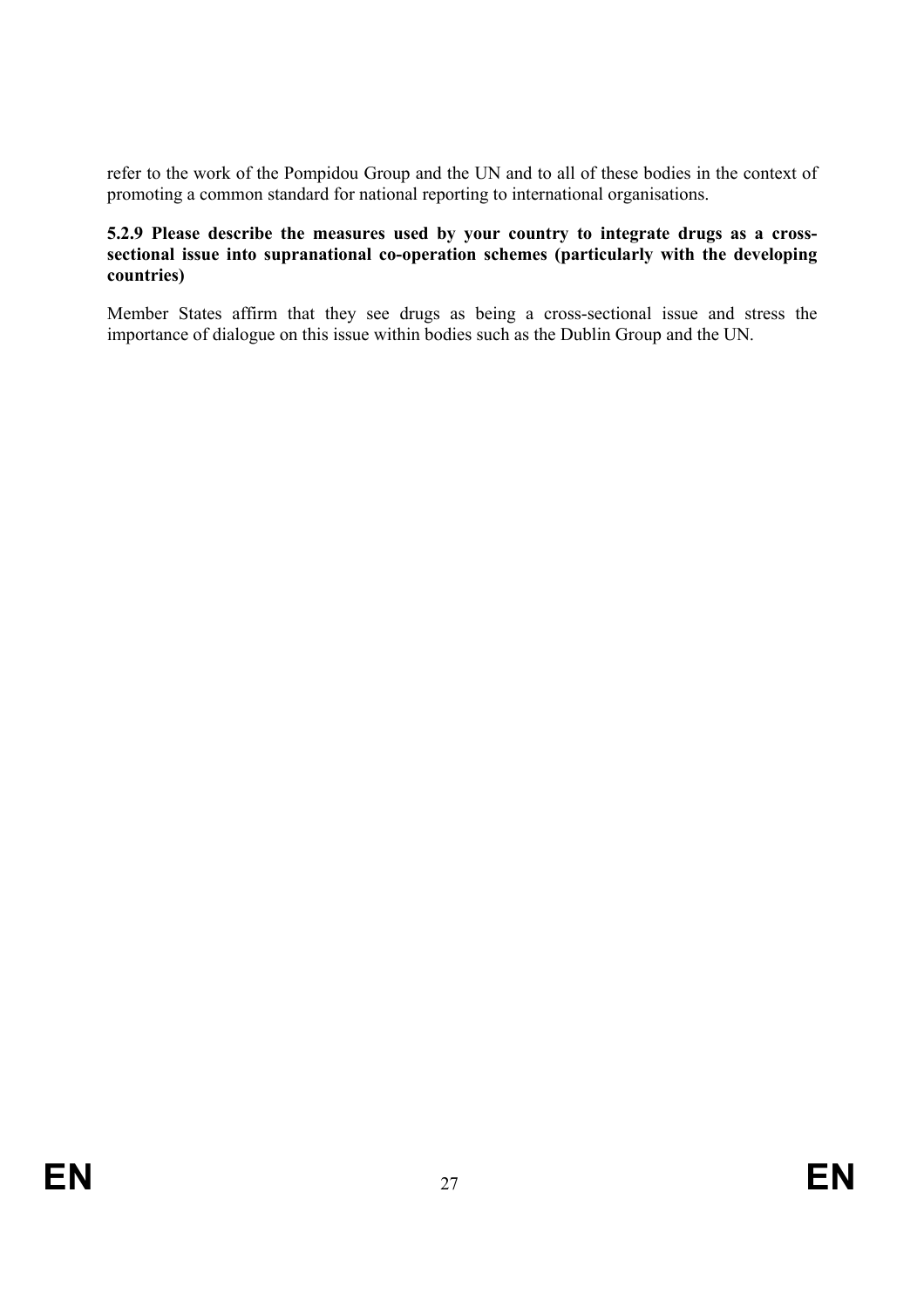# **ANNEX 2**

#### **IMPLEMENTATION OF THE EU ACTION PLAN ON DRUGS 2000-2004:**

# **FOLLOW-UP TABLE FOR THE COMMISSION, THE EMCDDA AND EUROPOL <sup>37</sup>**

| <b>Action</b>                                                                                                                                                                                                                                                                                        | <b>State of play</b>                                                                                                                                                                                                                                                                                                                                                                | <b>Comments</b> |
|------------------------------------------------------------------------------------------------------------------------------------------------------------------------------------------------------------------------------------------------------------------------------------------------------|-------------------------------------------------------------------------------------------------------------------------------------------------------------------------------------------------------------------------------------------------------------------------------------------------------------------------------------------------------------------------------------|-----------------|
| 1. Co-ordination                                                                                                                                                                                                                                                                                     |                                                                                                                                                                                                                                                                                                                                                                                     |                 |
| 1.1 To ensure that the issue of drugs is kept as a<br>major priority for EU internal and external<br>action (Strategy aim 1)                                                                                                                                                                         |                                                                                                                                                                                                                                                                                                                                                                                     |                 |
| 1.1.1 The European Union institutions to ensure<br>inter-institutional co-ordination and, in<br>good<br>particular, each in-coming Presidency of the Council<br>to forward its work programme in the field of drugs<br>to the Parliament, Economic and Social Committee<br>and Committee of Regions. | The Commission has a Coordination of anti-drugs<br>policy unit located in DG JAI that chairs the<br>Interservices Group on Drugs.<br>The Commission is implementing the framework<br>agreement signed in July 2000 by the European<br>Parliament and Commission.<br>Active participation of the Commission, EMCDDA<br>and EUROPOL in the relevant working groups of the<br>Council. |                 |

<sup>&</sup>lt;sup>37</sup> Only the actions where the Commission, the EMCDDA and EUROPOL are directly involved are analysed.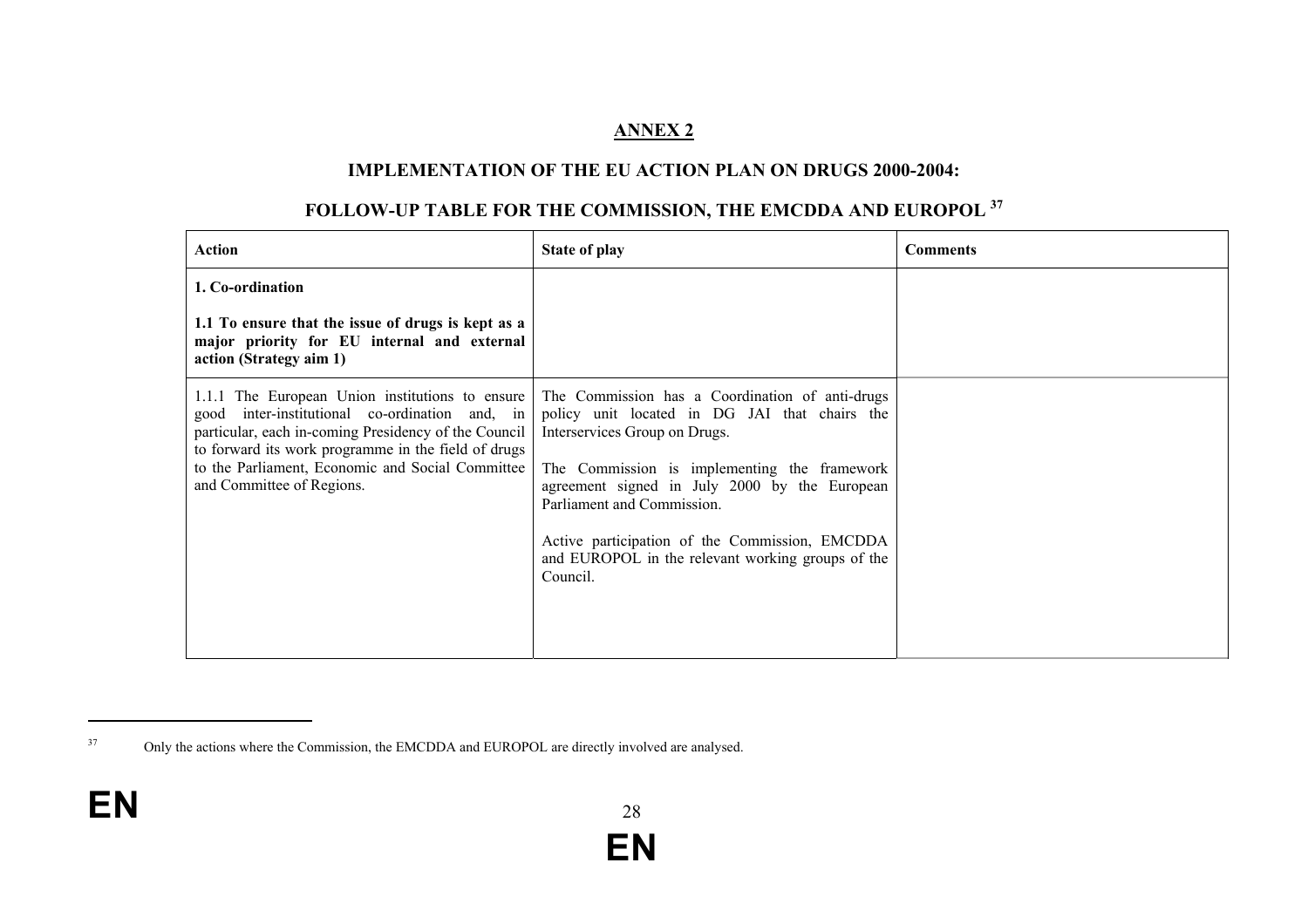| <b>Action</b>                                                                                                                                                                                                                                                                                                                                                                                | <b>State of play</b>                                                                                                                                                                                                                                                                                                                                                                                                                                                                                                                                                                                                                                                                | <b>Comments</b> |
|----------------------------------------------------------------------------------------------------------------------------------------------------------------------------------------------------------------------------------------------------------------------------------------------------------------------------------------------------------------------------------------------|-------------------------------------------------------------------------------------------------------------------------------------------------------------------------------------------------------------------------------------------------------------------------------------------------------------------------------------------------------------------------------------------------------------------------------------------------------------------------------------------------------------------------------------------------------------------------------------------------------------------------------------------------------------------------------------|-----------------|
| 1.1.2 When appropriate, and anyhow in 2002 (mid-<br>term review) and 2004 (final evaluation) the<br>Presidency of the Council to consider the possibility<br>of organising a high level meeting of those involved<br>in implementation of present plan.                                                                                                                                      | At the initiative of the Commission, the Presidency of<br>the EU and the European parliament, a conference on<br>drugs policy in the EU was held in 2000. In 2004, a<br>conference was organised by the Presidency entitled<br>"EU Strategy on Drugs- the way forward", and was co-<br>financed by the Commission under the AGIS<br>programme.                                                                                                                                                                                                                                                                                                                                      |                 |
| 1.1.3 The Presidency of the Council to provide<br>regular opportunities in principle twice a year for<br>national drugs co-ordinators or those responsible for<br>the co-ordination of drugs policies to meet in the<br>framework of the Horizontal Working Party on<br>Drugs to exchange information on national<br>developments and to review opportunities for<br>increased co-operation. | Since the first meeting held in Paris in November 2000<br>each Presidency organised a meeting of the national<br>drug coordinators. The Commission, EMCDDA and<br>EUROPOL participated in these meetings.                                                                                                                                                                                                                                                                                                                                                                                                                                                                           |                 |
| 1.1.6 The Council and the <b>Commission</b> to integrate<br>the issue of drugs in the broader objectives of EU<br>external relations, including development co-<br>operation making full use of the CFSP instruments<br>as well as trade policy instruments and technical and<br>financial assistance.                                                                                       | EC cooperation with Andean countries, Central Asia,<br>Afghanistan and Morocco includes a significant<br>number of projects and amounts of resources devoted<br>to demand and supply control. To a lesser extent, the<br>Commission also finances drugs projects in other areas<br>such as SADC, Pakistan, Burma, etc. The Commission<br>has participated actively in Troika Drugs meetings, in<br>the EU/Andean Community High Level Dialogue on<br>Drugs and in the Mechanism of Coordination and<br>Cooperation on drugs with Latin America and the<br>Caribbean. The GSP Drugs continues to be<br>implemented and the Commission has sought to defend<br>its WTO compatibility. |                 |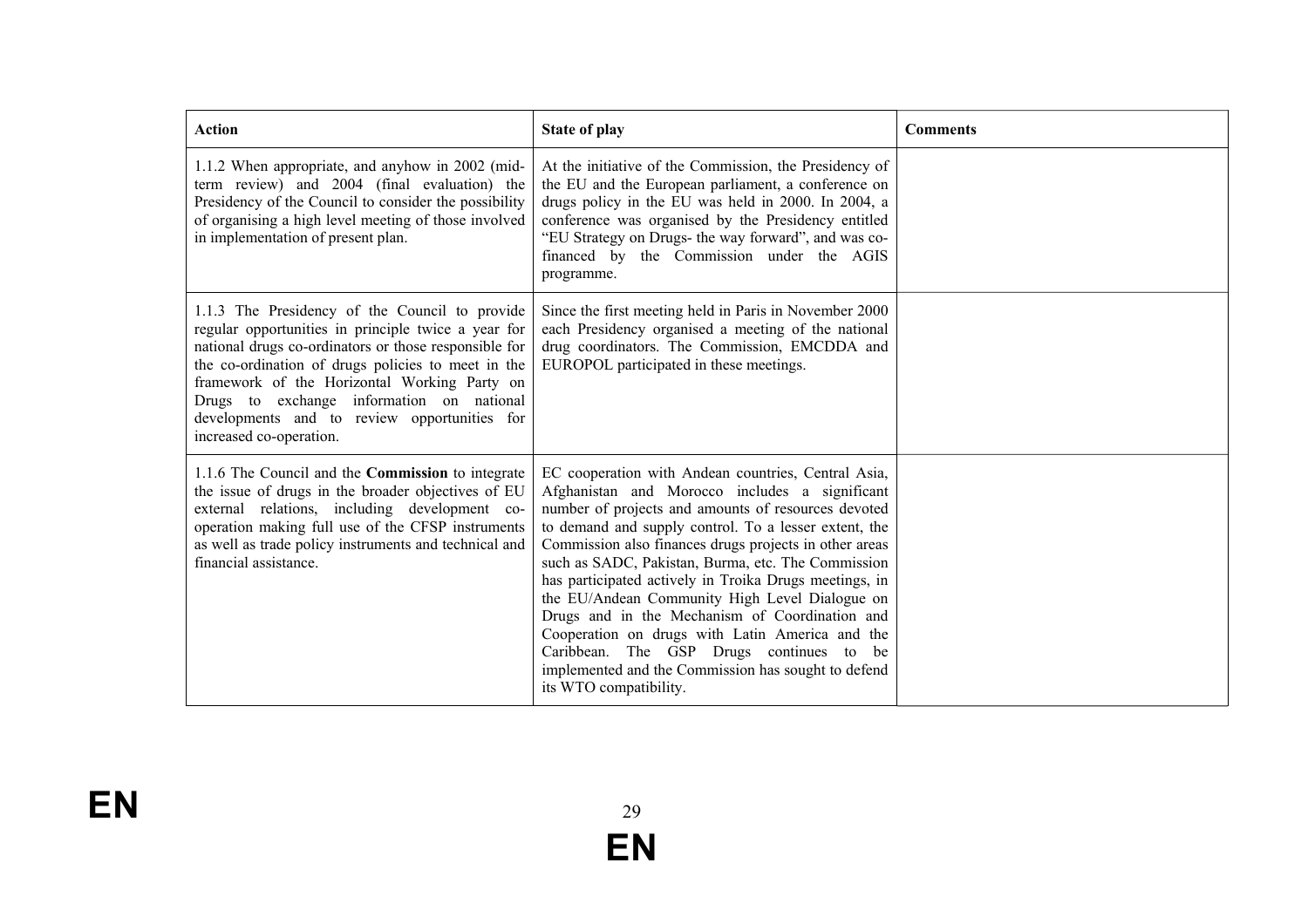| Action                                                                                                                                                                                                                                                                                      | State of play                                                                                                                                                                                                                                                                                                                                   | Comments |
|---------------------------------------------------------------------------------------------------------------------------------------------------------------------------------------------------------------------------------------------------------------------------------------------|-------------------------------------------------------------------------------------------------------------------------------------------------------------------------------------------------------------------------------------------------------------------------------------------------------------------------------------------------|----------|
| 1.1.7 The <b>Commission</b> with the assistance of the<br>EMCDDA to organise a study to be completed by<br>March 2001 to test whether the co-ordination<br>arrangements that are in place could be improved<br>and if so in what way.                                                       | The results of the EMCDDA /Commission study on the<br>coordination arrangements in the member States was<br>presented at the HDG in December 2002.<br>The Commission presented a Communication on co-<br>ordination on drugs in the EU in November 2003. A<br>follow up to this Communication by the Council is<br>expected by the end of 2004. |          |
| 1.2 To continue the EU global, multidisciplinary,<br>integrated and balanced strategy, in which supply<br>and demand reduction are seen as mutually<br>reinforcing elements, as underlined by the United<br>Nations General Assembly Special Session on<br>Drugs (UNGASS) (Strategy aim 3). |                                                                                                                                                                                                                                                                                                                                                 |          |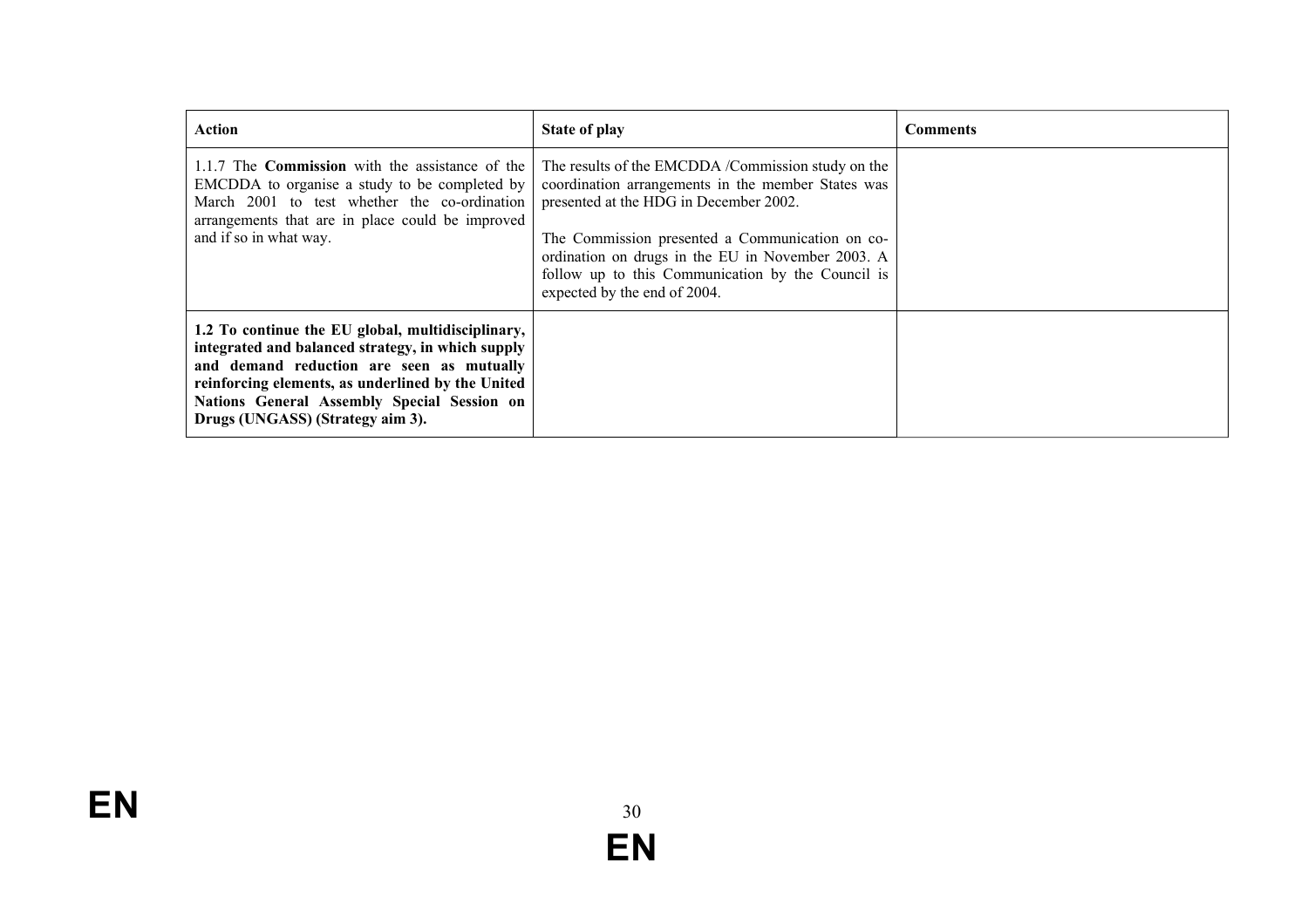| <b>Action</b>                                                                                                                                                                                                 | <b>State of play</b>                                                                                                                                                                                                                                                                      | <b>Comments</b>                                                                                                                                                                                                                                  |
|---------------------------------------------------------------------------------------------------------------------------------------------------------------------------------------------------------------|-------------------------------------------------------------------------------------------------------------------------------------------------------------------------------------------------------------------------------------------------------------------------------------------|--------------------------------------------------------------------------------------------------------------------------------------------------------------------------------------------------------------------------------------------------|
| 1.2.3 The Council to ensure that full use is made of<br>the EU agencies, particularly Europol and the<br>European Monitoring Centre of Drugs and Drug<br>Addiction, in their respective fields of competence. | The Commission, EMCDDA and Europol participated<br>in all the HDG meetings and in Troika meetings.<br>The Commission, EMCDDA, EUROPOL and EMEA<br>continue to play their respective roles as provided for<br>within the framework of the Joint Action on new<br>synthetic drugs.          | Based upon a decision by the Council Europol has<br>concluded Co-operation Agreements with a<br>number of countries, the Commission, the ECB,<br>Interpol and the UNODC. Discussions on the<br>conclusion of further agreements are in progress. |
|                                                                                                                                                                                                               | Seven risk assessments of new synthetic drugs were<br>made over the period 2000-2004, resulting in two<br>Council decisions on Control measures: PMMA,<br>28 February 2002 (OJ L 63, 6 March 2002) and 2C-I,<br>2C-T-2, 2c-T-7 and TMA-2, 27 November 2003 (OJ<br>L321, 6 December 2003). |                                                                                                                                                                                                                                                  |
|                                                                                                                                                                                                               | A proposal from the Commission regarding the<br>reformulation of the JANSD was presented in<br>November 2003 and is under discussion whithin the<br>Council.                                                                                                                              |                                                                                                                                                                                                                                                  |
|                                                                                                                                                                                                               | A proposal for a Council Regulation regarding the<br>recasting of the current EMCDDA Council regulation<br>is under discussion whithin the Council.                                                                                                                                       |                                                                                                                                                                                                                                                  |
|                                                                                                                                                                                                               | Several Council Decisions have been adopted, or are in<br>the process of being developed, to initiate or strengthen<br>the role of Europol.                                                                                                                                               |                                                                                                                                                                                                                                                  |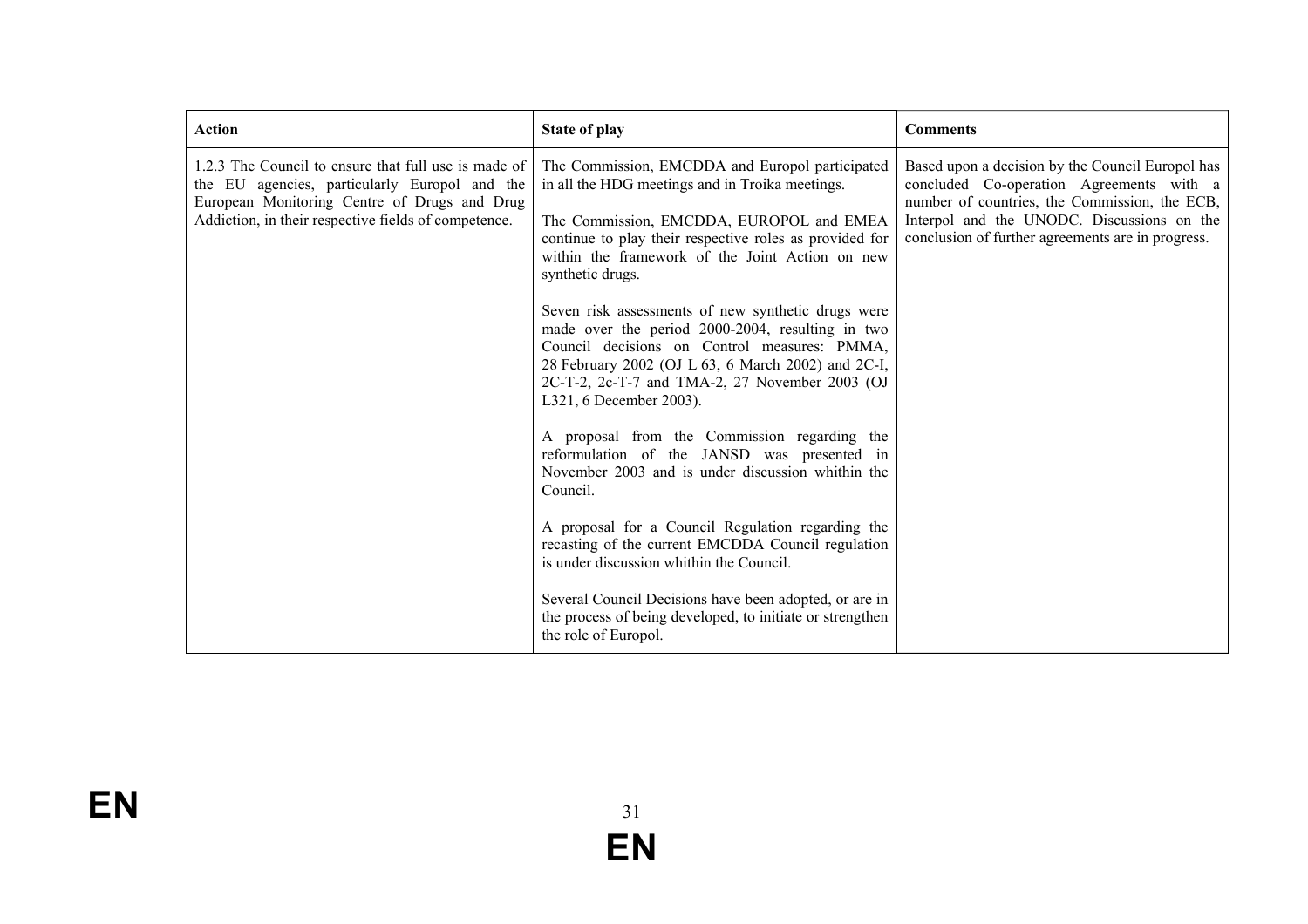| <b>Action</b>                                                                                                                                                                                                            | <b>State of play</b>                                                                                                                                                                                                                                                                                                                                                                                                                                                                                                                                                                                                                                                                                                                                                                                                                                                                         | <b>Comments</b>                                                                                        |
|--------------------------------------------------------------------------------------------------------------------------------------------------------------------------------------------------------------------------|----------------------------------------------------------------------------------------------------------------------------------------------------------------------------------------------------------------------------------------------------------------------------------------------------------------------------------------------------------------------------------------------------------------------------------------------------------------------------------------------------------------------------------------------------------------------------------------------------------------------------------------------------------------------------------------------------------------------------------------------------------------------------------------------------------------------------------------------------------------------------------------------|--------------------------------------------------------------------------------------------------------|
| 1.2.4 The Commission, the Council and the Member<br>that the<br>balanced<br>States to<br>ensure<br>and<br>multidisciplinary approach is taken into account and<br>implemented in their drugs programmes and<br>policies. | The Commission takes into account the balanced and<br>multidisciplinary approach in its drugs policies and<br>programmes.<br>In July 2002, the Council adopted a Decision<br>establishing a framework programme on police and<br>judicial co-operation in criminal matters (AGIS).<br>Among the specific topics included in the AGIS<br>Annual Work Programme and call for applications<br>2003 and 2004 were measures to prevent and combat<br>drugs trafficking and drug related crime prevention.<br>The new Public Health Programme (2003-2008)<br>supports activities of a transversal nature in the public<br>health field in general, and is thus facilitating a<br>balanced and multidisciplinary approach to drug<br>prevention issues more specifically.<br>The Commission's drug projects in third countries<br>cover demand and supply reduction and alternative<br>development. |                                                                                                        |
| 1.3 To encourage multi-agency co-operation and<br>the involvement of civil society (Strategy aim 6)                                                                                                                      |                                                                                                                                                                                                                                                                                                                                                                                                                                                                                                                                                                                                                                                                                                                                                                                                                                                                                              |                                                                                                        |
| 1.3.2 All Member States and the Commission to<br>establish a strategy for the co-operation with civil<br>society and community and voluntary groups from<br>areas most affected by the problem of drug abuse.            | Under the new Public Health programme, relevant<br>actors can put forward applications for co- funding in<br>the field of drug prevention.                                                                                                                                                                                                                                                                                                                                                                                                                                                                                                                                                                                                                                                                                                                                                   | The Commission is preparing a communication<br>on the co-operation with the civil society for<br>2005. |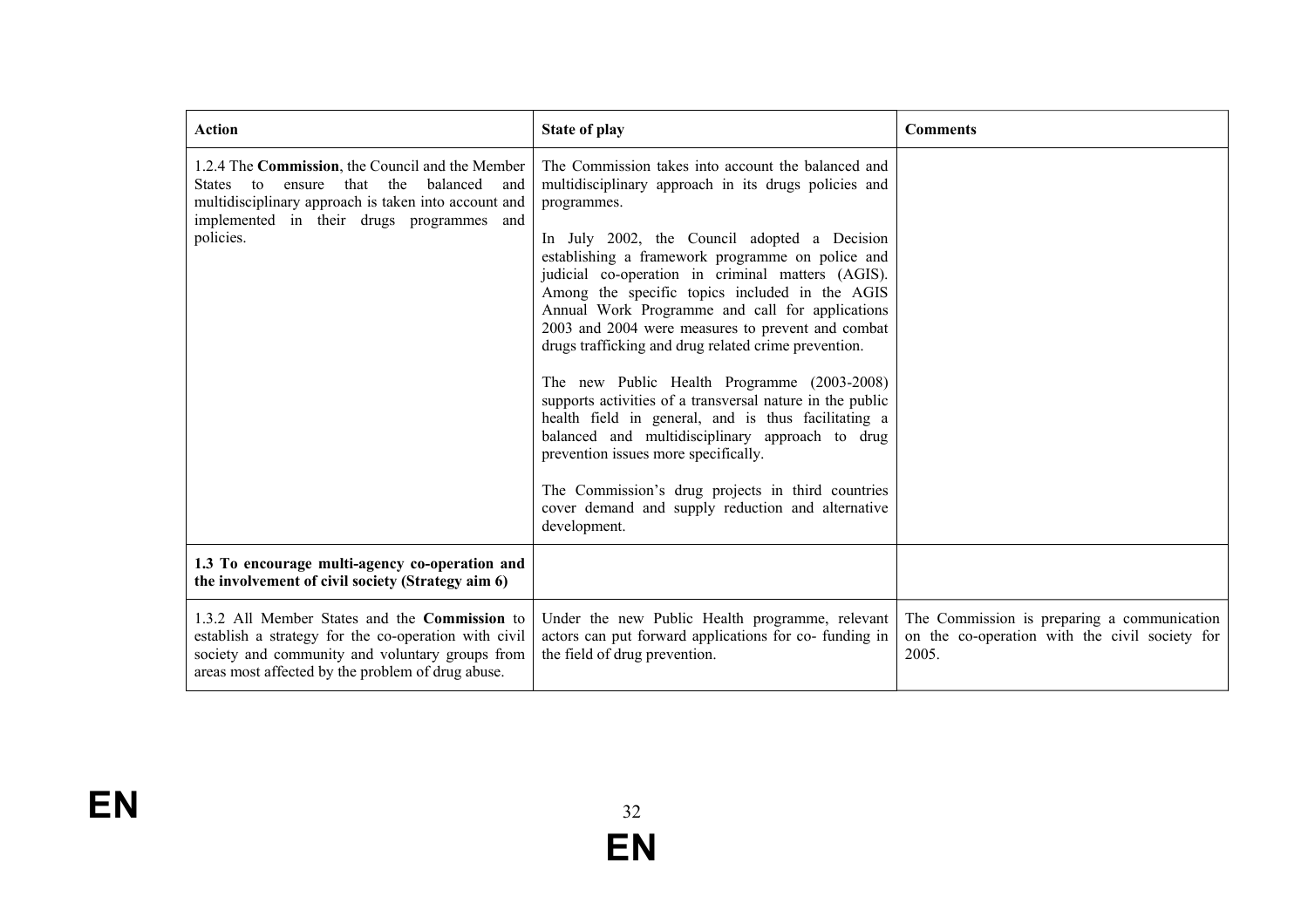| Action                                                                                                                                                                                                             | <b>State of play</b>                                                                                                                                                                                                                                                                                                                                                                                                                                                                                                                      | <b>Comments</b> |
|--------------------------------------------------------------------------------------------------------------------------------------------------------------------------------------------------------------------|-------------------------------------------------------------------------------------------------------------------------------------------------------------------------------------------------------------------------------------------------------------------------------------------------------------------------------------------------------------------------------------------------------------------------------------------------------------------------------------------------------------------------------------------|-----------------|
| 1.4 To provide appropriate resources for drugs<br>related actions (Strategy aim 11) and social<br>consequences of drug abuse.                                                                                      |                                                                                                                                                                                                                                                                                                                                                                                                                                                                                                                                           |                 |
| 1.4.1 The Council and the <b>Commission</b> to study, in<br>the light of current efforts in this field of the<br>EMCDDA and Pompidou group, an approach to<br>establish a list of all public expenditure on drugs. | In November 2000 the Commission put forward an<br>overview of all the drug-related budget lines at the<br>Horizontal Drugs Group of the Council and has<br>provided a regular update to the HDG on its drug<br>related assistance in third countries/ regions.<br>EMCDDA published a report on the situation<br>regarding the monitoring of public expenditure in the<br>Member States in the first half of 2002. A specific<br>chapter of the EMCDDA 2003 Annual Report has been<br>dedicated to public expenditures on reducing demand. |                 |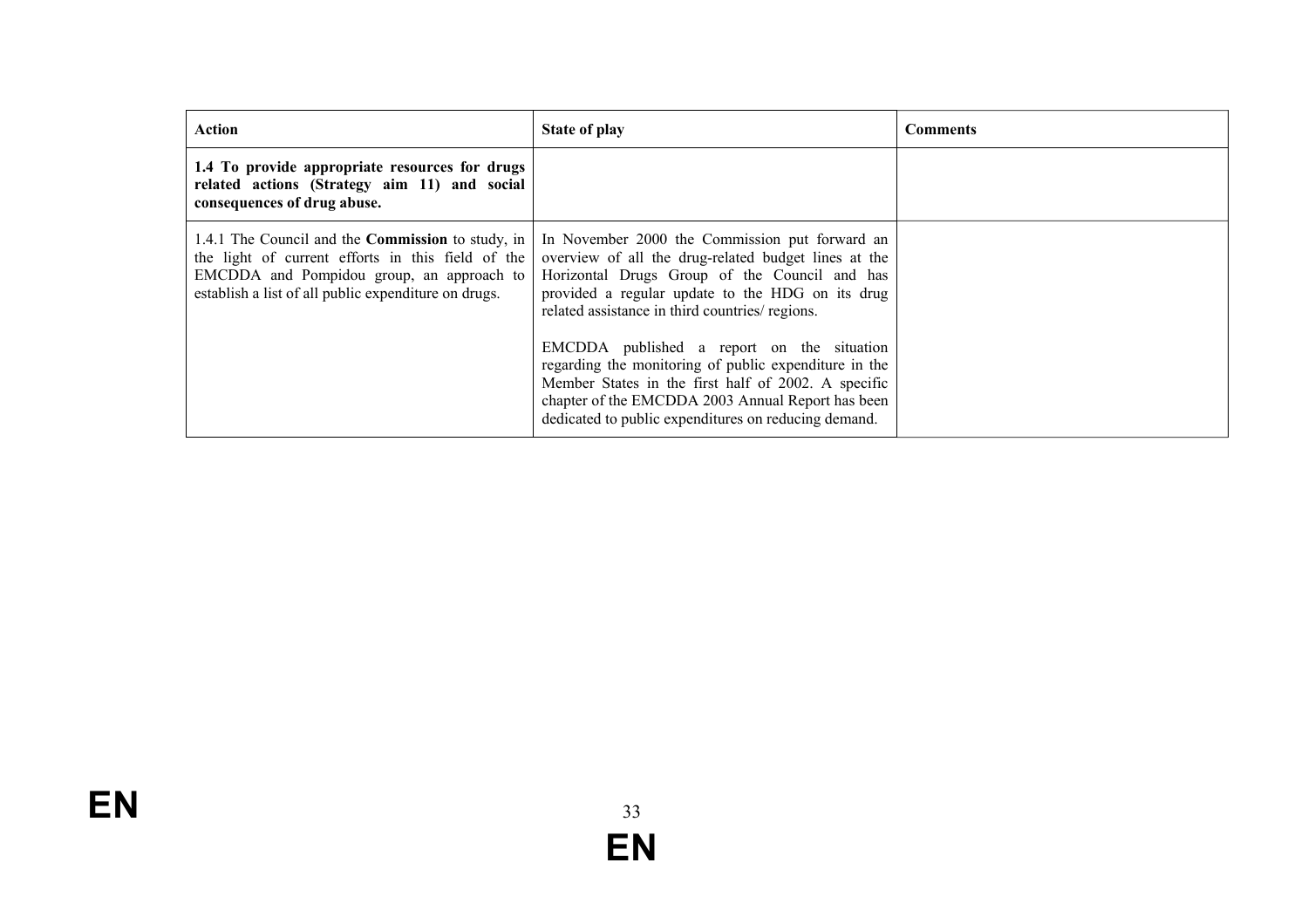| <b>Action</b>                                                                                                                                                                                                                                                                                 | <b>State of play</b>                                                                                                                                                                                                                                                                                                                                                                                                                                                                                                                                                                                                                                                                                                                                                                                                                                                                                                                                                                                                                                           | <b>Comments</b> |
|-----------------------------------------------------------------------------------------------------------------------------------------------------------------------------------------------------------------------------------------------------------------------------------------------|----------------------------------------------------------------------------------------------------------------------------------------------------------------------------------------------------------------------------------------------------------------------------------------------------------------------------------------------------------------------------------------------------------------------------------------------------------------------------------------------------------------------------------------------------------------------------------------------------------------------------------------------------------------------------------------------------------------------------------------------------------------------------------------------------------------------------------------------------------------------------------------------------------------------------------------------------------------------------------------------------------------------------------------------------------------|-----------------|
| 1.4.2 Member States and the <b>Commission</b> to<br>encourage the provision of appropriate funding for<br>proactive measures, including the prevention of drug<br>use, the prevention of drug related crime, and the<br>reduction of the negative health and social<br>consequences of drugs. | The Programme of Community Action on the<br>Prevention of Drug Dependence was running from<br>1996 to 2002: 184 projects were supported, accounting<br>for almost 37.5 million euros. For the years covered by<br>the EU Action Plan on Drugs, the numbers were: 25<br>projects accounting for 5.5 million euros (2000), 18<br>projects accounting for 5.1 million euros (2001) and 17<br>projects accounting for 5.1 million euros (2002).<br>The New Public Health Programme, which includes<br>drug prevention as a health determinant, entered into<br>force on 1 January 2003 and will run for six years.<br>In July 2002, the Council adopted a Decision<br>establishing a framework programme on police and<br>judicial co-operation in criminal matters (AGIS).<br>Among the specific topics included in the AGIS<br>Annual Work Programme and call for applications<br>2003 and 2004 was drug related crime prevention.<br>Previously, Community funding for the prevention of<br>drug related crime was provided under the Hippocrates<br>programme. |                 |
|                                                                                                                                                                                                                                                                                               | A Eurobarometer on Urban Safety linked in particular<br>to drug dependence was carried out in 2000.                                                                                                                                                                                                                                                                                                                                                                                                                                                                                                                                                                                                                                                                                                                                                                                                                                                                                                                                                            |                 |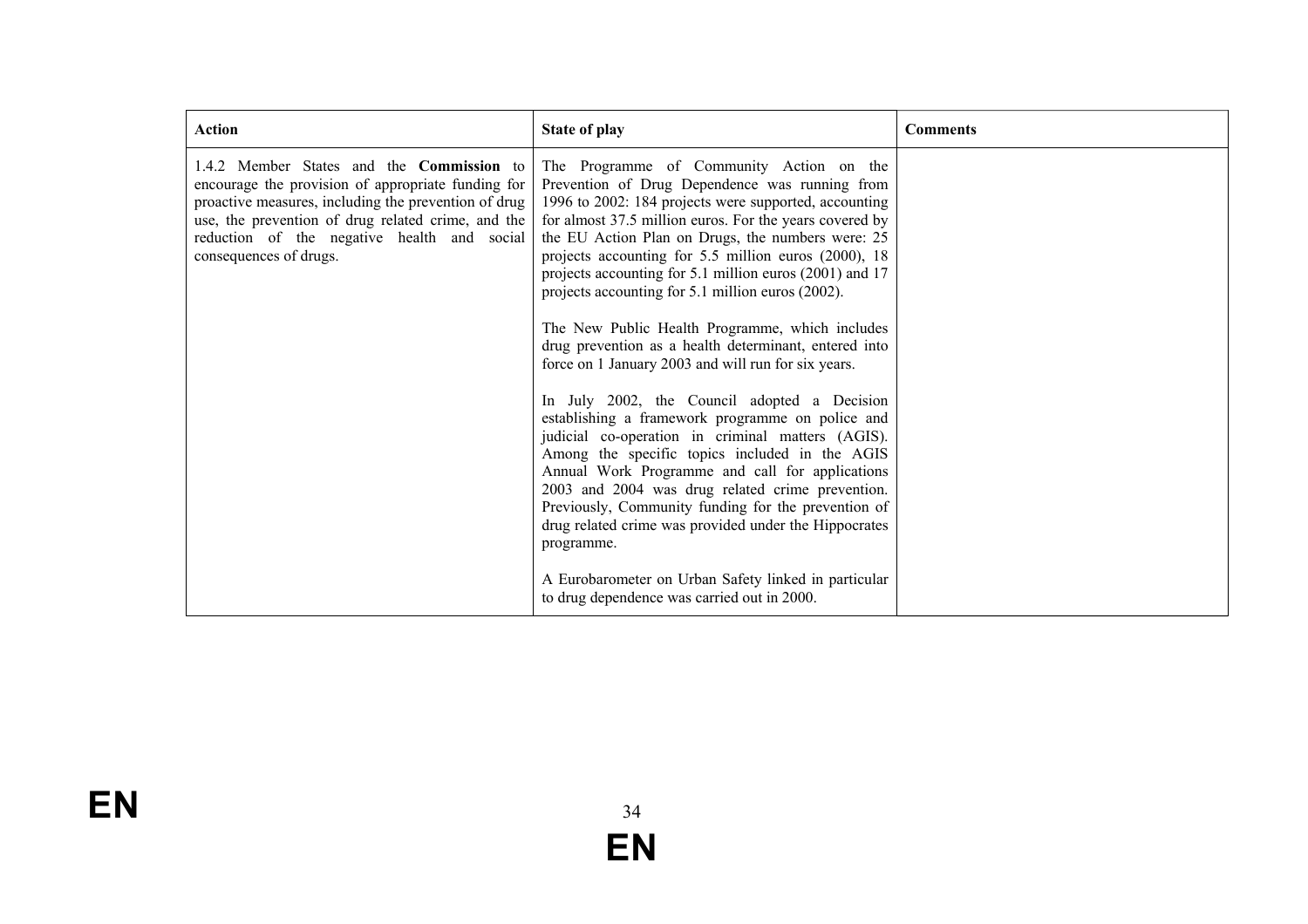| Action                                                                                                                                                                                                                                                     | <b>State of play</b>                                                                                                                                                                                                                                                                                                                                                                                                                                                                                                                                                                                                                                              | <b>Comments</b> |
|------------------------------------------------------------------------------------------------------------------------------------------------------------------------------------------------------------------------------------------------------------|-------------------------------------------------------------------------------------------------------------------------------------------------------------------------------------------------------------------------------------------------------------------------------------------------------------------------------------------------------------------------------------------------------------------------------------------------------------------------------------------------------------------------------------------------------------------------------------------------------------------------------------------------------------------|-----------------|
| 2. Information and evaluation<br>2.1<br>collection,<br>analysis<br>To T<br>ensure<br>and<br>dissemination of objective, reliable<br>and<br>comparable data on the drugs phenomenon in the<br>EU with the support of EMCDDA and Europol<br>(Strategy aim 8) | In November 2002, the Commission presented its<br>Communication on the mid term evaluation of the EU<br>Action Plan on Drugs.<br>Since 2001, in addition to the hard copy, the<br>EMCDDA Annual Report on the state of the drug<br>problem in the EU, is available electronically on the<br>Centre's website. National reports are also published<br>on the website, including the ones of the 3 candidate's<br>countries.<br>Europol drafts an annual 'European Union Situation<br>Report on Drug Production and Drug Trafficking', in<br>addition to ad-hoc reports on drug-related matters,<br>Catalogues, Manuals and the annual 'Organised Crime<br>Report'. |                 |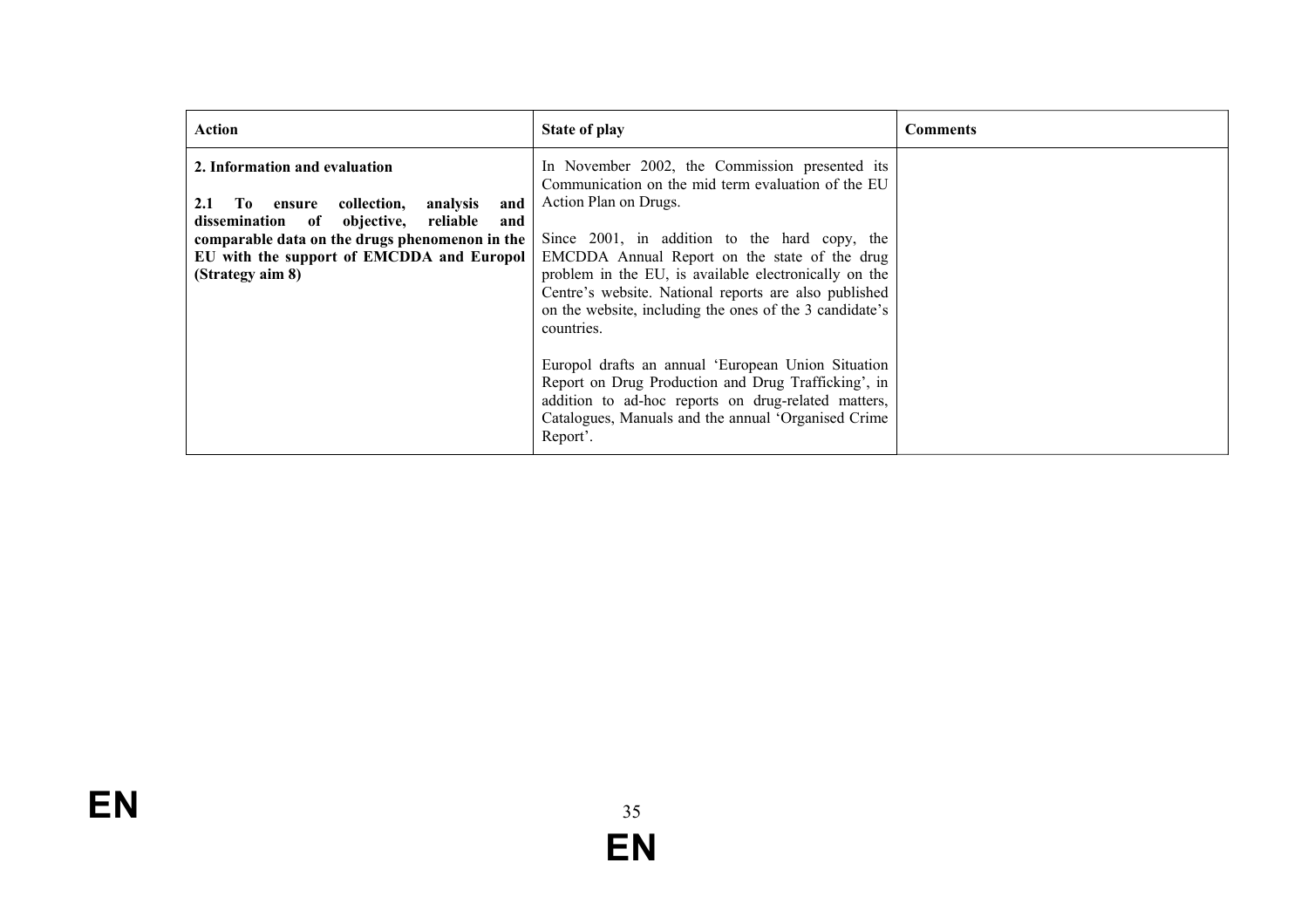| Action                                                                                                                                                                                                        | <b>State of play</b>                                                                                                                                   | <b>Comments</b>                                                                                                                  |
|---------------------------------------------------------------------------------------------------------------------------------------------------------------------------------------------------------------|--------------------------------------------------------------------------------------------------------------------------------------------------------|----------------------------------------------------------------------------------------------------------------------------------|
| 2.1.1. The Member States according to technical<br>tools and guidelines provided by EMCDDA to give<br>reliable information on the five key epidemiological<br>indicators in a comparable form drawn up by the | Methodological work has been completed to formalize<br>data collection and reporting structure for the 5 key<br>indicators by EMCDDA and its partners. | Consolidated data from different Member States<br>now allows new analysis to be conducted that<br>were previously infeasible.    |
| EMCDDA and adopted by the Council:<br>1. extent and pattern of drug use in the general                                                                                                                        | The EMCDDA guidelines on the 5 key indicators were<br>formally adopted by the EMCDDA Management<br>Board and incorporated into a Council resolution in |                                                                                                                                  |
| population                                                                                                                                                                                                    | December 2001.                                                                                                                                         |                                                                                                                                  |
| 2. prevalence of problem drug use                                                                                                                                                                             | Regarding the implementation of the 5 key indicators,<br>regular technical meetings have taken place.                                                  | The existence of agreed and high quality reporting<br>standards has facilitated integration of the new<br>member states into the |
| 3. demand for treatment by drug users                                                                                                                                                                         |                                                                                                                                                        |                                                                                                                                  |
| 4. drug-related deaths and mortality of drug users                                                                                                                                                            |                                                                                                                                                        | EU reporting system.                                                                                                             |
| 5. drug-related infectious diseases (HIV, hepatitis)                                                                                                                                                          |                                                                                                                                                        |                                                                                                                                  |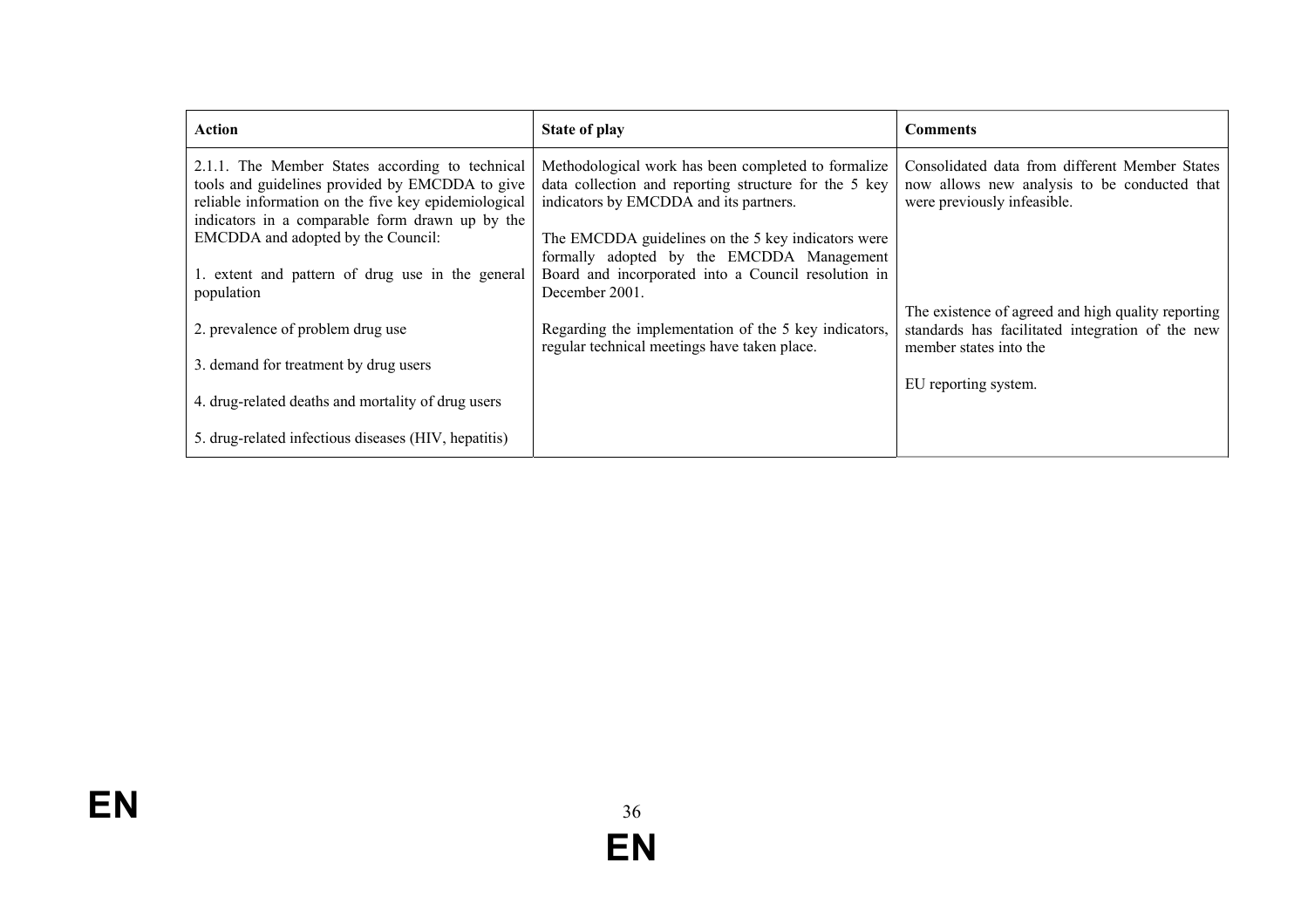| <b>Action</b>                                                                                                                                                                                                                       | <b>State of play</b>                                                                                                                                                                                                                                                                                                                                                                                                                                                                                                                                                                                                               | <b>Comments</b>                                                                                                                                                                                                                                                                                                                               |
|-------------------------------------------------------------------------------------------------------------------------------------------------------------------------------------------------------------------------------------|------------------------------------------------------------------------------------------------------------------------------------------------------------------------------------------------------------------------------------------------------------------------------------------------------------------------------------------------------------------------------------------------------------------------------------------------------------------------------------------------------------------------------------------------------------------------------------------------------------------------------------|-----------------------------------------------------------------------------------------------------------------------------------------------------------------------------------------------------------------------------------------------------------------------------------------------------------------------------------------------|
| 2.1.3. The EMCDDA to develop indicators on drugs<br>related crime, the availability of illicit drugs<br>(including at street level) and drug related social<br>exclusion.                                                           | *Drug-related crime: 2 meetings were organised in<br>2002 and 2003 to establish a definition of 'drug-related<br>crime' and review potential methods to assess its<br>different components.                                                                                                                                                                                                                                                                                                                                                                                                                                        | A meeting on crime and supply data foreseen in<br>2004 should allow reviewing and improving<br>standards to collect and analyse data on drug law<br>offences in the EU.                                                                                                                                                                       |
|                                                                                                                                                                                                                                     | The EMCDDA is to report to the HDG on the state of<br>play in relation to its work on drug related crime,<br>before the end of 2004.<br>*Drug availability: an expert group was set up in 2002<br>and has met every year since then to develop a module<br>of questions on drug availability to be included in the<br>European Model Questionnaire (EMQ) for population<br>surveys;<br>*Drug-related social exclusion: a detailed structure on<br>the various issues related to social exclusion and drugs<br>was developed and a Key Issue on drug-related social<br>exclusion was published in the EMCDDA 2003<br>Annual Report. | A meeting on crime and supply data foreseen in<br>2004 should allow to review and improve<br>standards to collect and analyse data on drug<br>availability (seizures, price, purity, tablets'<br>contents) in the EU.<br>Further conceptualising work is needed for<br>developing indicators of drug-related social<br>exclusion at EU level. |
| 2.1.4. The Member States and the EMCDDA, within<br>existing financial limits, to ensure that the National<br>Focal Points have the necessary political and<br>financial support to implement the five harmonised<br>key indicators. | The results of the external evaluation on the REITOX<br>network<br>the<br>EMCDDA<br>examined<br>were<br>by<br>Management Board and taken into account in its day to<br>day work.<br>EMCDDA annual financial contribution to REITOX<br>focal points was indexed in 2002.                                                                                                                                                                                                                                                                                                                                                            | Ongoing efforts are still required to ensure<br>comparable data are available from all countries.                                                                                                                                                                                                                                             |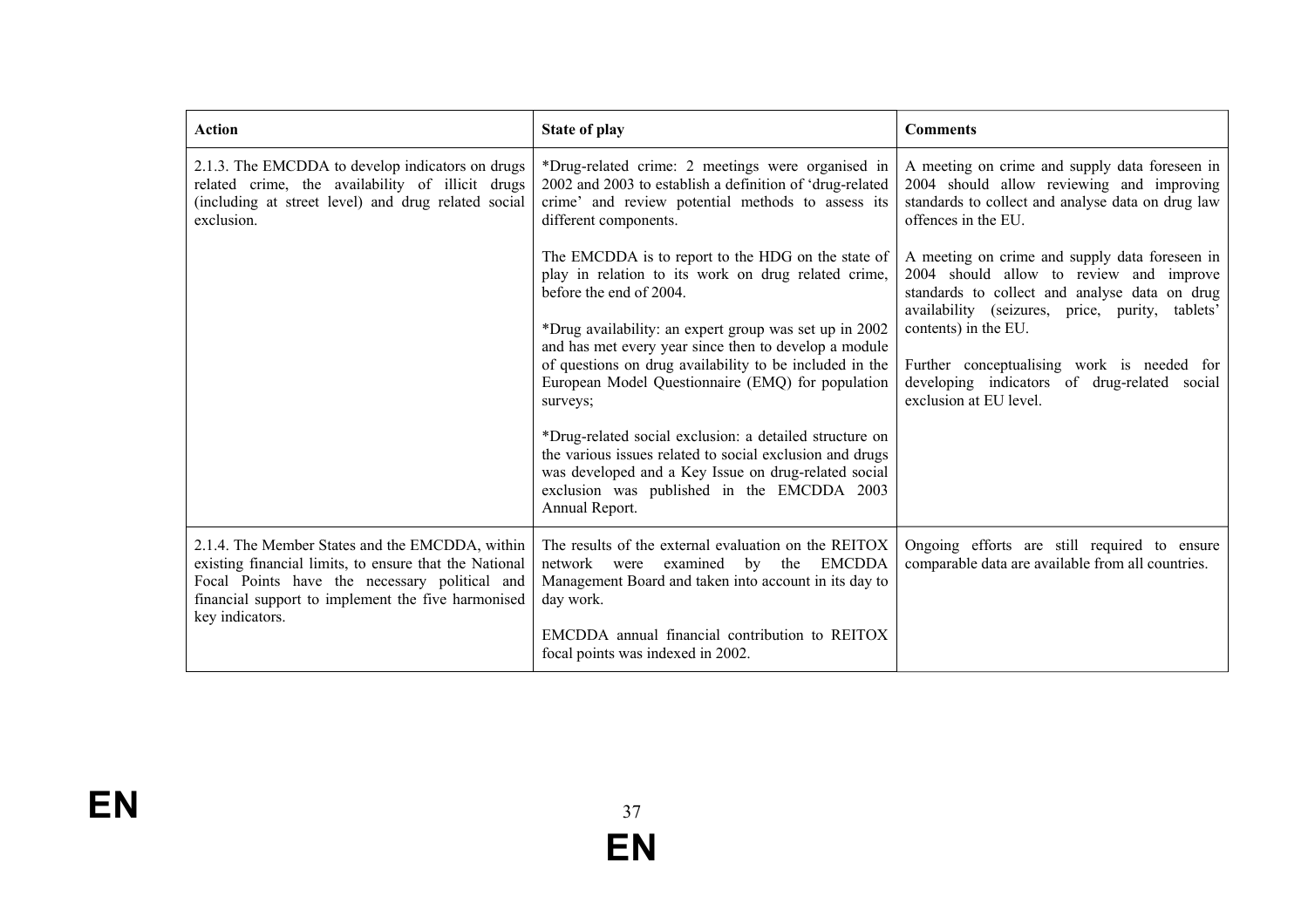| <b>Action</b>                                                                                                                                                                                                                                                                                             | <b>State of play</b>                                                                                                                                                                                                                                                                                                                                                                          | <b>Comments</b>                                                                                                                                                                                                                                                                                                                                                                                                                                                                                                                                                           |
|-----------------------------------------------------------------------------------------------------------------------------------------------------------------------------------------------------------------------------------------------------------------------------------------------------------|-----------------------------------------------------------------------------------------------------------------------------------------------------------------------------------------------------------------------------------------------------------------------------------------------------------------------------------------------------------------------------------------------|---------------------------------------------------------------------------------------------------------------------------------------------------------------------------------------------------------------------------------------------------------------------------------------------------------------------------------------------------------------------------------------------------------------------------------------------------------------------------------------------------------------------------------------------------------------------------|
| 2.1.6 The Commission, in co-operation with the<br>Monitoring Centre, to launch a Eurobarometre study<br>on attitudes of the public, especially youth, to drugs<br>throughout the EU every two years.                                                                                                      | Eurobarometers on attitudes and opinions of young<br>people in the European Union on drugs have been<br>carried out in 2002 and in 2004.                                                                                                                                                                                                                                                      | The Commission will take into account the results<br>in the final evaluation of the EU Action Plan.                                                                                                                                                                                                                                                                                                                                                                                                                                                                       |
| 2.1.7 The Commission to promote the establishment<br>of a European system to assess and to encourage<br>Member States to develop a network of national<br>expert centres in the field of toxicological analysis as<br>well as clinical database and experimental, clinical<br>or epidemiological studies. | Continuous promotion of European networks through<br>relevant Community programmes, in particular the new<br>Public Health Programme (and formerly the<br>Programme of Community Action on the Prevention of<br>Drug Dependence) and Research and Development<br>Framework Programme.                                                                                                         | Under the 6 <sup>th</sup> Research and Development<br>Framework Programme, a project on Genomics<br>and mechanisms of addiction has been selected<br>for funding in the Second Call for Proposals and<br>negotiations will take place in 2004. The aims of<br>this are (i) identification of genes involved in the<br>development and mediation of addiction to<br>various drugs (including nicotine, alcohol and<br>polydrug exposure), (ii) functional genomics of<br>newly identified genes, (iii) developing and<br>establishing suitable animal models of addiction. |
| 2.1.8 Europol and the EMCDDA to develop a<br>standardised database on drug seizures, to be<br>introduced in all Member States and based upon<br>harmonised criteria and indicators.                                                                                                                       | Europol, in co-operation with volunteering Member<br>States and the EMCDDA, developed the Collection<br>Model for a harmonised database system on law<br>enforcement drug seizure statistics. This has resulted in<br>a Council Recommendation, in which Member States<br>and, within their respective mandate the Commission,<br>Europol and the EMCDDA are recommended to use<br>the Model. |                                                                                                                                                                                                                                                                                                                                                                                                                                                                                                                                                                           |
| 2.2 To ensure that actions against drugs are<br>evaluated (strategy aim 2).                                                                                                                                                                                                                               |                                                                                                                                                                                                                                                                                                                                                                                               |                                                                                                                                                                                                                                                                                                                                                                                                                                                                                                                                                                           |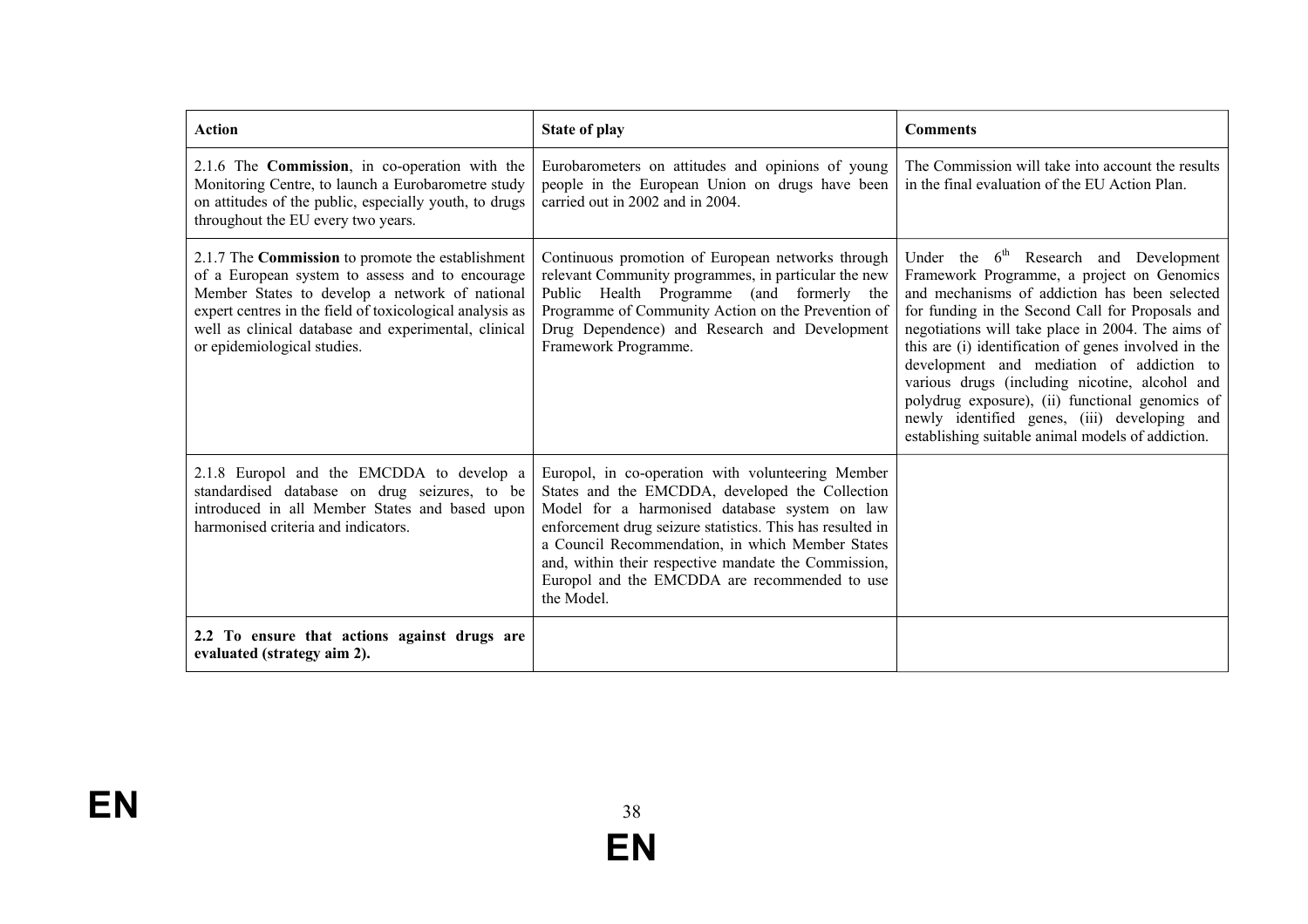| <b>Action</b>                                                                                                                                                                                                                                                                                            | <b>State of play</b>                                                                                                                                                                                                                                                                                                                                                                                                                                                                                                                                                              | <b>Comments</b> |
|----------------------------------------------------------------------------------------------------------------------------------------------------------------------------------------------------------------------------------------------------------------------------------------------------------|-----------------------------------------------------------------------------------------------------------------------------------------------------------------------------------------------------------------------------------------------------------------------------------------------------------------------------------------------------------------------------------------------------------------------------------------------------------------------------------------------------------------------------------------------------------------------------------|-----------------|
| 2.2.1 The <b>Commission</b> to organise appropriate<br>evaluations at mid-term and completion of the Drugs<br>Strategy (2000-2004) on the basis of the present<br>Action Plan, and to present the reports to the Council<br>and the Parliament.                                                          | The Commission presented a communication on the<br>mid term evaluation of the EU drugs action plan in<br>November 2002. The Commission intends to present a<br>communication on the final evaluation of the EU Drugs<br>Strategy and the EU Drugs Action Plan 2000-2004 in<br>October 2004.<br>For the evaluation process, the EMCDDA and<br>EUROPOL have produced a snapshot on the evolution<br>of the drugs situation over the period. In addiction, the<br>EMCDDA has produced a selection of thematic papers<br>to assist the Commission in the final evaluation<br>process. |                 |
| 2.2.2 Work should be taken forward by<br>EMCDDA/Europol drawing on expertise from<br>Member States to underpin the EU drugs strategy<br>with measurable targets so that assessments can be<br>made of progress in achieving objectives. This work<br>could be completed, if possible by the end of 2000. | In 2001 EMCDDA and EUROPOL, working closely<br>with their national partners, produced a report designed<br>to identify criteria, to help underpin the Commission's<br>evaluation of the Union's 2000-04 drugs strategy.<br>The assessment criteria have been adopted by the<br>Horizontal Working Party on Drugs and have been<br>used by the Commission for the Mid-term evaluation<br>of the Drugs Strategy (2000-2004) and are also being<br>used for the Final Evaluation.                                                                                                    |                 |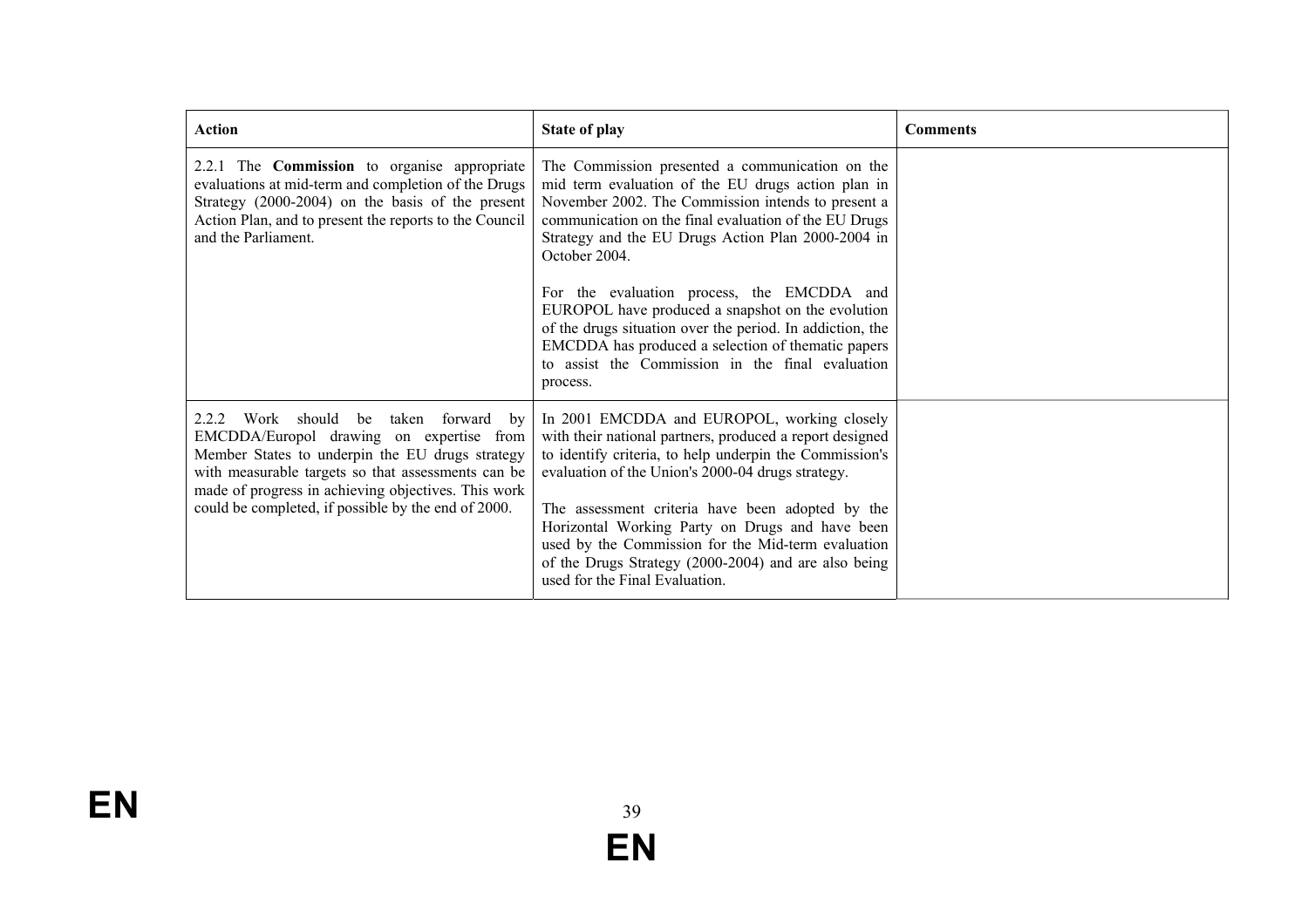| Action                                                                                                                                                                                                                                                                                                                                    | State of play                                                                                                                                                                                                                                                                                                                                                                                     | <b>Comments</b> |
|-------------------------------------------------------------------------------------------------------------------------------------------------------------------------------------------------------------------------------------------------------------------------------------------------------------------------------------------|---------------------------------------------------------------------------------------------------------------------------------------------------------------------------------------------------------------------------------------------------------------------------------------------------------------------------------------------------------------------------------------------------|-----------------|
| 2.2.3 The Council, on the basis of the work done by<br>the Horizontal Working Party on Drugs to identify<br>best practices of the Member States and the<br><b>Commission</b> in the field of drugs in co-operation<br>notably with the Drug Trafficking group, the<br>Multidisciplinary group on organised crime and the<br>Health group. | The final report on the second round of evaluation -<br>law enforcement and its role in fighting drug<br>trafficking was noted by the Council in 2003.<br>Europol has created and maintains a Knowledge<br>Management Centre, which handles information on<br>expertise and best practises.<br>A final evaluation of the Programme of Community<br>Action on the Prevention of Drug Dependence is |                 |
|                                                                                                                                                                                                                                                                                                                                           | expected to be completed in 2004.<br>The Commission to be assisted by the EMCDDA in<br>identifying best practices in the field of demand<br>reduction, with a view to submitting uniform<br>information for the EMCDDA annual report.                                                                                                                                                             |                 |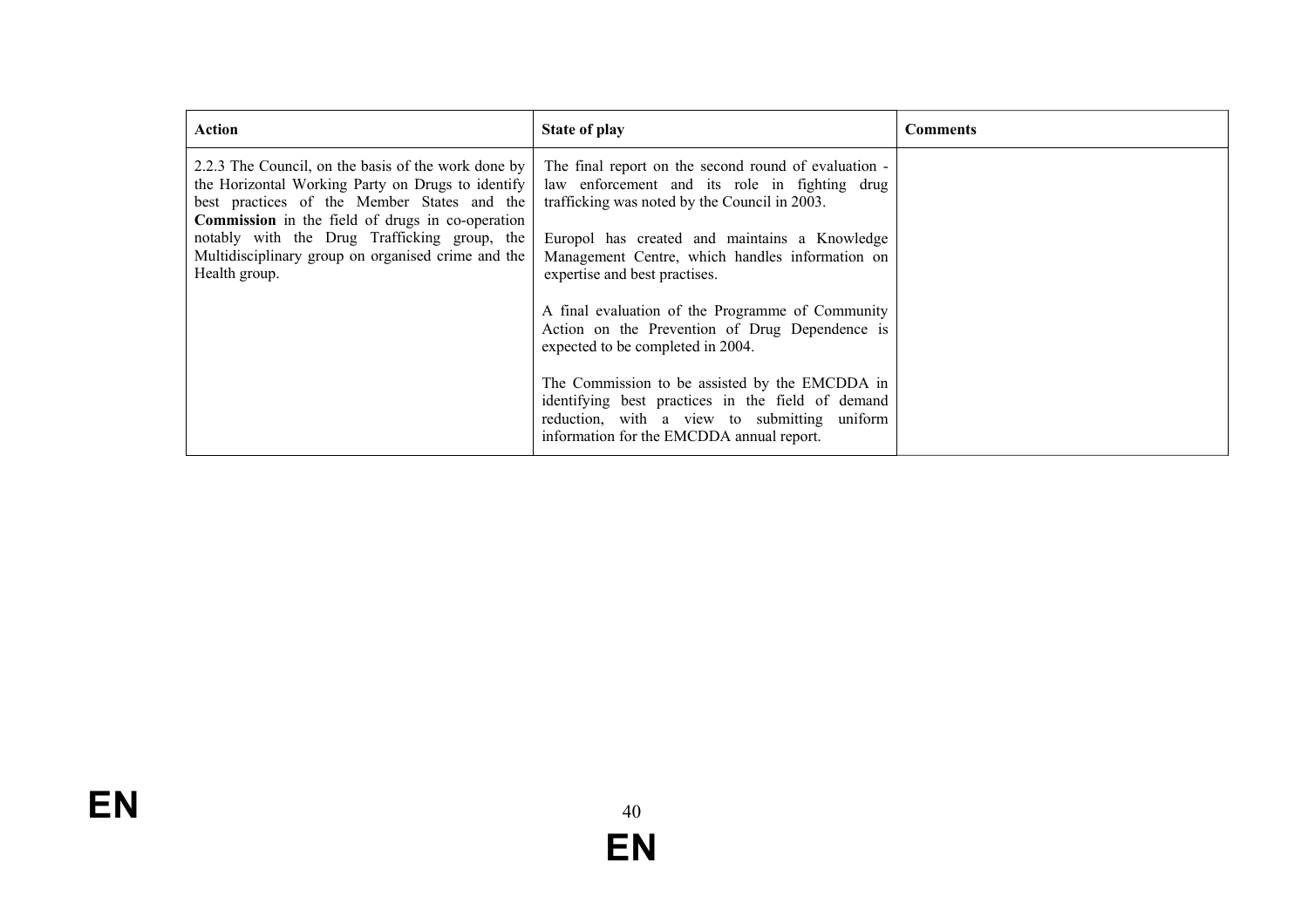| <b>Action</b>                                                                                                                                                                                                                                                                                    | <b>State of play</b>                                                                                                                                                                                                                                                                                                                                                                                                                                                                                                                       | <b>Comments</b>                                                                                                                                                                                                                                                                                        |
|--------------------------------------------------------------------------------------------------------------------------------------------------------------------------------------------------------------------------------------------------------------------------------------------------|--------------------------------------------------------------------------------------------------------------------------------------------------------------------------------------------------------------------------------------------------------------------------------------------------------------------------------------------------------------------------------------------------------------------------------------------------------------------------------------------------------------------------------------------|--------------------------------------------------------------------------------------------------------------------------------------------------------------------------------------------------------------------------------------------------------------------------------------------------------|
| 2.2.5 The <b>Commission</b> to organise an appropriate<br>assessment of :<br>- the effectiveness of the Joint Action on synthetic<br>drugs of June 1997 taking into account the<br>evaluation by the EMCDDA of the early warning<br>system.<br>- Community legislation and its implementation in | The Commission launched in 2002 an external<br>assessment of the effectiveness of the Joint Action on<br>synthetic drugs, and on the bases of this external<br>assessment, the Commission adopted in October 2003<br>a proposal for a Council Decision on information<br>exchange, risk assessment and control of new narcotic<br>drugs and new synthetic drugs. This proposal is under<br>discussion at the HDG.                                                                                                                          | The aim of the new Council Decision is to wider<br>the scope of the JASD, covering drugs of natural<br>origin, imposing deadlines for providing<br>information, carrying out risks assessments of the<br>new substances and introducing control measures.                                              |
| the field of control of the trade in chemical<br>precursors.                                                                                                                                                                                                                                     | The evaluation on the precursors legislation was<br>completed in October 2002 by an external consultant<br>engaged by the Commission for this purpose. The<br>report from the Consultant was submitted to the Drug<br>Precursors Committee. On the basis of the<br>recommendations made in this evaluation, the<br>Commission made a proposal for a new Council<br>Regulation laying down rules for the monitoring of<br>trade in certain substances used for the illicit<br>manufacture of narcotic drugs and psychotropic<br>substances. | The aim of the Council Regulation includes to<br>strengthen import controls for synthetic drug<br>precursors, to strengthen customs controls on<br>precursors at the external border, to strengthen<br>export authorisation requirements, and<br>to<br>strengthen controls on intermediary activities. |
|                                                                                                                                                                                                                                                                                                  | A regulation of the European Parliament and the<br>Council (273/2004) relating to the intra-community<br>trade in precursors was adopted on 11 February 2004.                                                                                                                                                                                                                                                                                                                                                                              | This Regulation will strengthen the control regime<br>for the intra community trade in drug precursors,<br>whilst enhancing the transparency for enterprises<br>and the legitimate trade in chemicals.                                                                                                 |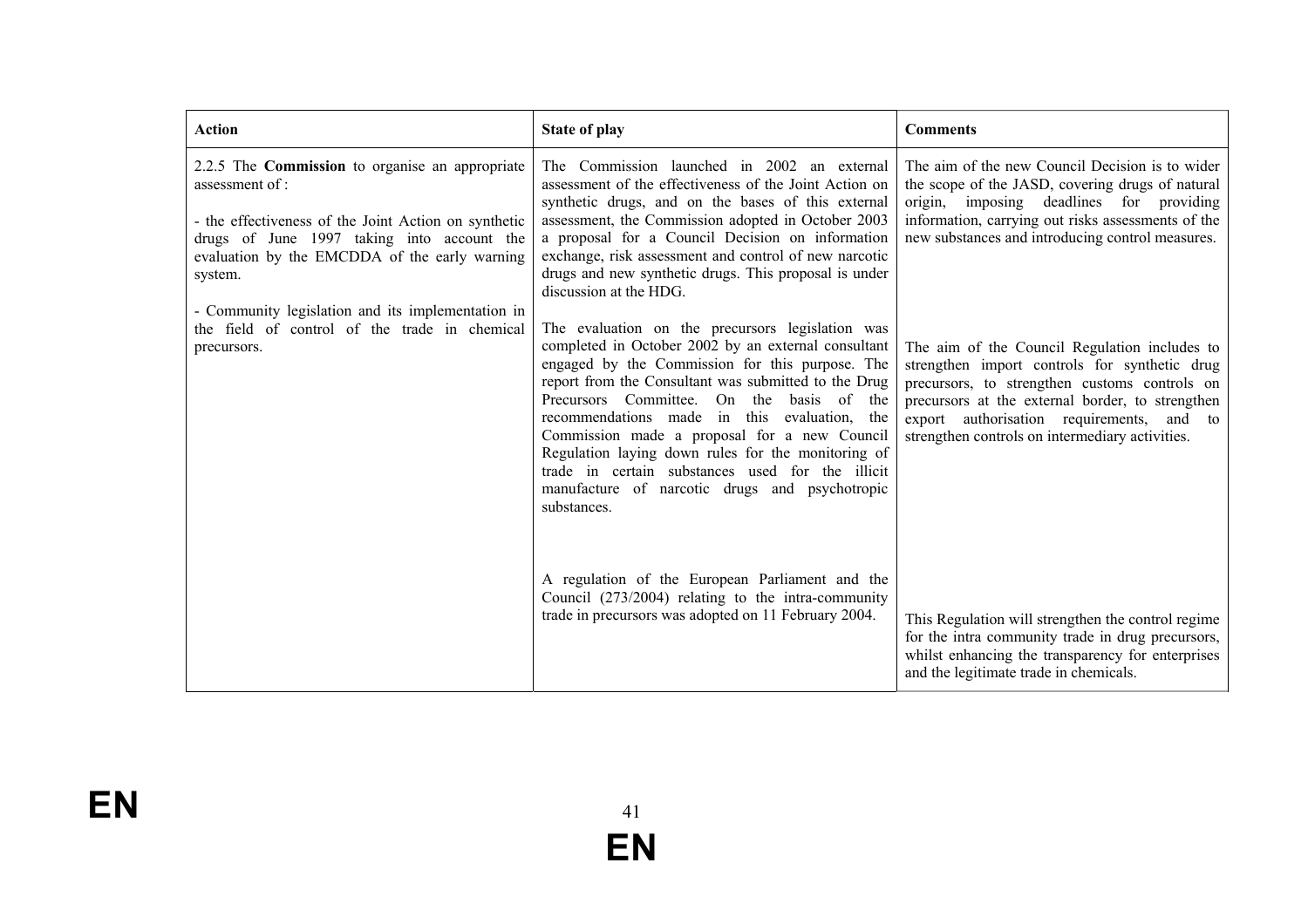| <b>Action</b>                                                                                                                                                                                                      | <b>State of play</b>                                                                                                                                                                                                                                                                                                                                                                                                                                                    | <b>Comments</b> |
|--------------------------------------------------------------------------------------------------------------------------------------------------------------------------------------------------------------------|-------------------------------------------------------------------------------------------------------------------------------------------------------------------------------------------------------------------------------------------------------------------------------------------------------------------------------------------------------------------------------------------------------------------------------------------------------------------------|-----------------|
| 2.2.6 Member States and Europol, assisted by<br>scientists, to assess the effectiveness of preventing<br>and combating organised drug-related crime and to<br>develop crime and policy indicators.                 | Europol and the Commission have carried out a study<br>on the prevention of organised crime, including<br>organised drug-related crime. The study contains<br>proposals for a strategy on preventive measures against<br>organised crime.                                                                                                                                                                                                                               |                 |
| 2.2.7 Member States and Europol, assisted by<br>scientists, to draft an annual assessment on the role<br>of organised crime groups involved in drug<br>trafficking.                                                | Europol produces the annual 'Organised Crime<br>Report', based on contributions by the Member States<br>and taking into account reports received from countries<br>outside the European Union. One aspect of the report<br>covers the activities of organised crime groups<br>involved in drug trafficking. A Contact and Support<br>Network of Member States' representatives, some of<br>whom have a scientific background, assists in the<br>drafting of the report. |                 |
| 3. Reduction of Demand, Prevention of Drug use<br>and of Drug Related Crime                                                                                                                                        |                                                                                                                                                                                                                                                                                                                                                                                                                                                                         |                 |
| 3.1 To give greater priority to drug prevention<br>and demand reduction, particularly<br>new<br>recruitment to drug use, as well as the reduction<br>of the adverse consequences of drug use (Strategy<br>$\lim 4$ |                                                                                                                                                                                                                                                                                                                                                                                                                                                                         |                 |
| 3.1.1 to reduce significantly over five years the<br>prevalence of drug use, as well as new recruitment to<br>it, particularly among young people under 18 years<br>of age (Strategy target 1)                     |                                                                                                                                                                                                                                                                                                                                                                                                                                                                         |                 |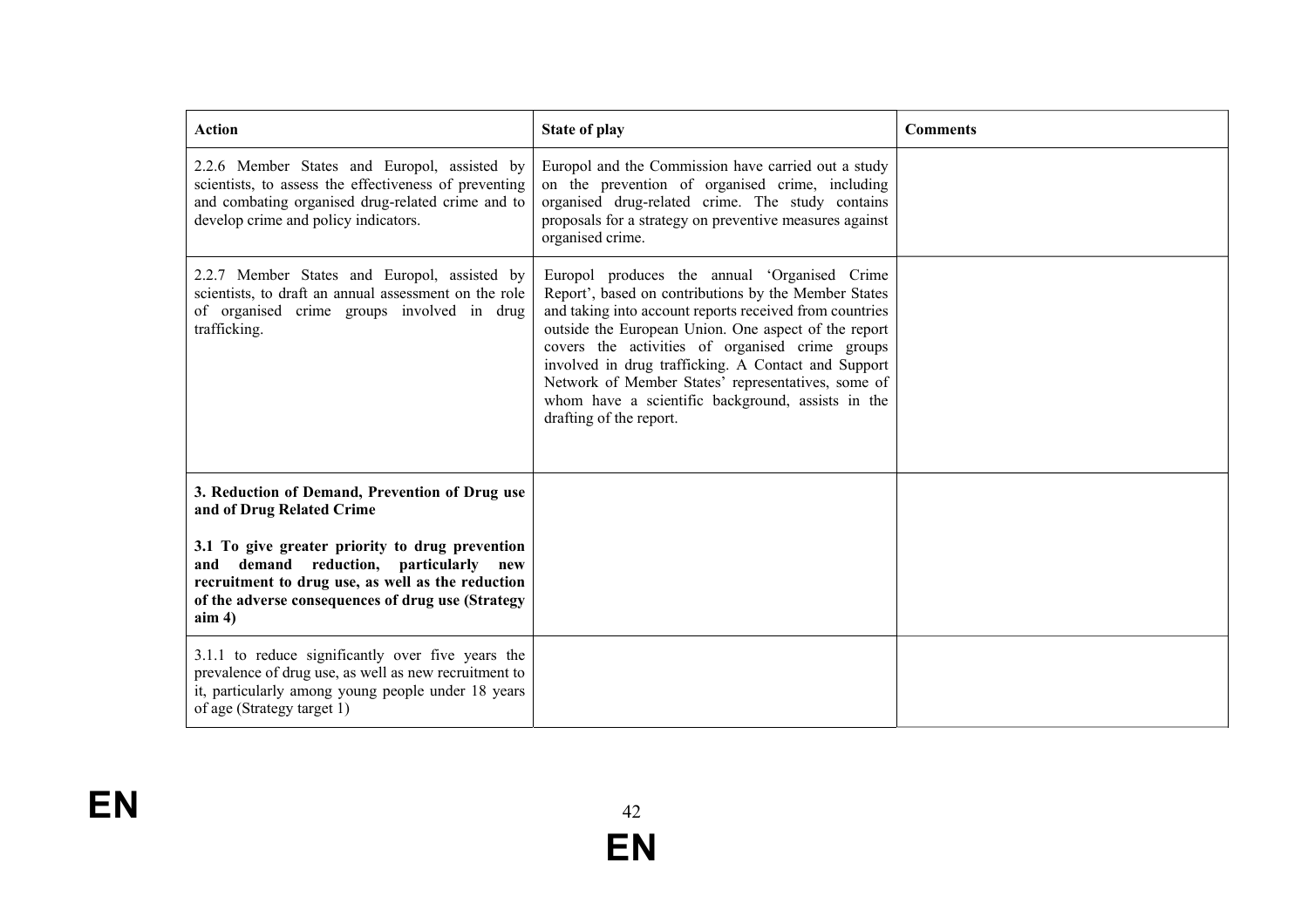| <b>Action</b>                                                                                                                                                                                                       | <b>State of play</b>                                                                                                                                                                                                                                                                                                                                                                                                                                                                                                                                                                                                                                                           | <b>Comments</b>                                                                                                                                                |
|---------------------------------------------------------------------------------------------------------------------------------------------------------------------------------------------------------------------|--------------------------------------------------------------------------------------------------------------------------------------------------------------------------------------------------------------------------------------------------------------------------------------------------------------------------------------------------------------------------------------------------------------------------------------------------------------------------------------------------------------------------------------------------------------------------------------------------------------------------------------------------------------------------------|----------------------------------------------------------------------------------------------------------------------------------------------------------------|
| 3.1.1.1 Member States and the <b>Commission</b> to<br>develop comprehensive prevention programmes for<br>both licit and illicit drugs and also covering poly-<br>drug use. $(\ldots)$                               | The Programme of Community Action on the<br>Prevention of Drug Dependence ran from 1996 to<br>2002. The new Public Health Programme was adopted<br>on 23 September 2002 and implemented on 1 January<br>2003. It will run until 31 December 2008. One of the<br>general objectives of the Public Health Programme is<br>to promote health and prevent disease through<br>addressing health determinants (incl. drugs) across all<br>policies and activities.<br>The EMCDDA supports, with the assistance of the<br>Commission, the disseminating of best practices and<br>results including in the field of drug prevention and<br>poly- drug use, through the EDDRA database. | Drugs in Focus No. 5 relates to "Drug Prevention"<br>in EU Schools" and No. 10 relates to "Drug Use<br>among Vulnerable Young People".                         |
| 3.1.1.2 The Commission to ensure that full use is<br>made of the existing Community programmes to<br>counter social exclusion and urban delinquency, and<br>foster social reintegration.                            | The European Social Fund and the URBAN<br>programme are used for these purposes.                                                                                                                                                                                                                                                                                                                                                                                                                                                                                                                                                                                               |                                                                                                                                                                |
| 3.1.1.4 Member States and the <b>Commission</b> further<br>to develop innovative approaches to the prevention<br>of the abuse of synthetic drugs, taking into account<br>the specificities of synthetic drug users. | Included among the activities undertaken in the<br>Programme of Community Action on the Prevention of<br>Drug Dependence, continued under the framework of<br>the New Public Health Programme.<br>Among the tasks provided for in the Sixth Framework<br>Research and Development Programme.                                                                                                                                                                                                                                                                                                                                                                                   | A specific suggestion for a Network of Excellence<br>will be put to the Horizontal Group on Drugs for<br>the FOURTH and final Call for Proposals by DG<br>RTD. |
| 3.1.2 to reduce substantially over five years the<br>incidence of drug-related health damage (HIV,<br>hepatitis, TBC, etc.) and the number of drug-related<br>deaths (Strategy target 2)                            |                                                                                                                                                                                                                                                                                                                                                                                                                                                                                                                                                                                                                                                                                |                                                                                                                                                                |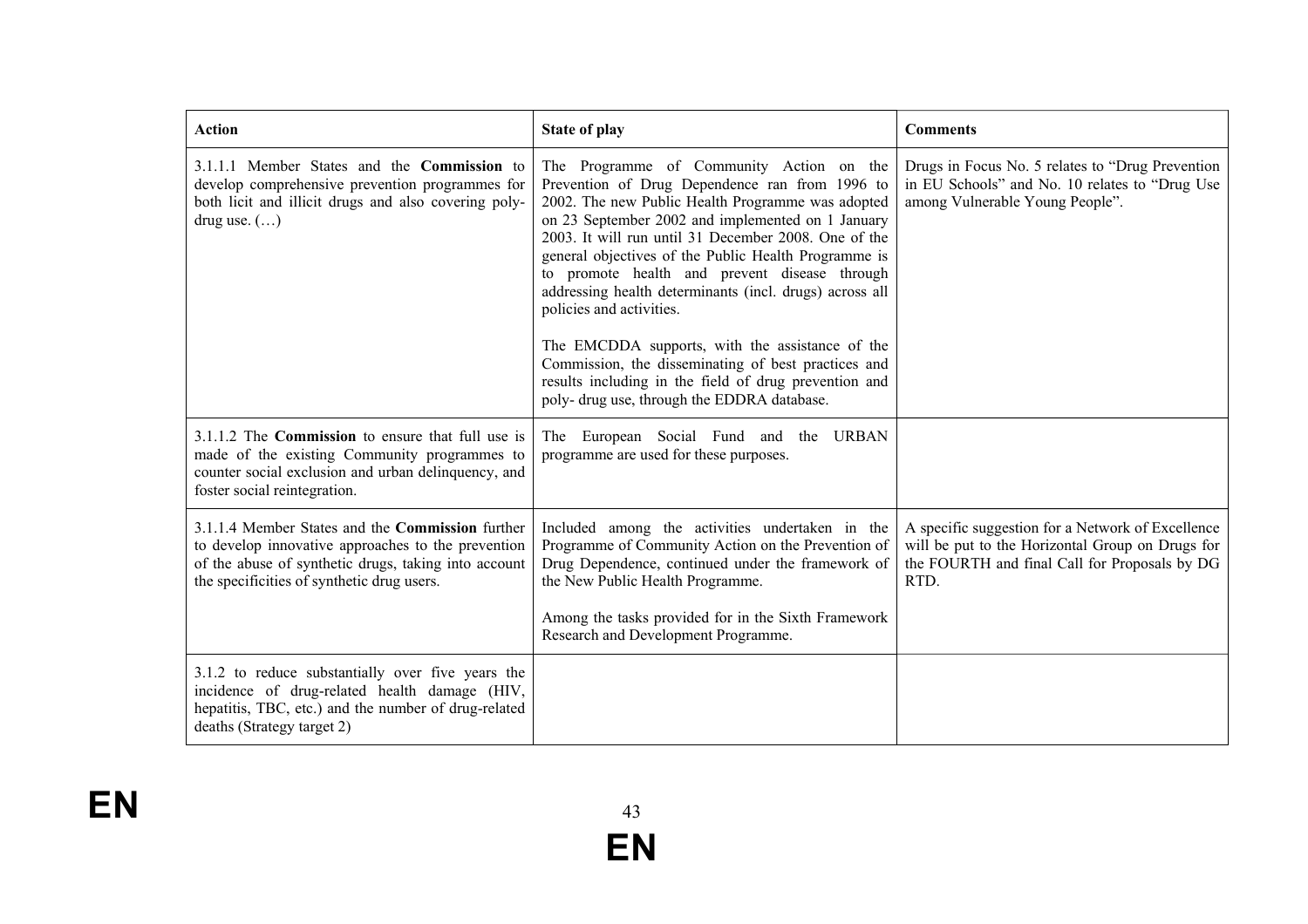| Action                                                                                                                                                                                                                                                                                                                                                  | State of play                                                                                                                                                                                                                                                                                                                         | <b>Comments</b> |
|---------------------------------------------------------------------------------------------------------------------------------------------------------------------------------------------------------------------------------------------------------------------------------------------------------------------------------------------------------|---------------------------------------------------------------------------------------------------------------------------------------------------------------------------------------------------------------------------------------------------------------------------------------------------------------------------------------|-----------------|
| 3.1.2.2 Member States and the <b>Commission</b> to plan<br>and implement innovative awareness raising<br>campaigns on the dangers related to drug use and<br>programmes on the reduction of risks and adverse<br>consequences related to drug use. These campaigns<br>must be well targeted and implemented in co-<br>operation with the target groups. | Among the actions in the framework of the Programme<br>of Community Action on the Prevention of Drug<br>Dependence, continued in the framework of the New<br>Public Health Programme.                                                                                                                                                 |                 |
| 3.1.2.3 Member States and the <b>Commission</b> to make<br>use of new means of communication (eg the<br>internet) to provide objective, reliable and accessible<br>information on drugs and the dangers associated<br>with them.                                                                                                                        | Among the activities in the framework of the<br>Programme of Community Action on the Prevention of<br>Drug Dependence, continued in the framework of the<br>New Public Health Programme. Special references to<br>the use of new means of communication are made both<br>in the Public Health Programme and in the 2004 Work<br>Plan. |                 |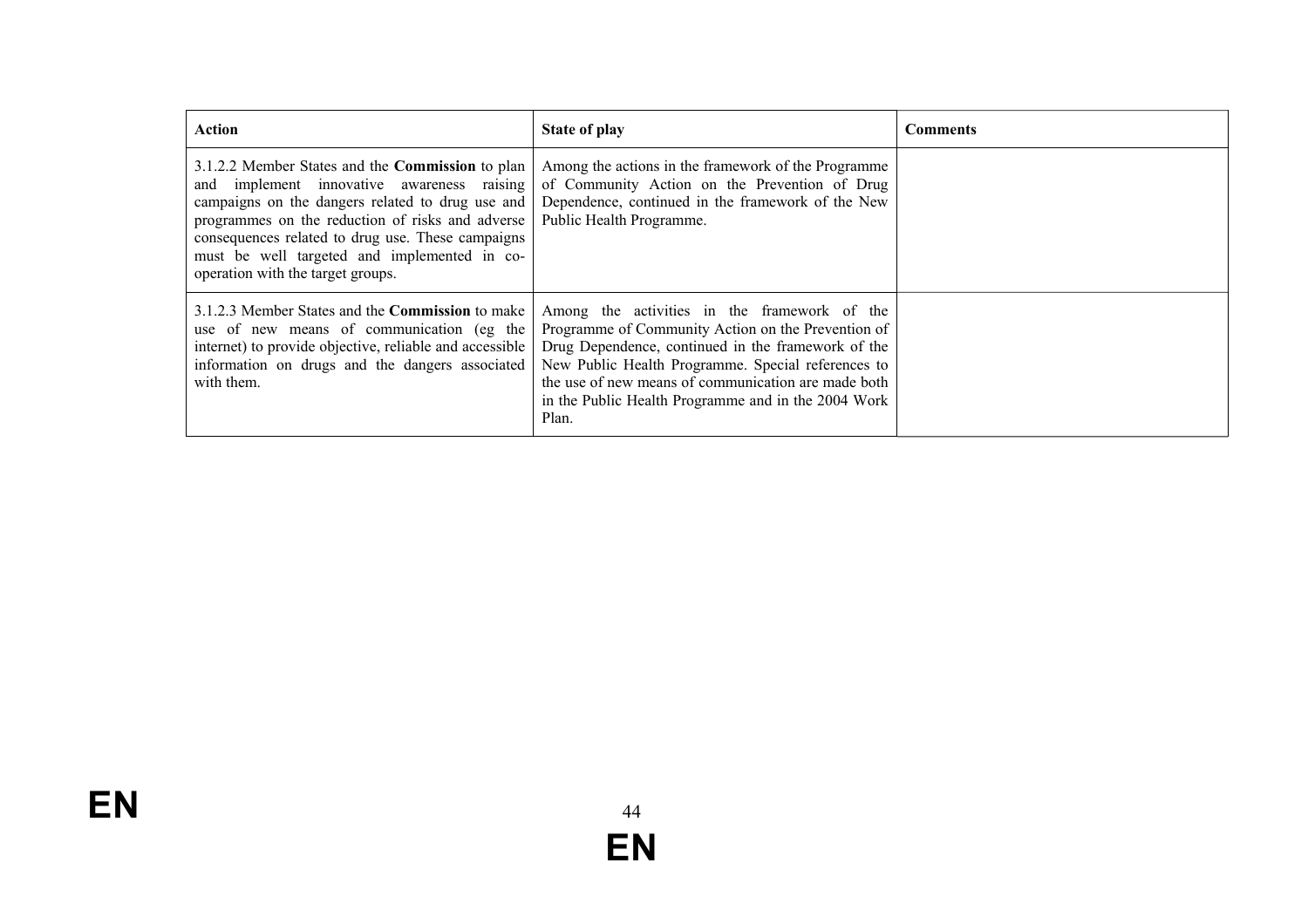| 3.1.2.5 The Commission and Member States to<br>Le programme d'action européen pour la sécurité<br>undertake research into the effects of driving under<br>routière "Réduire de moitié le nombre de victimes de la<br>the influence of illicit drugs and pharmaceuticals.<br>route dans l'Union européenne d'ici 2010: une<br>responsabilité partagée (COM(2003) 311 final du 2<br>in the area of sustainable surface transport.<br>juin 2004), ainsi que la Résolution du Conseil du 27<br>novembre 2003 relative à la lutte contre la<br>consommation de substances psychoactives associée<br>aux accidents de la route (JO C97 du 22.4.2004)<br>reprennent de façon générale les recommandations du<br>groupe d'experts de la Commission "Alcool, drugs,<br>medicines and driving".<br>In 2002 the Commission launched a joint study with<br>the US Administration to assess the performance and<br>use of roadside drug-testing equipment. The findings of<br>this study are expected to be available in 2005.<br>La Commission a participé a la conférence sur la<br>sécurité routière organisée par le groupe Pompidou en<br>2003 qui a mis en évidence l'évolution des législations<br>des Etats Membres et de certains pays tiers et a permis<br>l'échange des résultats des travaux entre les<br>participants.<br>Une Recommandation de la Commission du 21 octobre<br>2003 (Commission Recommendation of 21 October<br>2003 on enforcement in the field of road safety<br>(2004/345/EC) (OJ L 111 of 17.4.2004 pp. 75-82 and<br>corrigendum in OJ L 120 of 24.4.2004, P. 65)) relative<br>à l'application de la réglementation dans le domaine de<br>la sécurité routière prévoit que les Etats membres<br>transmettent à la Commission des informations sur<br>l'impact de la consommation de drogues sur les<br>accidents. The Recommendation will be evaluated | <b>Action</b> | <b>State of play</b> | <b>Comments</b>                                                                                                                                        |
|----------------------------------------------------------------------------------------------------------------------------------------------------------------------------------------------------------------------------------------------------------------------------------------------------------------------------------------------------------------------------------------------------------------------------------------------------------------------------------------------------------------------------------------------------------------------------------------------------------------------------------------------------------------------------------------------------------------------------------------------------------------------------------------------------------------------------------------------------------------------------------------------------------------------------------------------------------------------------------------------------------------------------------------------------------------------------------------------------------------------------------------------------------------------------------------------------------------------------------------------------------------------------------------------------------------------------------------------------------------------------------------------------------------------------------------------------------------------------------------------------------------------------------------------------------------------------------------------------------------------------------------------------------------------------------------------------------------------------------------------------------------------------------------------------------------------------------------------------------------------------|---------------|----------------------|--------------------------------------------------------------------------------------------------------------------------------------------------------|
|                                                                                                                                                                                                                                                                                                                                                                                                                                                                                                                                                                                                                                                                                                                                                                                                                                                                                                                                                                                                                                                                                                                                                                                                                                                                                                                                                                                                                                                                                                                                                                                                                                                                                                                                                                                                                                                                            |               |                      | Research on the influence of alcohol, drugs and<br>medicines on driving is included in the call for<br>proposals (29.06.2004) for indirect RTD actions |

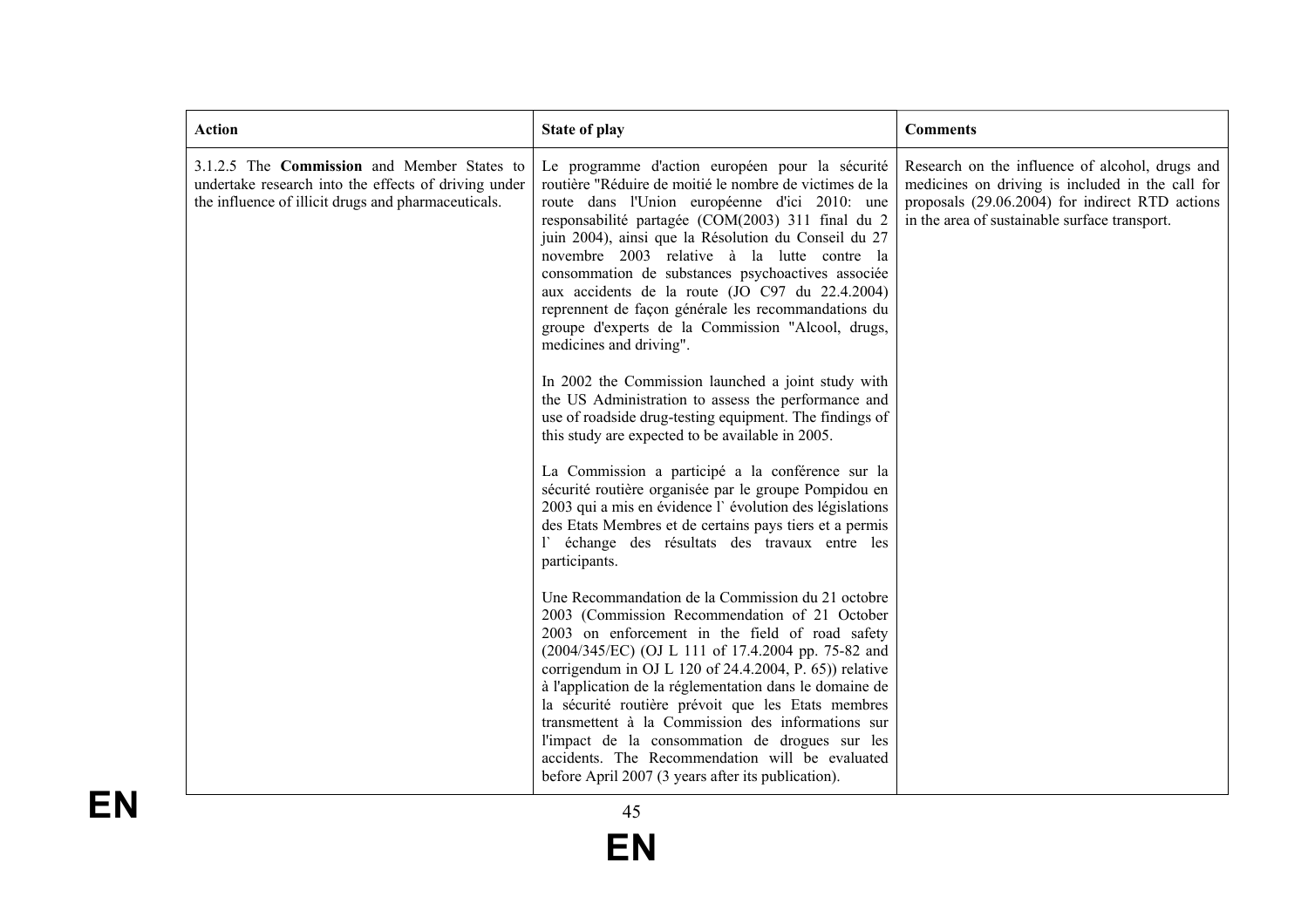| <b>Action</b>                                                                                                                                                                                                                                                                                                                                                                                    | <b>State of play</b>                                                                                                                                                                                                                                                                                                                                                                                                      | <b>Comments</b> |
|--------------------------------------------------------------------------------------------------------------------------------------------------------------------------------------------------------------------------------------------------------------------------------------------------------------------------------------------------------------------------------------------------|---------------------------------------------------------------------------------------------------------------------------------------------------------------------------------------------------------------------------------------------------------------------------------------------------------------------------------------------------------------------------------------------------------------------------|-----------------|
| 3.1.3 to increase substantially the number of<br>successfully treated addicts (Strategy target 3)                                                                                                                                                                                                                                                                                                |                                                                                                                                                                                                                                                                                                                                                                                                                           |                 |
| 3.2. To make full use of the new possibilities<br>offered by the Treaty, particularly the articles on<br>health protection and research (Strategy aim 7)                                                                                                                                                                                                                                         |                                                                                                                                                                                                                                                                                                                                                                                                                           |                 |
| 3.2.1 The <b>Commission</b> to ensure that drug<br>prevention is identified as a key component of the<br>future public health programme.                                                                                                                                                                                                                                                         | The New Public Health Programme was adopted on 23<br>September 2002, and entered into force on 1 January<br>2003. Drug prevention is identified as a key component<br>in the programme (reference is made to the general<br>objective stated in Article 2, 2, c, and the Annex 3.1).                                                                                                                                      |                 |
| 3.2.2 Member States and the <b>Commission</b> to<br>provide adequate resources for research into the<br>biomedical and social causes of addiction, the<br>prevention and origins of addiction, and behavioural<br>patterns of drug consumption. The Commission to<br>support the inclusion of this area of research as a<br>priority in the Community Programme for Research<br>and Development. | Section 2.6, task 8 of the Scientific support for<br>policies" part of the Six Framework Research and<br>Development programme, specifically relates to drugs<br>research.<br>Other possibilities for drug research exist in chapters<br>such as the chapters $1.1.1$ "Genomics & Biotechnology<br>for Health", as well as under 2. "Strengthening the<br>Foundations of the European Research Area" of the<br>programme. |                 |
|                                                                                                                                                                                                                                                                                                                                                                                                  | Three drug research projects have been financed under<br>the current programme to date.                                                                                                                                                                                                                                                                                                                                   |                 |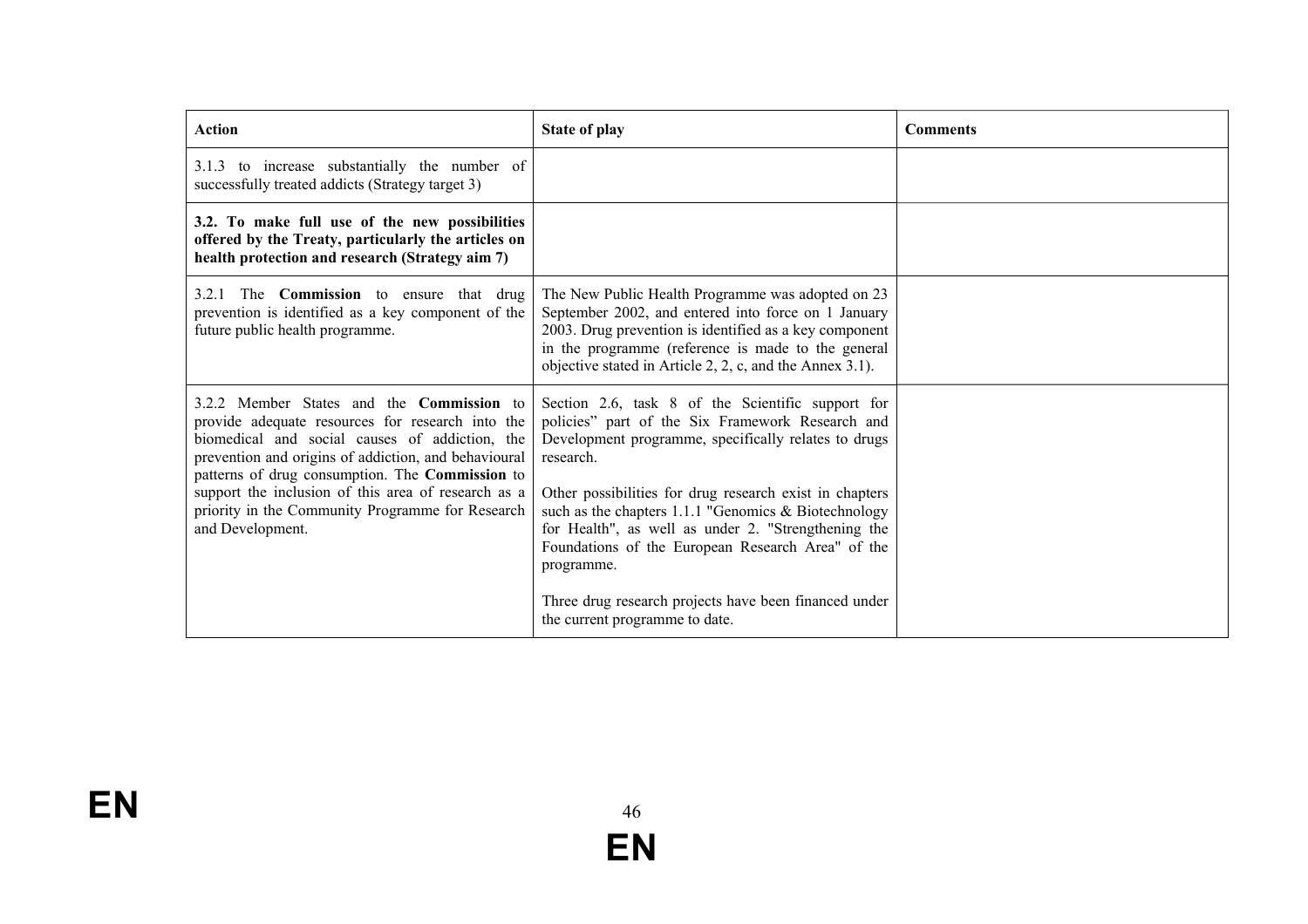| Action                                                                                                                                                                                                           | <b>State of play</b>                                                                                                                                                                                                                                                                                                                          | <b>Comments</b> |
|------------------------------------------------------------------------------------------------------------------------------------------------------------------------------------------------------------------|-----------------------------------------------------------------------------------------------------------------------------------------------------------------------------------------------------------------------------------------------------------------------------------------------------------------------------------------------|-----------------|
| 3.2.3. The Commission and Member States to<br>identify new areas, such as the spread of best<br>practice, training and networking, where action at<br>the European level could help reduce drug related<br>harm. | A Council Recommendation on the prevention and<br>reduction of health-related harm associated with drug<br>dependence was adopted on 18 June 2003.<br>Under the New Public Health Programme, activities in<br>the field of drug related harm can be financed.                                                                                 |                 |
| 3.3 To adopt a comprehensive approach                                                                                                                                                                            |                                                                                                                                                                                                                                                                                                                                               |                 |
| 3.3.1 The <b>Commission</b> and the Member States to<br>develop and implement preventive actions and<br>strategies for all age groups, particularly children<br>and young people.                                | The Programme of Community Action on the<br>Prevention of Drug Dependence was aimed at all age<br>groups, in particular young people.<br>The New Public Health Programme aims at all age<br>groups. In the Annex $(3.1)$ it is stated that actions on<br>health determinants, among other actions, should<br>include age-specific strategies. |                 |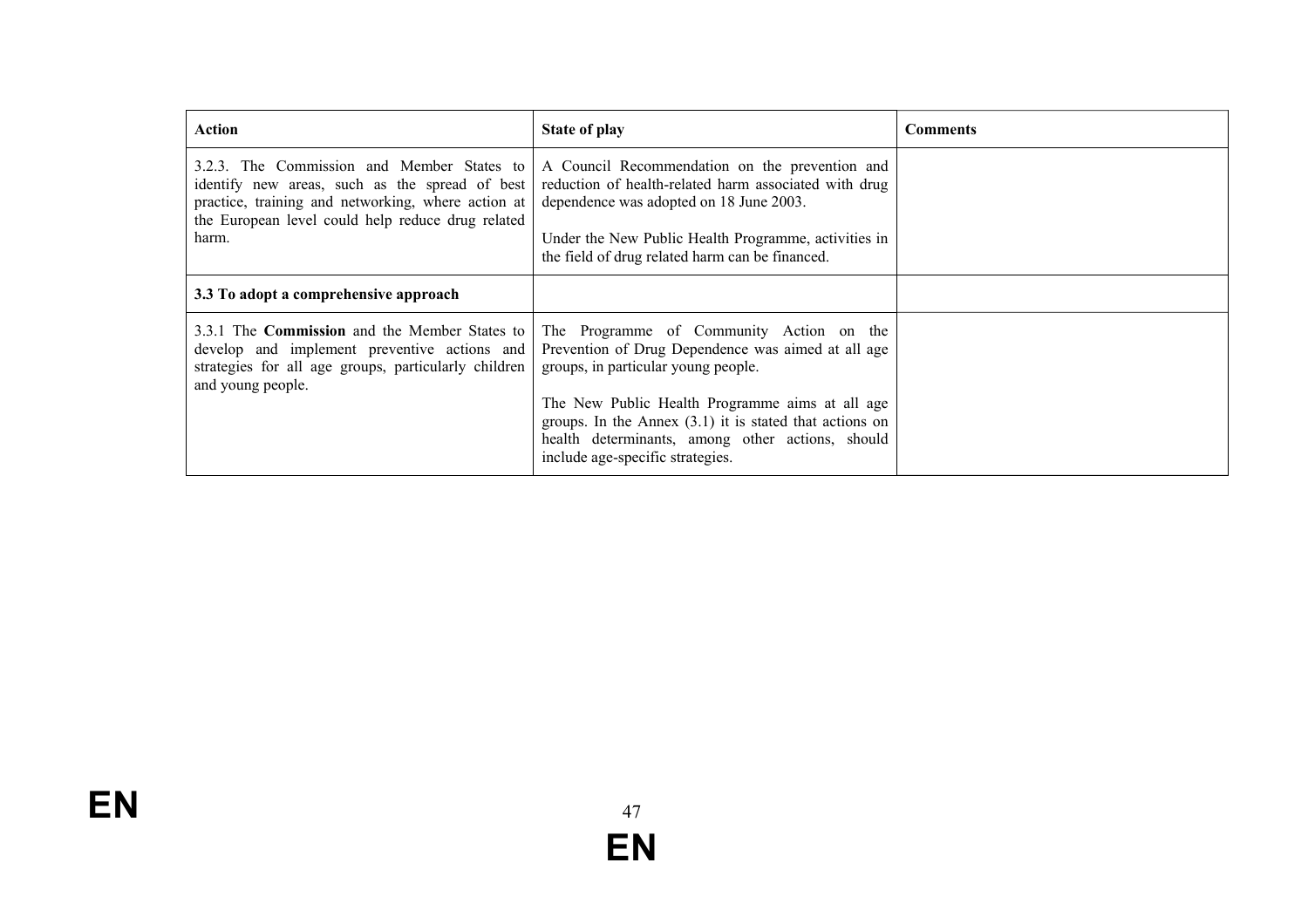| <b>Action</b>                                                                                                                                                                                                                                                                        | <b>State of play</b>                                                                                                                                                                                                                                                                                                                                                                                                                                                                                                                                                                                                                                                                                                                                       | <b>Comments</b> |
|--------------------------------------------------------------------------------------------------------------------------------------------------------------------------------------------------------------------------------------------------------------------------------------|------------------------------------------------------------------------------------------------------------------------------------------------------------------------------------------------------------------------------------------------------------------------------------------------------------------------------------------------------------------------------------------------------------------------------------------------------------------------------------------------------------------------------------------------------------------------------------------------------------------------------------------------------------------------------------------------------------------------------------------------------------|-----------------|
| 3.3.2 The Commission and Member States within<br>their respective competences to address in this<br>connection and when appropriate, risk behaviour and<br>addiction in general, including aspects of alcohol,<br>medicine, substances used for doping in sport, and<br>tobacco use. | A Council Recommendation on the prevention and<br>reduction of health-related harm associated with drug<br>dependence was adopted on 18 June 2003.<br>A Directive on the approximation of the laws,<br>regulations and administrative provisions of the<br>Member States concerning<br>the manufacture,<br>presentation and sale of tobacco products, was adopted<br>on 18 July 2001. A Directive on the approximation of<br>the laws, regulations and administrative provisions of<br>the Member States relating to the advertising and<br>sponsorship of tobacco products, was adopted on 20<br>June 2003.<br>A Council Recommendation on the prevention of<br>smoking and on initiatives to improve tobacco control,<br>was adopted on 25 January 2003. |                 |
| 3.4 To prevent crime linked to drugs, notably<br>juvenile and urban delinquency                                                                                                                                                                                                      |                                                                                                                                                                                                                                                                                                                                                                                                                                                                                                                                                                                                                                                                                                                                                            |                 |
| 3.4.1 to reduce substantially over five years the<br>number of drug related crimes (Strategy target 5)                                                                                                                                                                               |                                                                                                                                                                                                                                                                                                                                                                                                                                                                                                                                                                                                                                                                                                                                                            |                 |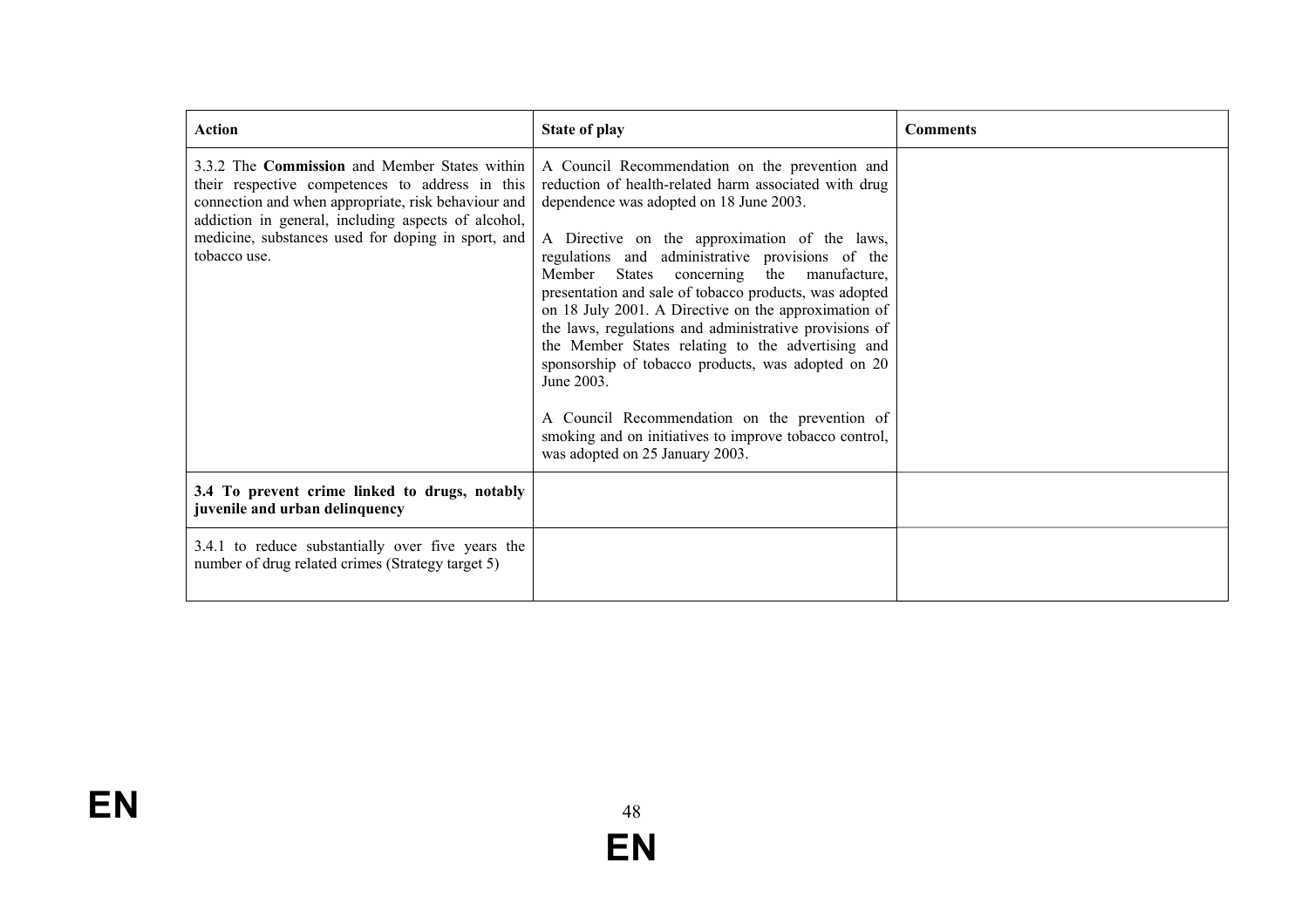| <b>Action</b>                                                                                                                                                                                                                                                | <b>State of play</b>                                                                                                                                                                                                                                                                                                                                                                                                                                                                                                                                                                                                                             | <b>Comments</b>                                                                                                                                                                                                                                                                                                                                                                                                                                                                                                                                                                                    |
|--------------------------------------------------------------------------------------------------------------------------------------------------------------------------------------------------------------------------------------------------------------|--------------------------------------------------------------------------------------------------------------------------------------------------------------------------------------------------------------------------------------------------------------------------------------------------------------------------------------------------------------------------------------------------------------------------------------------------------------------------------------------------------------------------------------------------------------------------------------------------------------------------------------------------|----------------------------------------------------------------------------------------------------------------------------------------------------------------------------------------------------------------------------------------------------------------------------------------------------------------------------------------------------------------------------------------------------------------------------------------------------------------------------------------------------------------------------------------------------------------------------------------------------|
| 3.4.1.1 The Commission and Member States to set<br>up programmes to promote best practice in the<br>prevention of criminal activities linked among other<br>issues to drugs, juvenile and urban delinquency.                                                 | In July 2002, the Council adopted a Decision<br>establishing a framework programme on police and<br>judicial co-operation in criminal matters (AGIS).<br>Among the specific topics included in the AGIS<br>Annual Work Programme and call for applications<br>2003 and 2004 were preventing urban crime, drug<br>related crime and juvenile delinquency. Previously,<br>Community funding for the prevention of drug related<br>crime was provided under the Hippocrates programme.<br>In May 2001, the Council established the European<br>Crime Prevention network (EUCPN). The secretariat of<br>the EUCPN is located whithin the Commission. |                                                                                                                                                                                                                                                                                                                                                                                                                                                                                                                                                                                                    |
| 3.4.1.2 The Council and the <b>Commission</b> to develop<br>a common comparable definition of the term drug<br>related crimes on the basis of work by Europol and<br>EMCDDA in order to enable a serious comparison<br>of the number of drug related crimes. | EMCDDA and Europol presented on 3 November<br>2003 a joint proposal for a common definition of the<br>term drug-related crime to the HDG.<br>The HDG took note of this proposal and invited the<br>EMCDDA to develop its current work in this field and<br>to report on the state of implementation of this work<br>before the end of 2004.                                                                                                                                                                                                                                                                                                      | The EMCDDA organised a $1st$ expert meeting in<br>2002 to review various definitions of drug-related<br>crime and agree on a consensual definition. A<br>definition was then developed and discussed with<br>Europol in order to make a joint proposal at the<br>Horizontal Working Party on Drugs. A 2 <sup>nd</sup> expert<br>meeting was organised by the EMCDDA in 2003<br>to review potential indicators of drug-related<br>crime. However, as mentioned above under 2.1.3.,<br>further conceptualising work is needed to develop<br>indicators of specific aspects of drug-related<br>crime. |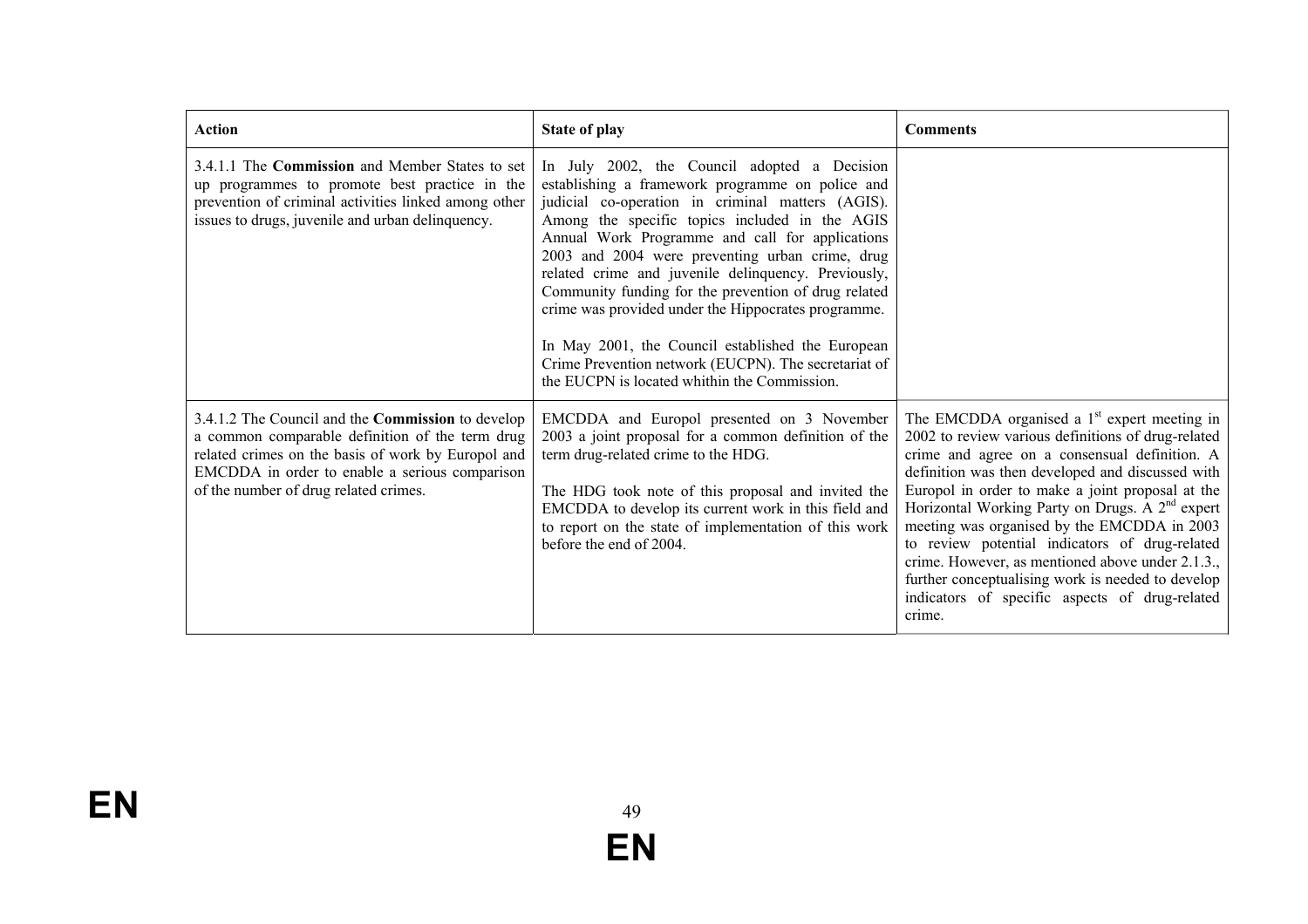| <b>Action</b>                                                                                                                                                                                                                                                                                                                                                                                                                                                                                                                                | <b>State of play</b>                                                                                                                                                                                                                                                   | <b>Comments</b>                                                                                                                                                                                                                                            |
|----------------------------------------------------------------------------------------------------------------------------------------------------------------------------------------------------------------------------------------------------------------------------------------------------------------------------------------------------------------------------------------------------------------------------------------------------------------------------------------------------------------------------------------------|------------------------------------------------------------------------------------------------------------------------------------------------------------------------------------------------------------------------------------------------------------------------|------------------------------------------------------------------------------------------------------------------------------------------------------------------------------------------------------------------------------------------------------------|
| 3.4.4 The Commission and Member States to<br>consider the results of a study by the EMCDDA into<br>the law and practice in the EU Member States on the<br>handling of drug addicts in the justice system,<br>including issues such as identification of drug<br>addicts following arrest, alternatives to prison, and<br>treatment facilities within the penal system. On this<br>basis, the <b>Commission</b> and Member States to<br>consider how to share best practice in the area of<br>handling of drug addicts in the justice system. | EMCDDA published the study on criminal proceedings<br>linked to drug use in March 2001.<br>The EMCDDA collects and analyses information on<br>assistance to drug users in prisons in cooperation with<br>the European Network on Drug Services in Prisons<br>(ENDHSP). | Drug use in Prisons was a selected issue in the<br>2002 EMCDDA Annual Report and Alternatives<br>to prison will be in the 2004 EMCDDA Annual<br>Report. The publication Drugs in Focus $N^{\circ}$ . 7 was<br>on "Treating Drug Users in Prison".          |
| 3.5 Training and Interchange of experience in the<br>prevention of drug use                                                                                                                                                                                                                                                                                                                                                                                                                                                                  |                                                                                                                                                                                                                                                                        |                                                                                                                                                                                                                                                            |
| 3.5.2 Member States and the <b>Commission</b> to<br>develop and implement a network of trainers and<br>professionals in the health and social sector who<br>work with drug users.                                                                                                                                                                                                                                                                                                                                                            | Several European networks of professionals are<br>established in Europe, co-financed by the Programme<br>of Community Action on the Prevention of Drug<br>Dependence. Financing continues under the New<br>Public Health Programme.                                    |                                                                                                                                                                                                                                                            |
| 3.5.3 Member States to promote the exchange of<br>best practice in the area of prevention and to ensure<br>that all successful programmes are brought to the<br>attention of other Member States and the<br>Commission.                                                                                                                                                                                                                                                                                                                      | Among the activities within the new Public Health<br>Programme and within the ongoing work programme<br>of EMCDDA.                                                                                                                                                     | Publication of Drugs in Focus $N^{\circ}$ 5 "Drug<br>Prevention in EU Schools", Nº 10 "Drug Use<br>among Vulnerable Young People". Several<br>publications on successful school prevention and<br>selective prevention available on the EMCDDA<br>Website. |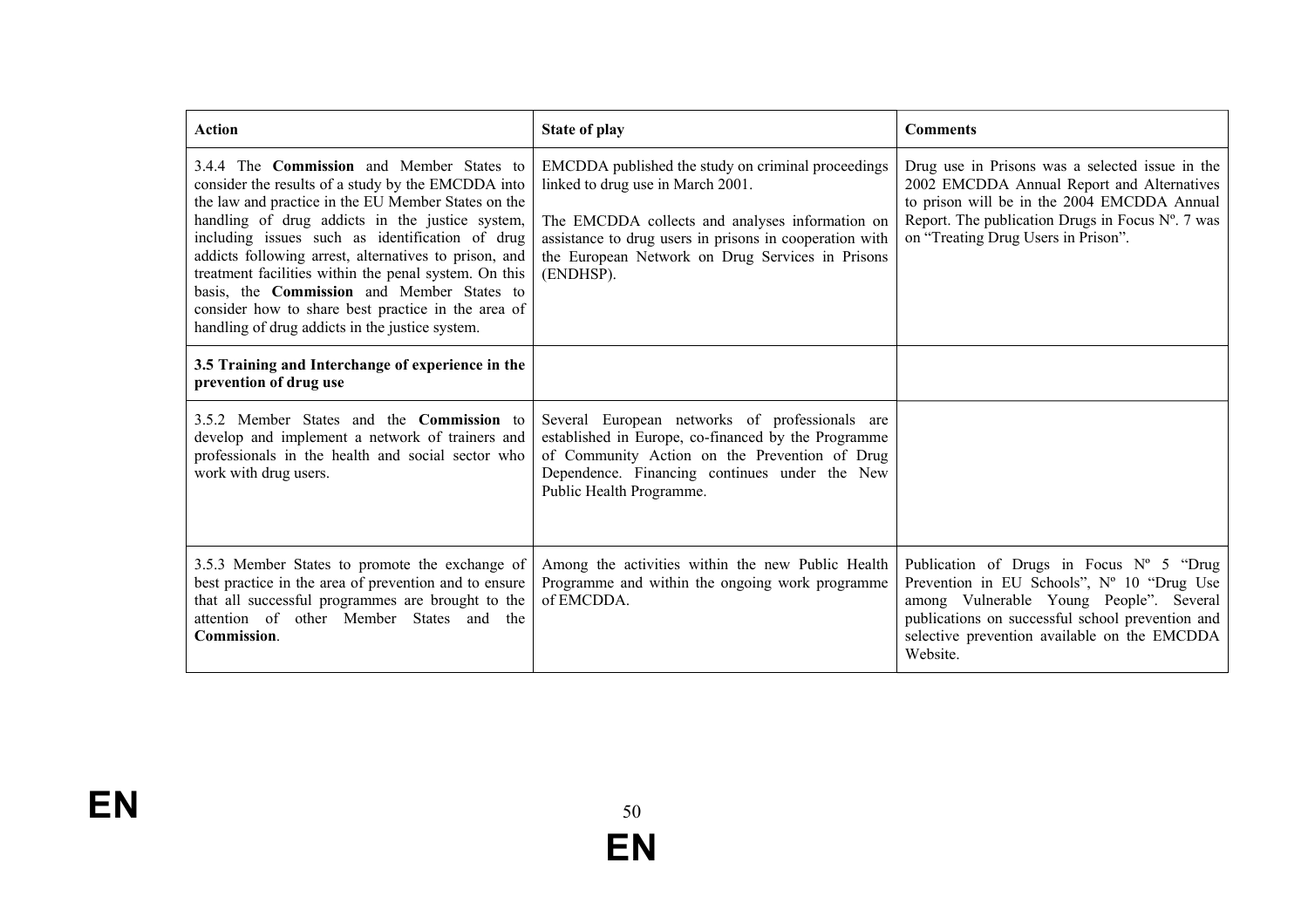| <b>Action</b>                                                                                                                                                                                                                                                  | <b>State of play</b>                                                                                                                                                                                                                                                                                                                           | <b>Comments</b>                                                                                                                                                                                              |
|----------------------------------------------------------------------------------------------------------------------------------------------------------------------------------------------------------------------------------------------------------------|------------------------------------------------------------------------------------------------------------------------------------------------------------------------------------------------------------------------------------------------------------------------------------------------------------------------------------------------|--------------------------------------------------------------------------------------------------------------------------------------------------------------------------------------------------------------|
| <b>4. Supply Reduction</b>                                                                                                                                                                                                                                     |                                                                                                                                                                                                                                                                                                                                                |                                                                                                                                                                                                              |
| 4.1 To reinforce the fight against organised<br>crime, illicit drug trafficking and related<br>organised crime as well as other drug-related<br>crime, and to step up police, customs and judicial<br>co-operation between Member States (Strategy<br>$\lim 5$ |                                                                                                                                                                                                                                                                                                                                                |                                                                                                                                                                                                              |
| 4.1.1 To reduce substantially over five years the                                                                                                                                                                                                              |                                                                                                                                                                                                                                                                                                                                                |                                                                                                                                                                                                              |
| availability of illicit drugs (Strategy target 4)                                                                                                                                                                                                              |                                                                                                                                                                                                                                                                                                                                                |                                                                                                                                                                                                              |
| 4.1.1.1 Member States to ensure a high an uniform<br>level of security at the external borders of the EU,<br>and where appropriate, to establish joint control<br>teams, including for example, police, customs<br>immigration and border guards               | The Commission presented a proposal for a Council<br>Regulation establishing the European Agency for the<br>Management of Operational at the external Borders of<br>Members States of the European Union in November<br>2003. JHA Council reached political agreement on the<br>Commission proposal in March 2004. Formal adopting<br>pending. | The European Agency for the Management of<br>Operational Co-operation at the External Borders<br>of the Member States of the EU should be<br>operational from 2005.                                          |
| 4.1.1.2 The Council and the <b>Commission</b> , with the<br>assistance of Europol, to prepare EU guidelines for<br>combating illicit drugs activities via new<br>technologies and in particular the internet.                                                  | The Commission put forward a Communication on<br>Cyber crime.                                                                                                                                                                                                                                                                                  | Europol, in co-operation with the Member States,<br>launched a project on High Technology Crime,<br>including drug-related offences, with the intention<br>to establish a High Technology Centre at Europol. |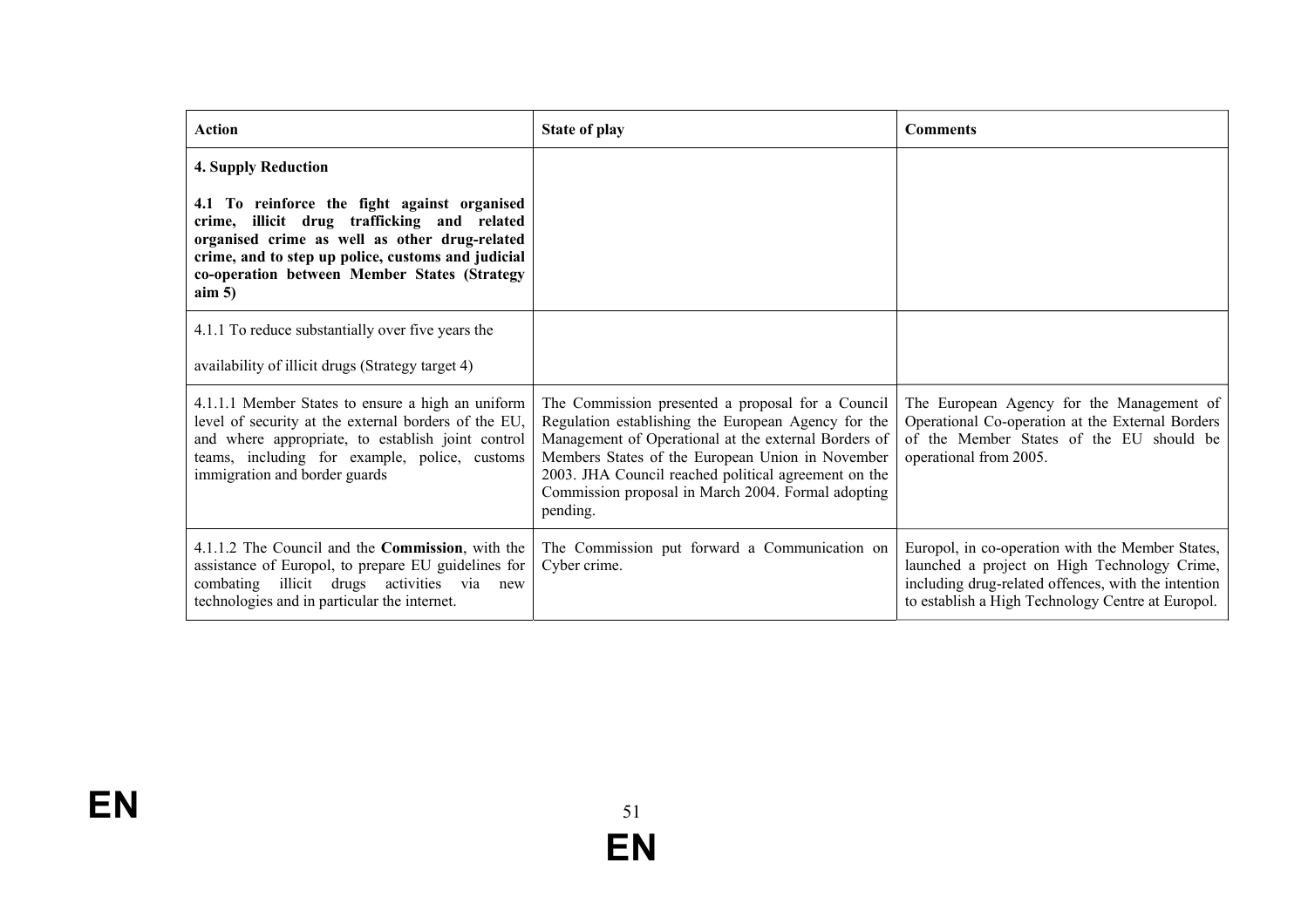| <b>Action</b>                                                                                                                                                                                                                                                                                                                                                                                                                                                                                                                                                                                                                                                          | State of play                                                                                                                                                                                                                               | <b>Comments</b> |
|------------------------------------------------------------------------------------------------------------------------------------------------------------------------------------------------------------------------------------------------------------------------------------------------------------------------------------------------------------------------------------------------------------------------------------------------------------------------------------------------------------------------------------------------------------------------------------------------------------------------------------------------------------------------|---------------------------------------------------------------------------------------------------------------------------------------------------------------------------------------------------------------------------------------------|-----------------|
| 4.1.1.3 Member States, with the assistance of<br>Europol, taking into account the existing EU systems<br>for exchange of information, to work together in the<br>relevant Council bodies, to reinforce their efforts<br>against maritime drug trafficking, including the<br>provision of training on the identification and<br>surveillance of suspicious vessels and establishing<br>procedures for boarding and searching vessels where<br>appropriate. Member States should recognise the<br>importance of implementing the principles laid down<br>in Article 17 of the UN Convention against Illicit<br>Traffic in Narcotic Drugs and Psychotropic<br>substances. | Between 2000 and 2004, several joint customs<br>operations on drugs trafficking (including maritime<br>trafficking) have been organised, with Community co-<br>financing, involving in many cases all customs<br>administrations of the EU. |                 |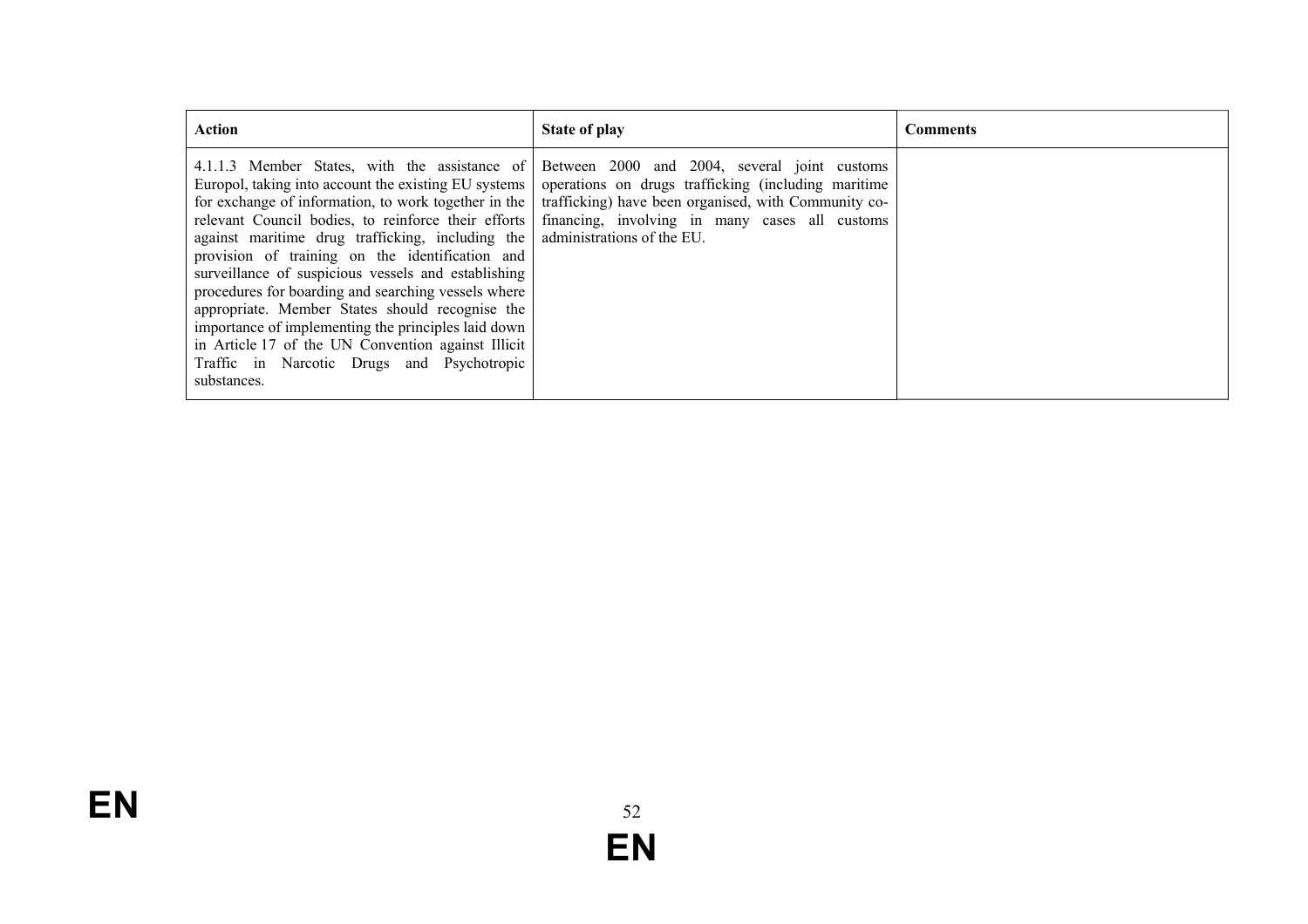| Action                                                                                                                                                                                                                                                                                                              | <b>State of play</b>                                                                                                                                                                                                                                                                                                                                                                                                                                                                                                                 | <b>Comments</b>                                                                                                                                                                                                                                                                                                                                                                                                                                                                                                           |
|---------------------------------------------------------------------------------------------------------------------------------------------------------------------------------------------------------------------------------------------------------------------------------------------------------------------|--------------------------------------------------------------------------------------------------------------------------------------------------------------------------------------------------------------------------------------------------------------------------------------------------------------------------------------------------------------------------------------------------------------------------------------------------------------------------------------------------------------------------------------|---------------------------------------------------------------------------------------------------------------------------------------------------------------------------------------------------------------------------------------------------------------------------------------------------------------------------------------------------------------------------------------------------------------------------------------------------------------------------------------------------------------------------|
| Europol, to further consider the possibilities of<br>enforcement<br>law<br>combining<br>forensic<br>and<br>information, with a view to identifying the<br>production and trafficking of synthetic drugs, the<br>composition of such drugs, and those involved in                                                    | 4.1.1.4 Member States, with the assistance of $\vert$ A number of EU projects in this field exist, such as:<br>Comprehensive Action against synthetic drugs in<br>Europe (CASE), European Joint Unit in precursors<br>(EJUP), and European Illicit Laboratories Comparison<br>System (EILCS).                                                                                                                                                                                                                                        | A Council recommendation regarding guidelines<br>for taking samples of seized drugs was adopted in<br>the first semester of 2004.                                                                                                                                                                                                                                                                                                                                                                                         |
| their production and trafficking. To that extent,<br>forensic laboratories<br>States'<br>Member<br>should<br>exchange information on the analysis of samples<br>taken from synthetic drugs seizures. If appropriate<br>the results should be made available to relevant<br>health authorities in the Member States. | EUROPOL and the Commission presented a report on<br>these projects to the HDG in December 2003.<br>In April 2004, the Commission presented to the HDG<br>suggestions for possible further improvements of the<br>methods of mapping distribution networks of synthetic<br>drugs in the EU.<br>Europol has evaluated and upgraded the Europol<br>Ecstasy Logo System (EELS) relating to the collection,<br>assessment and dissemination of law enforcement and<br>ballistic data on ecstasy seizures, involving all Member<br>States. | In line with a Council Resolution adopted in<br>November 2002, a Commission questionnaire on<br>the generic classification and emergency list<br>approach to synthetic drugs was forwarded to the<br>Member States. The results of this questionnaire<br>were presented by the Commission to the<br>Council's Horizontal Drugs Group (HDG) in June<br>2003. Work is still ongoing on this issue and the<br>Commission hopes to be in a position to provide a<br>further report to the HDG before the end of this<br>year. |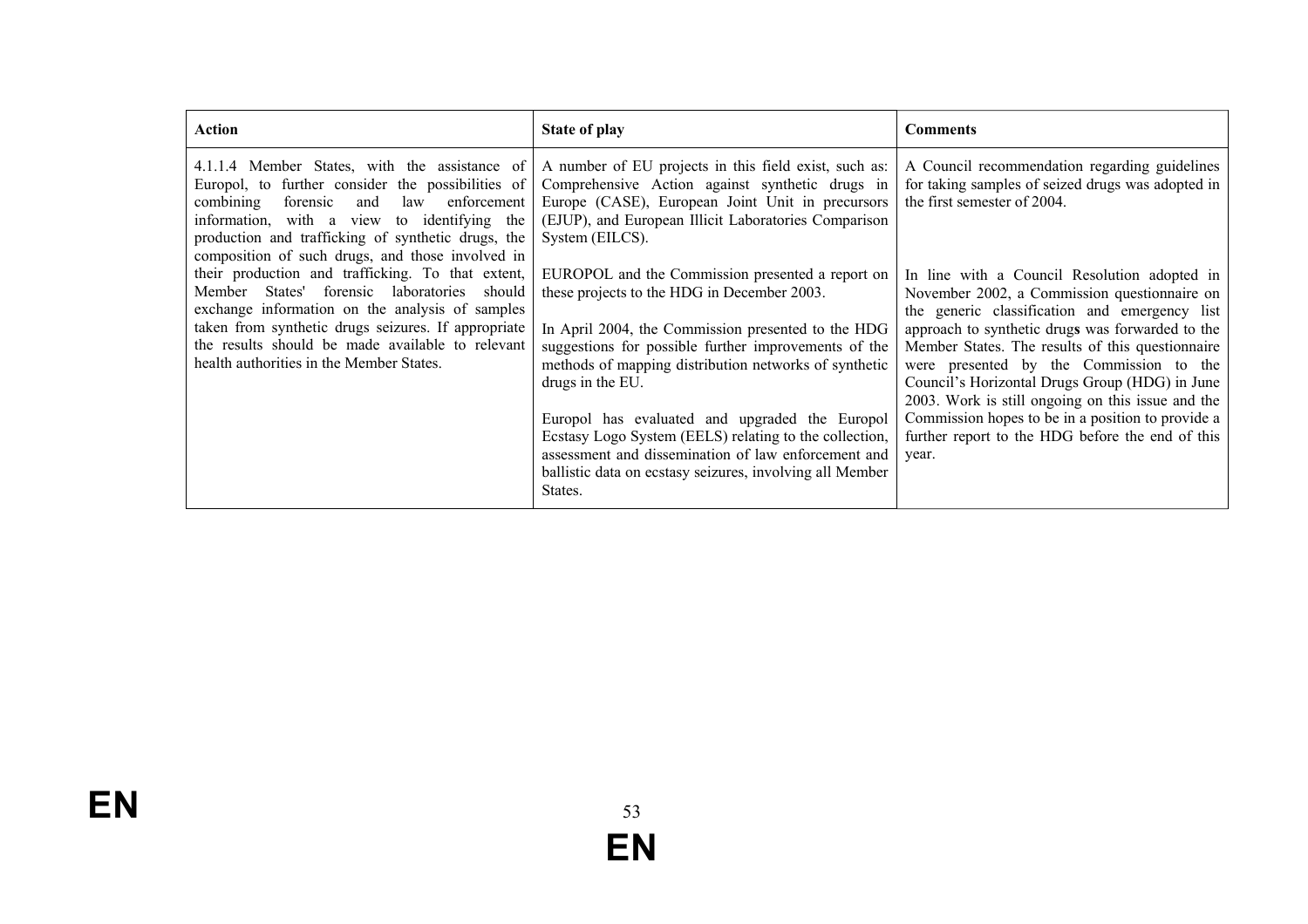| <b>Action</b>                                                                                                                                                                                                                                                                                     | <b>State of play</b>                                                                                                                                                                                                                                                                                                                                                                                                                                                                                                                                                                                                                                                       | <b>Comments</b> |
|---------------------------------------------------------------------------------------------------------------------------------------------------------------------------------------------------------------------------------------------------------------------------------------------------|----------------------------------------------------------------------------------------------------------------------------------------------------------------------------------------------------------------------------------------------------------------------------------------------------------------------------------------------------------------------------------------------------------------------------------------------------------------------------------------------------------------------------------------------------------------------------------------------------------------------------------------------------------------------------|-----------------|
| 4.1.1.5 The <b>Commission</b> to support, as appropriate,<br>efforts by Member States to improve police, customs<br>and judicial co-operation, notably through exchange<br>and training programmes, taking advantage of the<br>experience and results of the existing third pillar<br>programmes. | In July 2002, the Council adopted a Decision<br>establishing a framework programme on police and<br>judicial co-operation in criminal matters (AGIS).<br>Among the specific topics included in the AGIS<br>Annual Work Programme and call for applications<br>2003 and 2004 was drug related crime prevention and<br>measures to prevent and combat drugs trafficking.<br>Covering the period 2002/2007, the AGIS programme<br>extends the work of the programmes that formally<br>operated under Title VI TEU and incorporates the<br>activities previously funded under budget heading 18<br>07 02 "Preparatory actions for a programme to combat<br>drug "trafficking". |                 |
| 4.1.1.6 Member States and Europol to implement the<br>project-based EU law enforcement strategy against<br>transnational organised crime to combat drug<br>trafficking.                                                                                                                           | The strategy is being implemented by Europol and the<br>Member States in the framework of Analysis Work<br>Files as provided for by the Europol Convention.<br>Within these AWFs the Target Oriented Approach<br>(TOA) and Regional Approach (RA) are being applied,<br>whereby within individual sub-projects different<br>criminal groups are being targeted by those Member<br>States that have a direct interest in the investigations.<br>Further implementation may take place in other forms<br>of international law enforcement and judicial co-<br>operation, e.g. joint investigative teams.                                                                     |                 |
| 4.1.2. to reduce substantially over five years money-<br>laundering and illicit trafficking of precursors<br>(Strategy target 6)                                                                                                                                                                  |                                                                                                                                                                                                                                                                                                                                                                                                                                                                                                                                                                                                                                                                            |                 |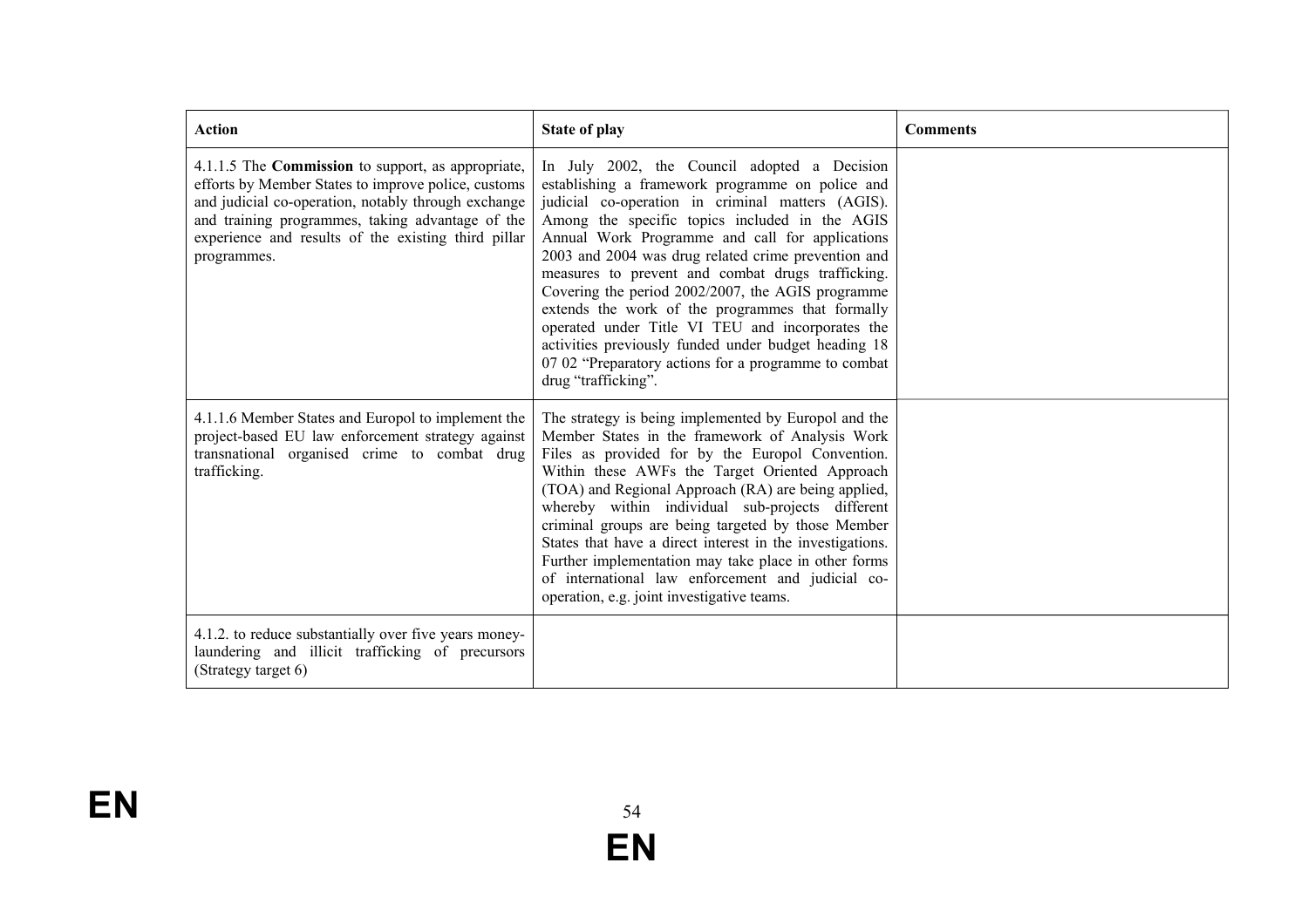| <b>Action</b>                                                                                                                                                                                             | State of play                                                                                                                                                                                                                                                                                                                                                                                                                                                                                                                                                 | <b>Comments</b>                                                                                                                                                                                                                                                                                                                                                                                                                                                                                                                                                                                                                                                                                                                                                                                                           |
|-----------------------------------------------------------------------------------------------------------------------------------------------------------------------------------------------------------|---------------------------------------------------------------------------------------------------------------------------------------------------------------------------------------------------------------------------------------------------------------------------------------------------------------------------------------------------------------------------------------------------------------------------------------------------------------------------------------------------------------------------------------------------------------|---------------------------------------------------------------------------------------------------------------------------------------------------------------------------------------------------------------------------------------------------------------------------------------------------------------------------------------------------------------------------------------------------------------------------------------------------------------------------------------------------------------------------------------------------------------------------------------------------------------------------------------------------------------------------------------------------------------------------------------------------------------------------------------------------------------------------|
| 4.1.2.1 The <b>Commission</b> to report regularly to the<br>Council on the control of money laundering in the<br>EU, actions undertaken in the previous year, and<br>proposed action in the year to come. | A second anti-money laundering Directive, extending<br>and updating the 1991 Directive, was adopted in<br>December 2001.<br>A proposal for a third anti-money laundering directive<br>was adopted by the Commission in June 2004.<br>A Protocol to the Europol Convention has extended the<br>mandate of Europol to all money laundering<br>irrespective of whether Europol has also mandate in<br>connection with the predicate offence. However, only a<br>handful of Member states have ratified and the<br>Protocol has not therefore entered into force. | Agreement was reached on a Framework Decision<br>confiscation<br>the<br>concerning<br>of<br>the<br>instrumentalities and proceeds of crime and a<br>protocol to the Convention on Mutual Assistance<br>in Criminal Matters of 29 May 2000, relating<br>specifically to financial crime.<br>A Council Decision was adopted in October 2000<br>to ensure and facilitate co-operation between<br>Financial Intelligence Units. A draft Framework<br>Decision on the laundering of Crime Related<br>Proceeds received political<br>agreement in<br>December 2002.<br>A Framework Decision on the mutual recognition<br>of orders freezing property and evidence was<br>adopted in July 2003. A draft Framework<br>Decision on the mutual recognition of<br>confiscation orders received political agreement in<br>April 2004. |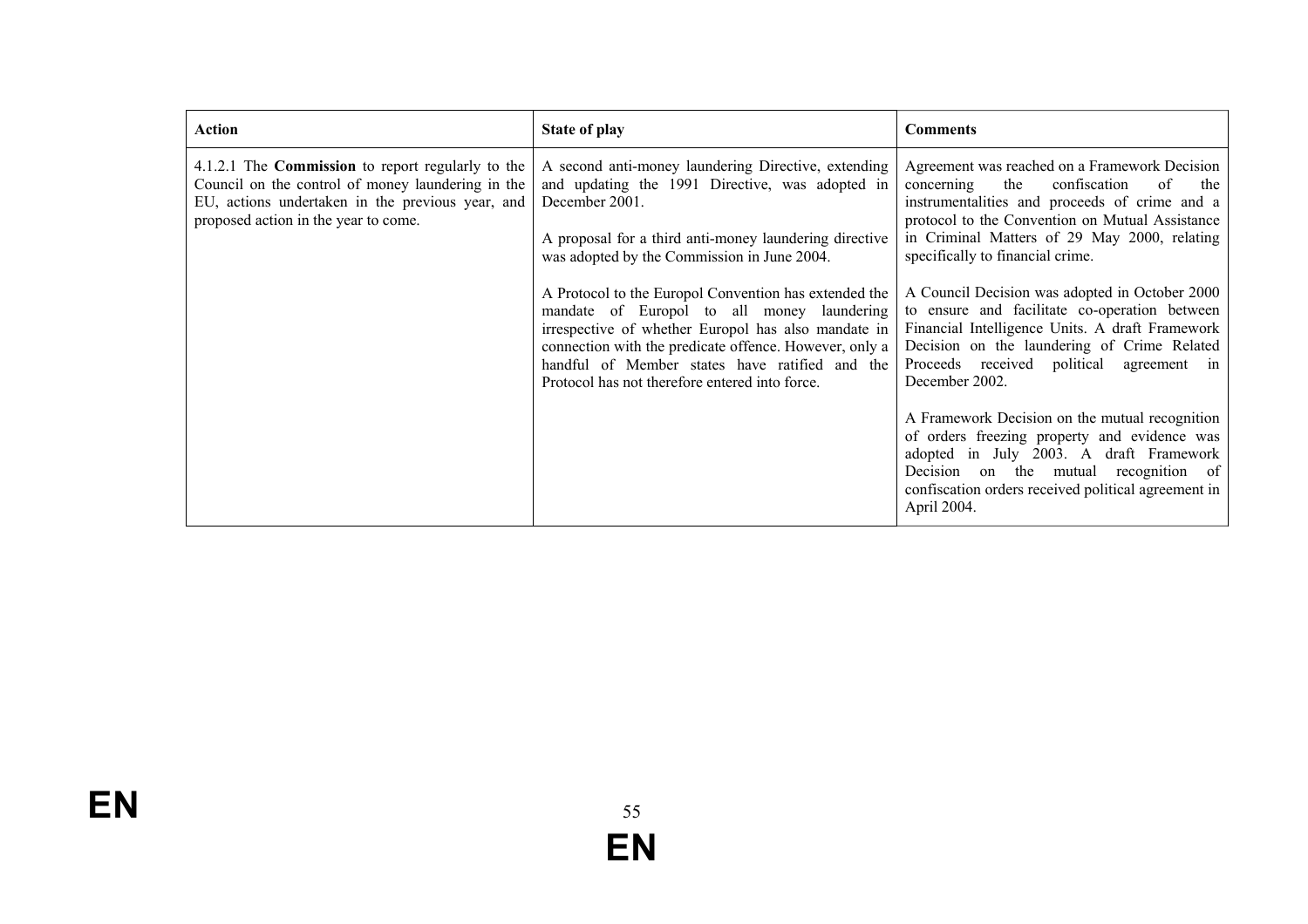| <b>Action</b>                                                                                                                                                                                                                                      | <b>State of play</b>                                                                                                                                                                                                                                                                                                                                                                                                                                                                                                                                                                                                                                                                                                                                                                                                                                                                                                                                                                                                                                                                                   | <b>Comments</b>                                                                                                                                                                                                                                                                            |
|----------------------------------------------------------------------------------------------------------------------------------------------------------------------------------------------------------------------------------------------------|--------------------------------------------------------------------------------------------------------------------------------------------------------------------------------------------------------------------------------------------------------------------------------------------------------------------------------------------------------------------------------------------------------------------------------------------------------------------------------------------------------------------------------------------------------------------------------------------------------------------------------------------------------------------------------------------------------------------------------------------------------------------------------------------------------------------------------------------------------------------------------------------------------------------------------------------------------------------------------------------------------------------------------------------------------------------------------------------------------|--------------------------------------------------------------------------------------------------------------------------------------------------------------------------------------------------------------------------------------------------------------------------------------------|
| 4.1.2.4 The <b>Commission</b> to report regularly to the<br>Council on the control of the diversion of illicit<br>chemical precursors, actions undertaken in the<br>previous year, and proposed action in the year to<br>come.                     | Commission<br>forward:<br>The<br>has<br>put<br>1. A proposal for a new Council Regulation laying<br>down rules for the monitoring of trade in certain<br>substances used for the illicit manufacture of narcotic<br>drugs and psychotropic substances. This proposal is<br>currently under discussion at Council level.<br>2. A new Regulation, 273/2004 was adopted on 11<br>February 2004, replacing the Council Directive<br>92/109/EEC. This Regulation will strengthen the<br>control regime for the intra community trade in drug<br>precursors, whilst enhancing the transparency for<br>enterprises and the legitimate trade in chemicals.<br>A precursors agreement with Turkey has been<br>concluded; it was ratified by the Turkish Grand<br>National Assembly on 21 April 2004 and enter into<br>force on 1 <sup>st</sup> August 2004.<br>Bilateral joint follow-up group meetings with USA and<br>Andean Countries have recently taken place.<br>The negotiations of further precursors agreements with<br>third countries is being considered (for instance with<br>the ASEAN countries) | A draft Commission Regulation to implement the<br>new proposal for a Council Regulation is<br>currently under discussion in the Drugs Precursors<br>Committee.<br>The Commission organized a Conference<br>(through TAIEX) focused on Control of Precursor<br>Chemicals in September 2001. |
| 4.1.2.5 The <b>Commission</b> to establish, in co-<br>operation with the Member States, a procedure for<br>the voluntary monitoring of the non-scheduled<br>chemical precursors of synthetic drugs in co-<br>operation with the chemical industry. | Commission guidelines and a list of non-controlled<br>chemicals subject to voluntary monitoring measures<br>have been produced to assist the chemical industry.<br>These have been disseminated to Member Stares and<br>have been sent out to the chemical industry.                                                                                                                                                                                                                                                                                                                                                                                                                                                                                                                                                                                                                                                                                                                                                                                                                                   |                                                                                                                                                                                                                                                                                            |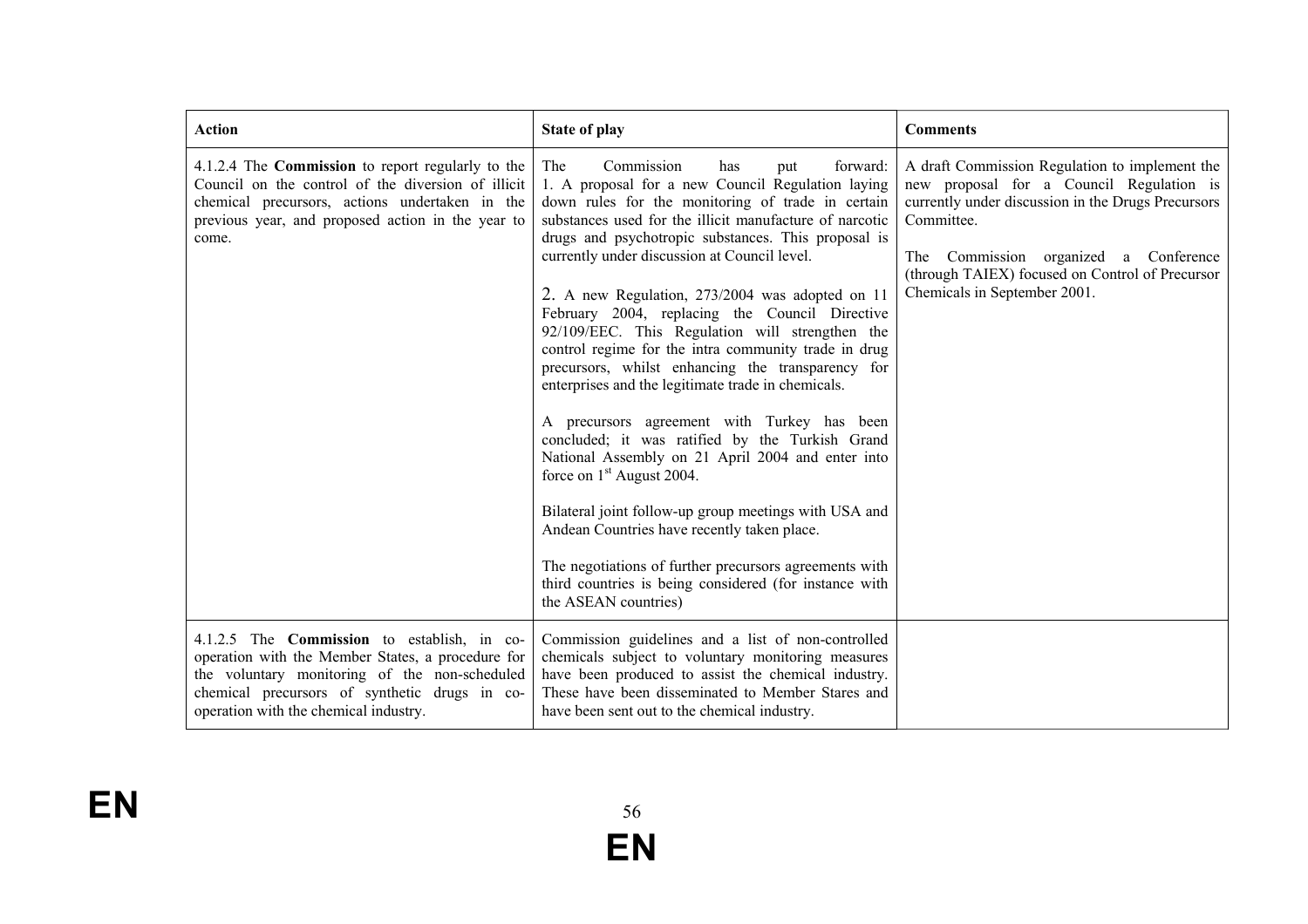| <b>Action</b>                                                                                                                                                                                                                                                                                | <b>State of play</b>                                                                                                                                                                                                                                                                                                                                                                                                                       | <b>Comments</b> |
|----------------------------------------------------------------------------------------------------------------------------------------------------------------------------------------------------------------------------------------------------------------------------------------------|--------------------------------------------------------------------------------------------------------------------------------------------------------------------------------------------------------------------------------------------------------------------------------------------------------------------------------------------------------------------------------------------------------------------------------------------|-----------------|
| 4.1.2.6 Member States, with the assistance of the<br>Commission and Europol where appropriate, to<br>provide training for customs and police in combating<br>the diversion of chemical precursors.                                                                                           | Europol, in co-operation with Member States' experts<br>and the Commission, has developed and organises on a<br>regular basis a European Union Training Course for<br>trainers on the combating of illicit synthetic drug<br>laboratories. As a result, trained trainers organised<br>courses in two Member States, (with the assistance of<br>Europol) for police, customs officers, forensic experts<br>and members of the fire brigade. |                 |
| 4.2 To make full use of the new possibilities<br>offered by the Treaty of Amsterdam, particularly<br>the articles on drug control, police co-operation<br>and judicial co-operation as well as the common<br>minimum standards in legislation (Strategy aim<br>7)                            |                                                                                                                                                                                                                                                                                                                                                                                                                                            |                 |
| 4.2.2 Member States, with the assistance of Europol<br>where appropriate, to reinforce their co-operation<br>against drug trafficking and in particular to establish,<br>within the appropriate legal framework, joint teams<br>when dealing with drug trafficking between Member<br>States. | The council has adopted a Recommendation to the<br>Member States on requests made by Europol to initiate<br>criminal investigations in specific cases and a<br>Framework Decision on Joint Investigation Teams.<br>Some Member States are in the process of initiating<br>joint teams with Europol participation.<br>6 Member States have created the European Joint Unit                                                                  |                 |
|                                                                                                                                                                                                                                                                                              | on Precursors (EJUP), which is financed by the<br>Commission, located at Europol and supported by<br>Europol through an Analysis Work File (AWF).                                                                                                                                                                                                                                                                                          |                 |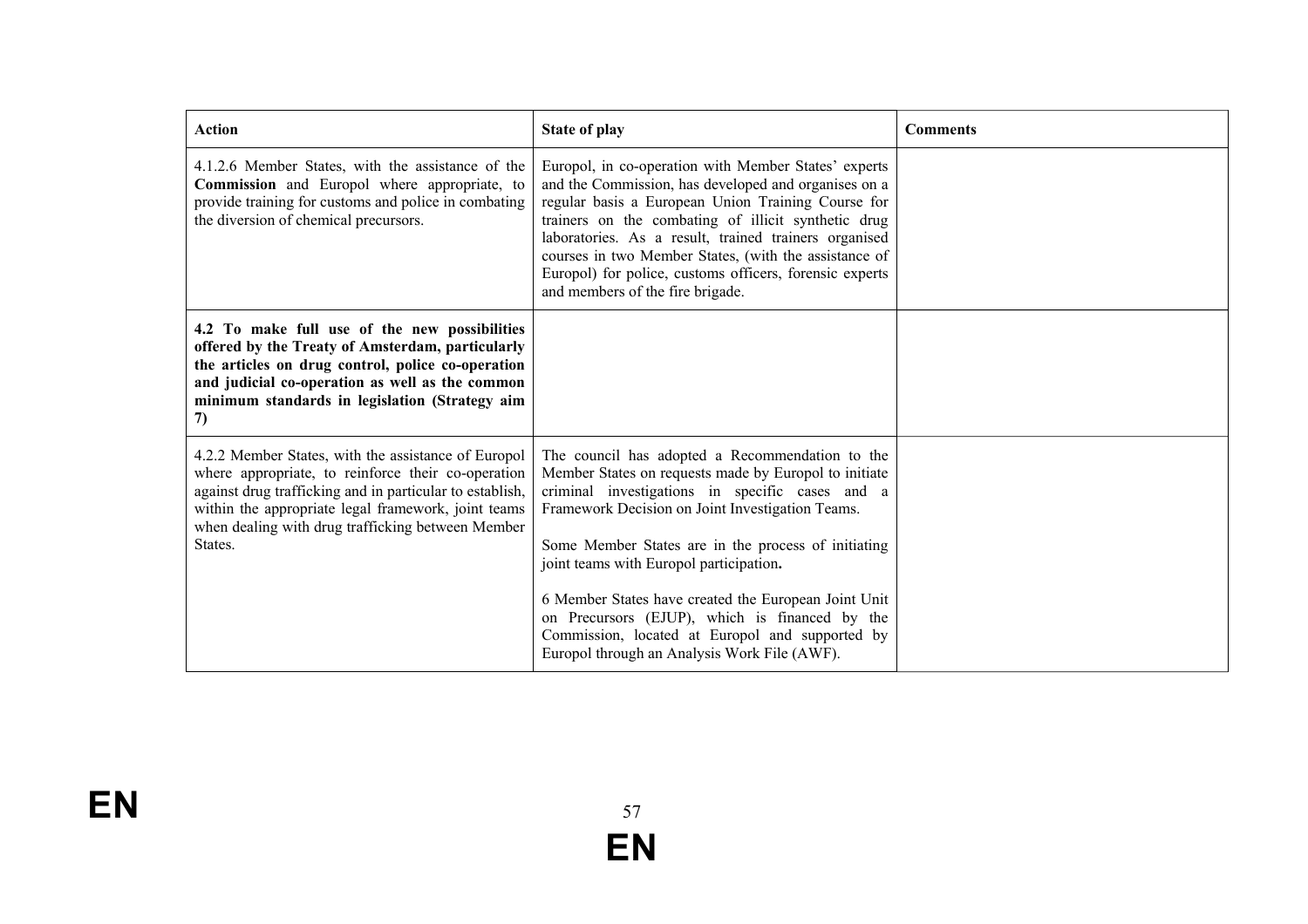| <b>Action</b>                                                                                                                                                                                                                                                                                                                                                                                                                                                                                                                                                                                                                                                                                        | State of play                                                                                                                                                                                                                                                                                                                                                                                                                                                                                                                              | <b>Comments</b> |
|------------------------------------------------------------------------------------------------------------------------------------------------------------------------------------------------------------------------------------------------------------------------------------------------------------------------------------------------------------------------------------------------------------------------------------------------------------------------------------------------------------------------------------------------------------------------------------------------------------------------------------------------------------------------------------------------------|--------------------------------------------------------------------------------------------------------------------------------------------------------------------------------------------------------------------------------------------------------------------------------------------------------------------------------------------------------------------------------------------------------------------------------------------------------------------------------------------------------------------------------------------|-----------------|
| 4.2.3 Promote regional co-operation where MS are<br>effected by similar drug problems                                                                                                                                                                                                                                                                                                                                                                                                                                                                                                                                                                                                                | The AGIS framework programme allows for co-<br>financing of regional co-operation drug projects. Such<br>projects have also previously received Community<br>funding.                                                                                                                                                                                                                                                                                                                                                                      |                 |
| 4.2.4 The <b>Commission</b> , having consulted the<br>EMCDDA and taken account of existing, relevant<br>sources of information, to launch a study into the<br>definitions, penalties and practical implementation<br>of laws by the courts and law enforcement agencies<br>for drug trafficking within the Member States. On<br>the basis of that study, the <b>Commission</b> is to<br>propose measures establishing minimum rules<br>relating to the constituent elements and penalties for<br>illicit drug trafficking in accordance with the<br>relevant provisions of the TEU. The study should be<br>completed by the end of 2000 and proposals should<br>be brought forward by 31 March 2001. | The Commission study was completed in March 2001.<br>The Commission presented a proposal for a Council<br>Framework Decision laying down minimum provisions<br>on the constituent elements of criminal acts and<br>penalties in the field of illicit drug trafficking in May<br>2001. Political agreement on this proposal was reached<br>at the Council in November 2003.<br>The European Parliament delivered its first opinion on<br>the proposal in April 2002 and after reconsultation<br>delivered its second opinion in March 2004. |                 |
| 4.2.5 Member States and Europol to promote new<br>techniques and research<br>investigation<br>and<br>documentation of drug-related crime.                                                                                                                                                                                                                                                                                                                                                                                                                                                                                                                                                            | Europol has created and maintains a Knowledge<br>Management Centre, which handles information on<br>expertise and best practises. The centre also contains<br>sources of information relating to new investigative<br>techniques. In addition, the Drugs Unit of Europol<br>collects and stores documentation on drug-related<br>crime. Relevant information is being disseminated<br>through regular Drug Information Bulletins.                                                                                                          |                 |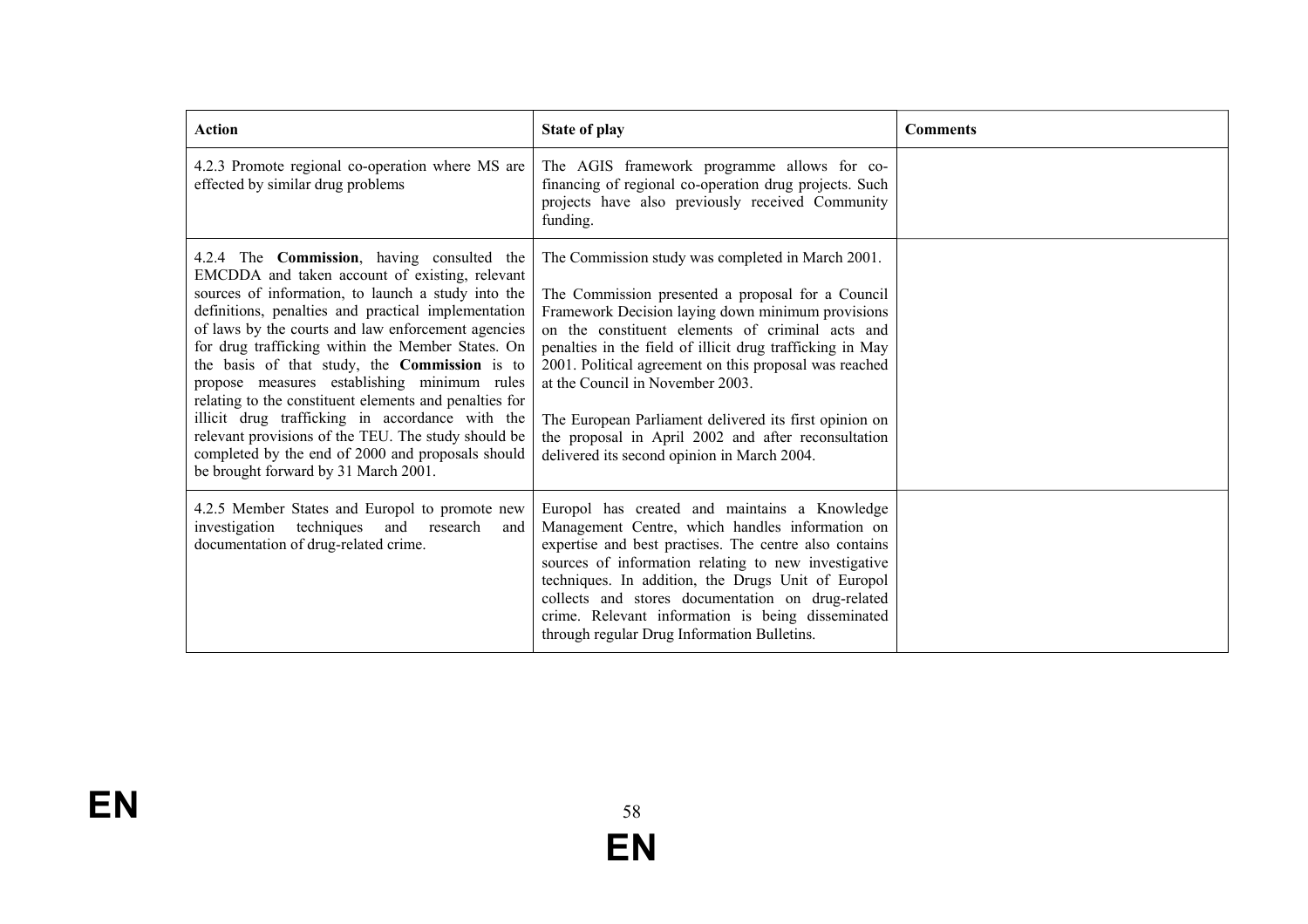| <b>Action</b>                                                                                                                                                                                                                                                                                                                                                                                                       | <b>State of play</b>                                                                                                                                                                                                              | <b>Comments</b>                                                                  |
|---------------------------------------------------------------------------------------------------------------------------------------------------------------------------------------------------------------------------------------------------------------------------------------------------------------------------------------------------------------------------------------------------------------------|-----------------------------------------------------------------------------------------------------------------------------------------------------------------------------------------------------------------------------------|----------------------------------------------------------------------------------|
| 4.2.6 The Chief Police Officers Task Force to<br>consider to include drug trafficking among its<br>priority areas of work, in particular examining how<br>police co-operation on drug trafficking could be<br>improved and what policing priorities should be in<br>this area.                                                                                                                                      |                                                                                                                                                                                                                                   | Combating drug trafficking is a task of the Chief<br>Police Officers Task Force. |
| 5. International                                                                                                                                                                                                                                                                                                                                                                                                    |                                                                                                                                                                                                                                   |                                                                                  |
| 5.1 To progressively integrate the candidate<br>countries and to intensify international co-<br>operation with other countries and international<br>organisations (Strategy aim 9)                                                                                                                                                                                                                                  |                                                                                                                                                                                                                                   |                                                                                  |
| 5.1.1 The <b>Commission</b> and the Council to ensure<br>that the candidate countries adopt the Community<br>acquis and best practice in the field of drugs, and<br>that their implementation is satisfactory. The<br>Member States and the Commission to draw up an<br>action plan on drugs with the candidate countries<br>which set out the ground they need to cover to meet<br>the acquis as soon as possible. | The Justice and Home Affairs Chapter, including the<br>drugs elements, of the EU acquis has been<br>provisionally closed for Bulgaria and negotiations with<br>Romania in relation to closure of this Chapter are<br>progressing. |                                                                                  |
| 5.1.2 The <b>Commission</b> to negotiate with the<br>candidate countries to allow them to participate in<br>the work of the European Monitoring Centre for<br>Drugs and Drug Addiction. The Commission to<br>propose to the Council a draft mandate for these<br>negotiations as soon as possible.                                                                                                                  | Negotiations with Romania, Bulgaria and Turkey have<br>been concluded; the agreement with Romania has been<br>initialled and the agreements with Bulgaria and Turkey<br>will be initialled very shortly.                          |                                                                                  |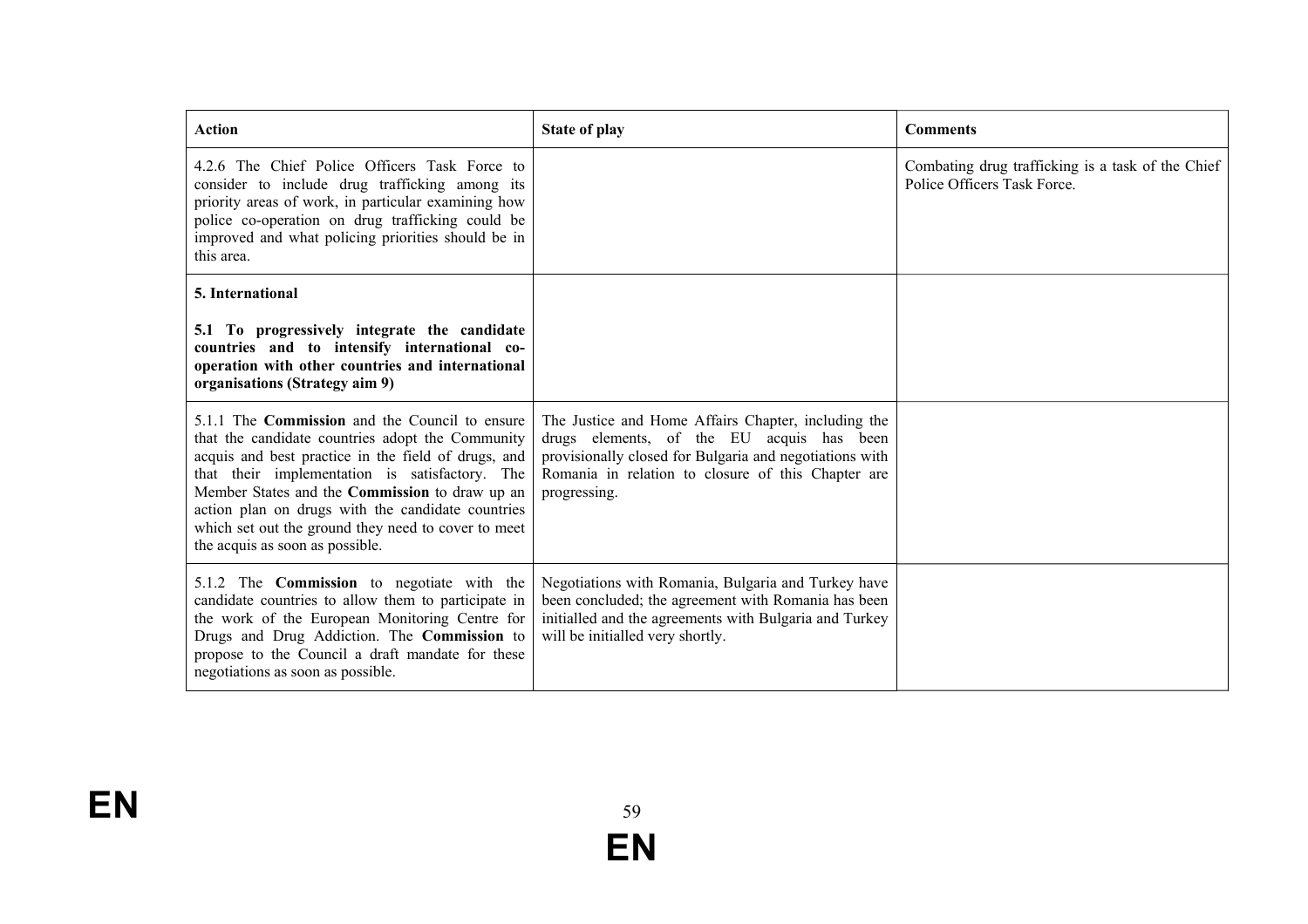| Action                                                                                                                                                                                                                                                                                                                                                                                                                                                                                                                                                                                                                                                                                                                                                                                                                                                                                                                                                                     | <b>State of play</b>                                                                                                                                                                                                                                                                                                                                                                                                                                                                                                                                                                                                                                                                                                                                                                                                                                               | <b>Comments</b>                                                                                                                                                                                                                                                                                                                                                                                                                                                                                                                                                                                                 |
|----------------------------------------------------------------------------------------------------------------------------------------------------------------------------------------------------------------------------------------------------------------------------------------------------------------------------------------------------------------------------------------------------------------------------------------------------------------------------------------------------------------------------------------------------------------------------------------------------------------------------------------------------------------------------------------------------------------------------------------------------------------------------------------------------------------------------------------------------------------------------------------------------------------------------------------------------------------------------|--------------------------------------------------------------------------------------------------------------------------------------------------------------------------------------------------------------------------------------------------------------------------------------------------------------------------------------------------------------------------------------------------------------------------------------------------------------------------------------------------------------------------------------------------------------------------------------------------------------------------------------------------------------------------------------------------------------------------------------------------------------------------------------------------------------------------------------------------------------------|-----------------------------------------------------------------------------------------------------------------------------------------------------------------------------------------------------------------------------------------------------------------------------------------------------------------------------------------------------------------------------------------------------------------------------------------------------------------------------------------------------------------------------------------------------------------------------------------------------------------|
| 5.1.3 The <b>Commission</b> and the Member States to<br>continue to support, with technical assistance and<br>finance where necessary, the candidate countries in<br>their efforts to counter drug abuse and drug<br>trafficking. Particular attention should be given,<br>including under PHARE, towards the development<br>of national strategies, national drugs units, focal<br>points for the EMCDDA and effective controls on<br>drugs entering the EU and candidate countries. For<br>countries not covered by PHARE, assistance<br>mechanisms should include provision for counter-<br>drugs work. The Commission should seek out,<br>within existing ceilings, new sources of funding for<br>co-operation with Turkey and include co-operation<br>on drugs issues in the forthcoming drafting of the<br>Accession Partnership. Consideration should also be<br>given to targeted drugs twinning, and making<br>available specialist pre-accession drugs advisers. | In total 20M $\epsilon$ was made available for drug control<br>activities within the Phare Program In addition, $2 \text{ M} \in$<br>was allocated to a joint EMCDDA-Phare project "Co-<br>operation EMCDDA-CEECs, Feb. 2002- Sept 2002"<br>and $\epsilon$ 500,000 to a joint EMCDDA-Phare Project<br>"Participation of candidate CEECs's in the EMCDDA"<br>Dec 2002-June 2004".<br>The Phare programme is also a source of assistance for<br>Bulgaria and Romania. Financial pre-accession<br>assistance is provided to Turkey under Regulation<br>2500/2001. Twinnings to establish the National Drugs<br>Focal Point began with Bulgaria and Romania in 2001.<br>A twinning with Turkey will begin in 2004 entitled<br>"Sustaining the National Drugs Focal Point". This<br>twinning will also support the development of a revised<br>National Drugs Strategy. | The Phare Regional Drugs Programme had two<br>components: 10M€ was used to finance the Multi-<br>Beneficiary Drugs Programme; 10M€ was<br>allocated to drug twinnings (1M $\epsilon$ per country).<br>Projects focused on two major areas: capacity<br>building to enable beneficiaries to participate in<br>EMCDDA work, and drug law enforcement,<br>laundering, synthetics<br>drugs and<br>money<br>precursors' diversion. These projects concluded in<br>Spring 2004. However, the performance of the<br>National Focal Points, supported by the twinnings<br>in Bulgaria and Romania, is not satisfactory. |
| 5.1.4 The Council to have an annual debate on all<br>EU assistance projects in the candidate countries in<br>the field of drugs.                                                                                                                                                                                                                                                                                                                                                                                                                                                                                                                                                                                                                                                                                                                                                                                                                                           | Commission has been unable to retrieve information<br>from Member States in this regard.                                                                                                                                                                                                                                                                                                                                                                                                                                                                                                                                                                                                                                                                                                                                                                           |                                                                                                                                                                                                                                                                                                                                                                                                                                                                                                                                                                                                                 |
| 5.1.5 The <b>Commission</b> and Member States to<br>implement the Pre-accession pact on organised<br>crime and extend it to all applicant countries.                                                                                                                                                                                                                                                                                                                                                                                                                                                                                                                                                                                                                                                                                                                                                                                                                       | Candidate countries:<br>Implementation of regional measures is underway.                                                                                                                                                                                                                                                                                                                                                                                                                                                                                                                                                                                                                                                                                                                                                                                           |                                                                                                                                                                                                                                                                                                                                                                                                                                                                                                                                                                                                                 |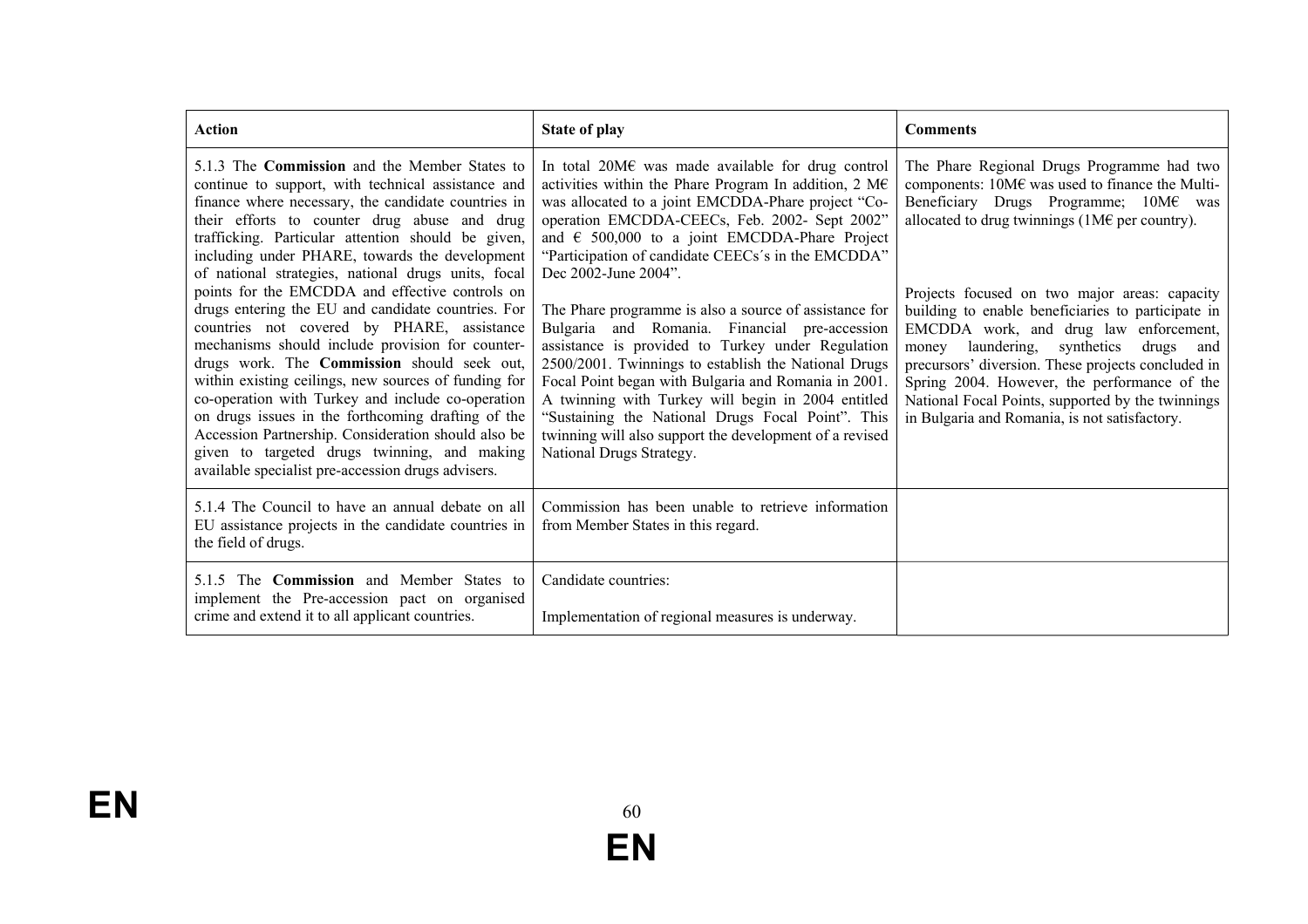| <b>Action</b>                                                                                                                                                                                                                                                                                                             | <b>State of play</b> | Comments |
|---------------------------------------------------------------------------------------------------------------------------------------------------------------------------------------------------------------------------------------------------------------------------------------------------------------------------|----------------------|----------|
| 5.2 To promote international co-operation,<br>integration of drug control into EU development<br>co-operation and to support the efforts of the<br>United Nations and of UNDCP in particular to<br>develop international co-operation, based on the<br>principles adopted at the UNGASS in June 1998<br>(Strategy aim 10) |                      |          |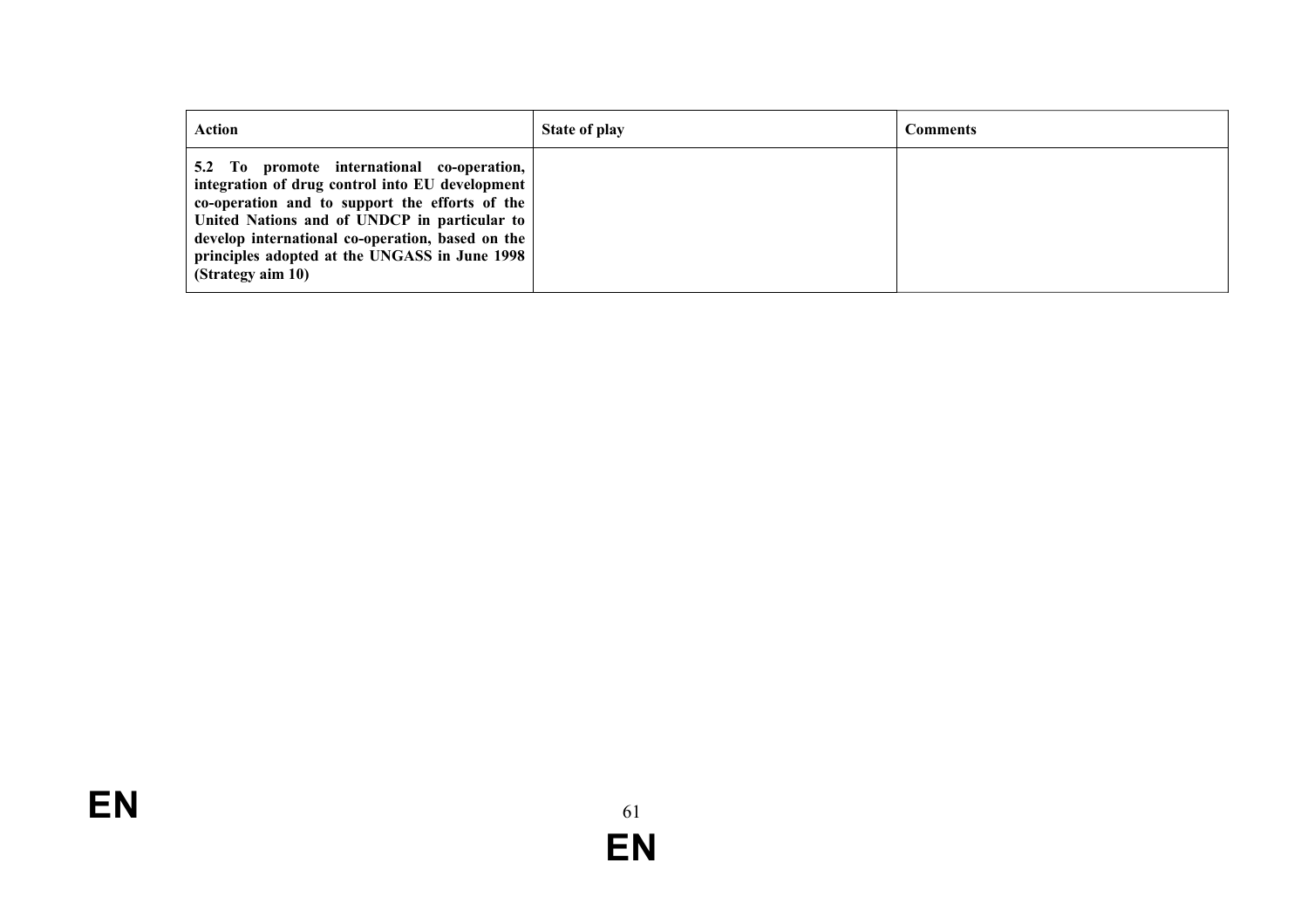| <b>Action</b>                                                                                                                                                                                                                                                                 | <b>State of play</b>                                                                                                                                                                                                                                                                                                                                                                                            | <b>Comments</b> |
|-------------------------------------------------------------------------------------------------------------------------------------------------------------------------------------------------------------------------------------------------------------------------------|-----------------------------------------------------------------------------------------------------------------------------------------------------------------------------------------------------------------------------------------------------------------------------------------------------------------------------------------------------------------------------------------------------------------|-----------------|
| 5.2.1 The <b>Commission</b> and the Council to give<br>priority in the international efforts to counter the<br>drug problem to the candidate countries and those<br>regions of the world that either produces drugs or<br>through which drugs transit on their way to the EU. | Most of the EC resources devoted to the fight against<br>drugs are focused on the countries and regions along<br>the heroin (Afghanistan, Central Asia, Caucasus,<br>Eastern Europe) and cocaine (Andean region and the<br>Caribbean) routes. All cooperation agreements with<br>developing countries contain a drug-fighting<br>cooperation clause.                                                            |                 |
|                                                                                                                                                                                                                                                                               | The EU-Ukraine JHA Action Plan provides for<br>activities concerning drugs. The Commission is<br>implementing the Belarus, Ukraine and Moldova Anti-<br>Drug programme (BUMAD) aimed at reducing drug<br>trafficking and drug abuse.                                                                                                                                                                            |                 |
|                                                                                                                                                                                                                                                                               | In the context of the European Neighbourhood Policy,<br>Action Plans are currently under discussion with<br>Ukraine, Moldova, Jordan, Israel, the Palestinian<br>Authority, Tunisia, Morocco. These draft Action Plans<br>(except for the Palestinian Authority) include a section<br>dealing with drugs.                                                                                                       |                 |
|                                                                                                                                                                                                                                                                               | Implementation of the EU-Russia Action Plan against<br>Organized Crime and of the EU-Ukraine Action Plan<br>on Justice and Home Affairs which both include fight<br>against drugs and discussions taking place with<br>Moldova and Ukraine on the European Neighbourhood<br>Policy Action Plans and with Russia on an Action<br>Plan/Road Map for a EU-Russia Common Space on<br>Freedom, Security and Justice. |                 |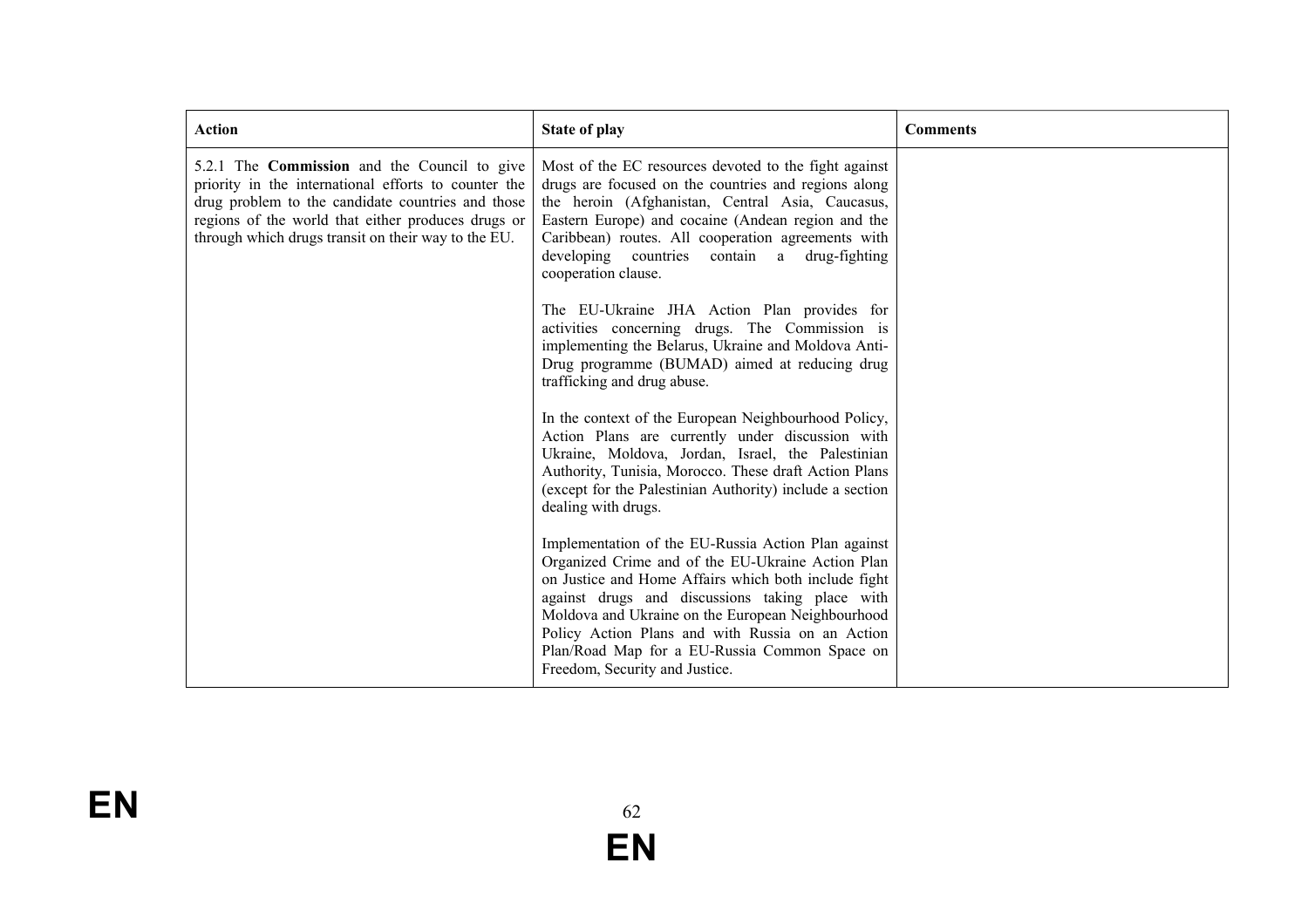| Action                                                                                                                                                                                             | <b>State of play</b>                                                                                                                                                                                                                                                        | <b>Comments</b> |
|----------------------------------------------------------------------------------------------------------------------------------------------------------------------------------------------------|-----------------------------------------------------------------------------------------------------------------------------------------------------------------------------------------------------------------------------------------------------------------------------|-----------------|
| 5.2.2 Member States and the <b>Commission</b> to co-<br>ordinate their projects in third countries and regions<br>to enable joint assessment and implementation of<br>their action.                | The Commission and Member States have a regular<br>dialogue within the Horizontal Drugs Group of the<br>Council, as regards the actions undertaken by the<br>Commission.                                                                                                    |                 |
|                                                                                                                                                                                                    | For a better coordination among Member States and<br>with the Commission, information on all Member<br>States' projects is needed.                                                                                                                                          |                 |
| 5.2.3 Member States and the <b>Commission</b> to<br>strengthen co-operation with multilateral and<br>international organisations, where this would<br>increase the effectiveness of their actions. | The UNODC and UNDP have implemented/continue<br>to implement EC projects in Russia, Iran, Central Asia,<br>Southern Caucasus and South Africa.                                                                                                                              |                 |
|                                                                                                                                                                                                    | The Commission maintains regular contacts with the<br>UNODC and the UNDP. It continues to be an UNODC<br>Major Donor and a member of the Dublin Group, thus<br>participating actively in two of the most important<br>international co-ordination mechanisms in the area of |                 |
|                                                                                                                                                                                                    | drugs.                                                                                                                                                                                                                                                                      |                 |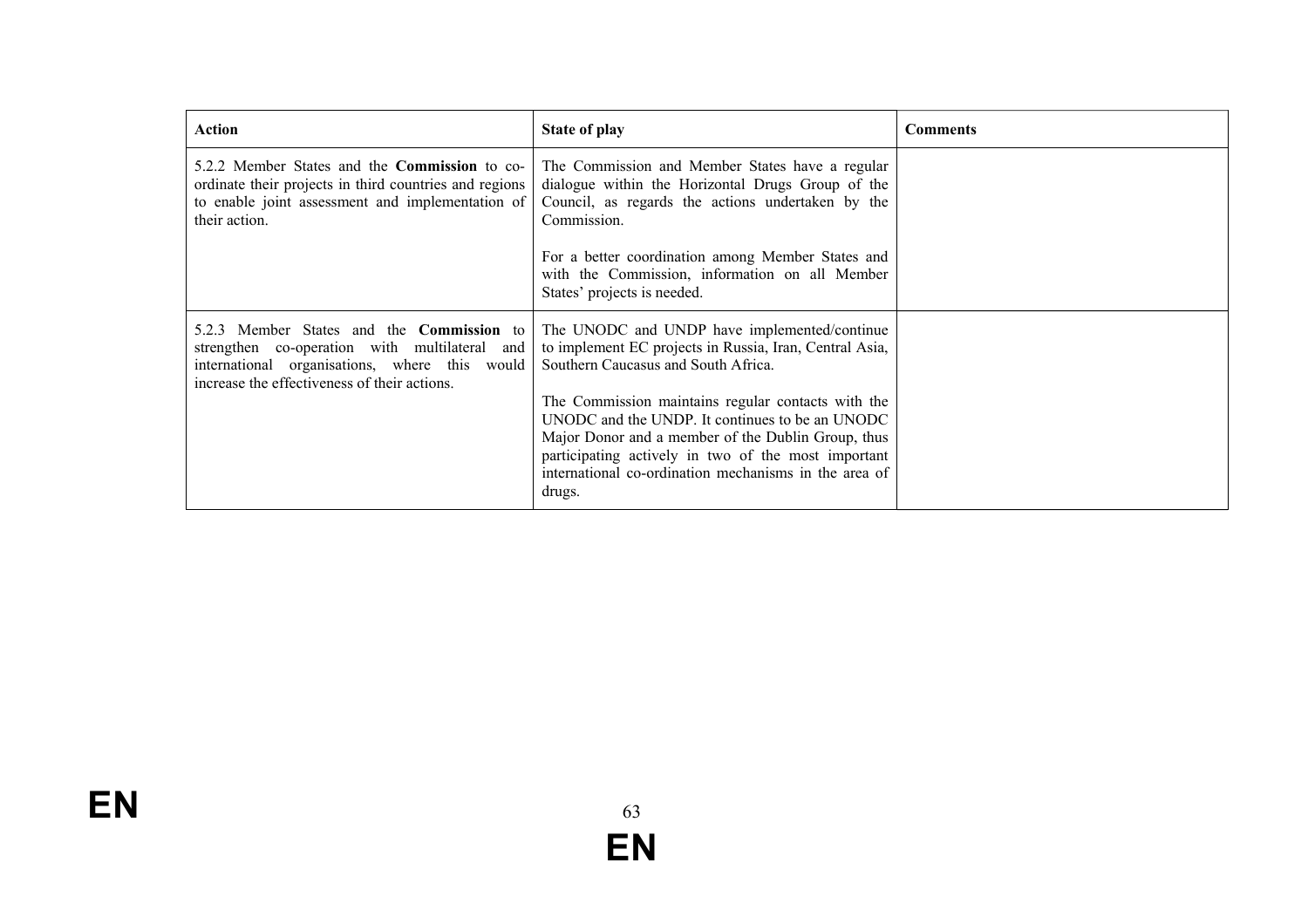| <b>Action</b>                                                                                                                                                                                                                                                                                                                                                                                                                                                                                                                                                                                                                                                                                                                                             | <b>State of play</b>                                                                                                                                                                                                                                                                                                                                                                                                                                                                                                                             | <b>Comments</b> |
|-----------------------------------------------------------------------------------------------------------------------------------------------------------------------------------------------------------------------------------------------------------------------------------------------------------------------------------------------------------------------------------------------------------------------------------------------------------------------------------------------------------------------------------------------------------------------------------------------------------------------------------------------------------------------------------------------------------------------------------------------------------|--------------------------------------------------------------------------------------------------------------------------------------------------------------------------------------------------------------------------------------------------------------------------------------------------------------------------------------------------------------------------------------------------------------------------------------------------------------------------------------------------------------------------------------------------|-----------------|
| 5.2.4 The <b>Commission</b> and the Member States to<br>continue to make available adequate resources for<br>the implementation of programmes and projects for<br>supply reduction (for example combating drug<br>trafficking and supporting alternative development)<br>and demand reduction. Member States and the<br>Commission to report annually to the Council<br>(Horizontal Working Party on Drugs) on all<br>assistance projects undertaken in third countries in<br>the field of drugs, and for a matrix to be kept up to<br>date. The Commission and the Member States to<br>inform each other of all assistance projects for third<br>countries in the field of drugs, whenever possible<br>and necessary already in the preparatory process. | List of ongoing projects financed by the Commission<br>and Member States in third countries prepared by the<br>Commission and presented to the HDG in November<br>2001.<br>Since then, the Commission has been unable, as yet, to<br>produce a consolidated list of all EU projects, due to<br>insufficient information from Member States.<br>Nonetheless, it has continued to inform Member states<br>of its own activities and projects in third countries and<br>has submitted to the HDG its annual matrix of projects.                     |                 |
| 5.2.6 The Member States and the Commission to<br>draw up action plan on drugs co-operation with<br>North Africa, and to implement fully the action<br>plans on Latin America and the Caribbean and<br>Central Asia.                                                                                                                                                                                                                                                                                                                                                                                                                                                                                                                                       | EU Central Asia Action Plan on drugs was adopted by<br>the countries of the region. Commission has appointed<br>an EU Drugs-Coordinator for the region.<br>Commission has continued to implement actions<br>foreseen in the Panama Action Plan and in the Central<br>Asia Action Plan.<br>The draft Action Plans with Tunisia and Morocco<br>under European Neighbourhood Policy are currently<br>under discussion, they include a section dealing with<br>drugs.<br>The Commission is also taking a major initiative on<br>cannabis in Morocco. |                 |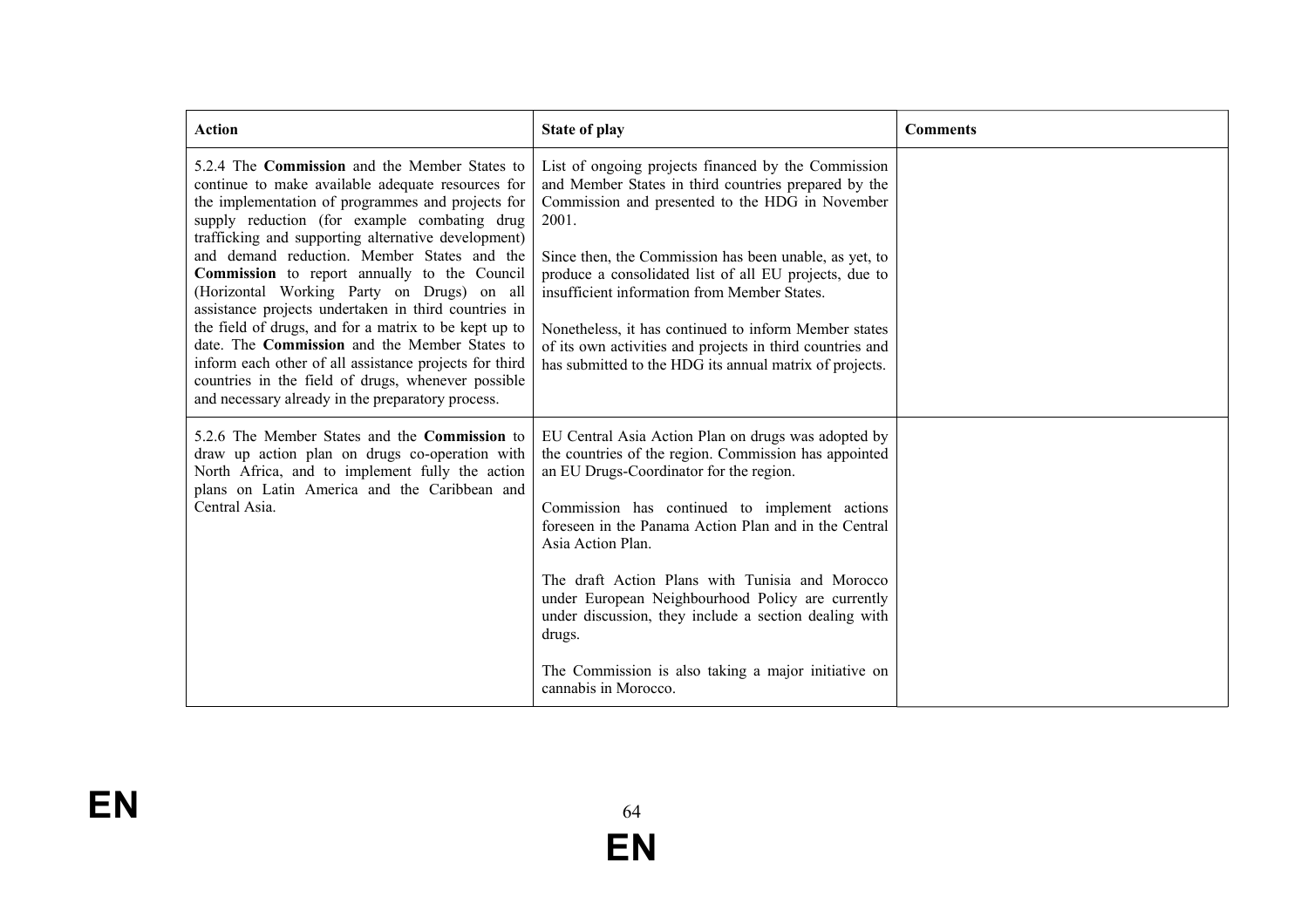| <b>Action</b>                                                                                                                                                                                                                                       | <b>State of play</b>                                                                                                                                                                                                                                                                                                                                                                                                                                                                                                                                                                                                                                              | <b>Comments</b>                                                                                                                                                               |
|-----------------------------------------------------------------------------------------------------------------------------------------------------------------------------------------------------------------------------------------------------|-------------------------------------------------------------------------------------------------------------------------------------------------------------------------------------------------------------------------------------------------------------------------------------------------------------------------------------------------------------------------------------------------------------------------------------------------------------------------------------------------------------------------------------------------------------------------------------------------------------------------------------------------------------------|-------------------------------------------------------------------------------------------------------------------------------------------------------------------------------|
| 5.2.7 The Commission and Member States to help<br>non-EU countries and regions to develop their anti-<br>money laundering systems.                                                                                                                  | An EC project to assist Asian ASEM partner countries<br>is under implementation.<br>In 2004, a twinning with Turkey will be devoted to<br>strengthening the fight against money laundering.<br>In Ukraine, TACIS is supporting a project to<br>strengthen the Financial Analytical Units (FAU).<br>Commission/Member States have encouraged regional<br>co-operation to combat money laundering in Western<br>Balkans through adoption of regional measures to<br>combat money laundering at JHA Ministerial<br>November 2003 and through CARDS programme.<br>The European Neighbourhood Policy draft Action<br>Plans envisages anti-money laundering activities. |                                                                                                                                                                               |
| 5.2.8 Member States and the Commission to support<br>the development of a common international set of<br>indicators in the field of demand reduction, and to<br>promote a common standard for national reporting to<br>international organisations. | The Commission has supported CND initiatives in this<br>regard.<br>EMCDDA and UNDCP worked together on this issue.                                                                                                                                                                                                                                                                                                                                                                                                                                                                                                                                                | Data structures reflect agreed international<br>standards of good practices and facilitate dialogue<br>with non EU member States, regional and<br>international organisations |
| 5.2.9 The Commission and the Member States to<br>integrate drugs as a cross-sectional issue into their<br>supranational co-operation schemes (particularly<br>with the developing countries).                                                       | Drug fighting is a priority for the Commission in<br>cooperation with those countries and regions where<br>drugs pose a major challenge to sustainable<br>development.                                                                                                                                                                                                                                                                                                                                                                                                                                                                                            |                                                                                                                                                                               |
| 5.2.10 The EU will continue its support for national<br>efforts to eliminate illicit cultivation of drug crops,<br>according to the principle of shared responsibility.                                                                             | The GSP Drugs scheme and Commission alternative<br>livelihoods /alternative development projects are<br>important initiatives in this regard.                                                                                                                                                                                                                                                                                                                                                                                                                                                                                                                     |                                                                                                                                                                               |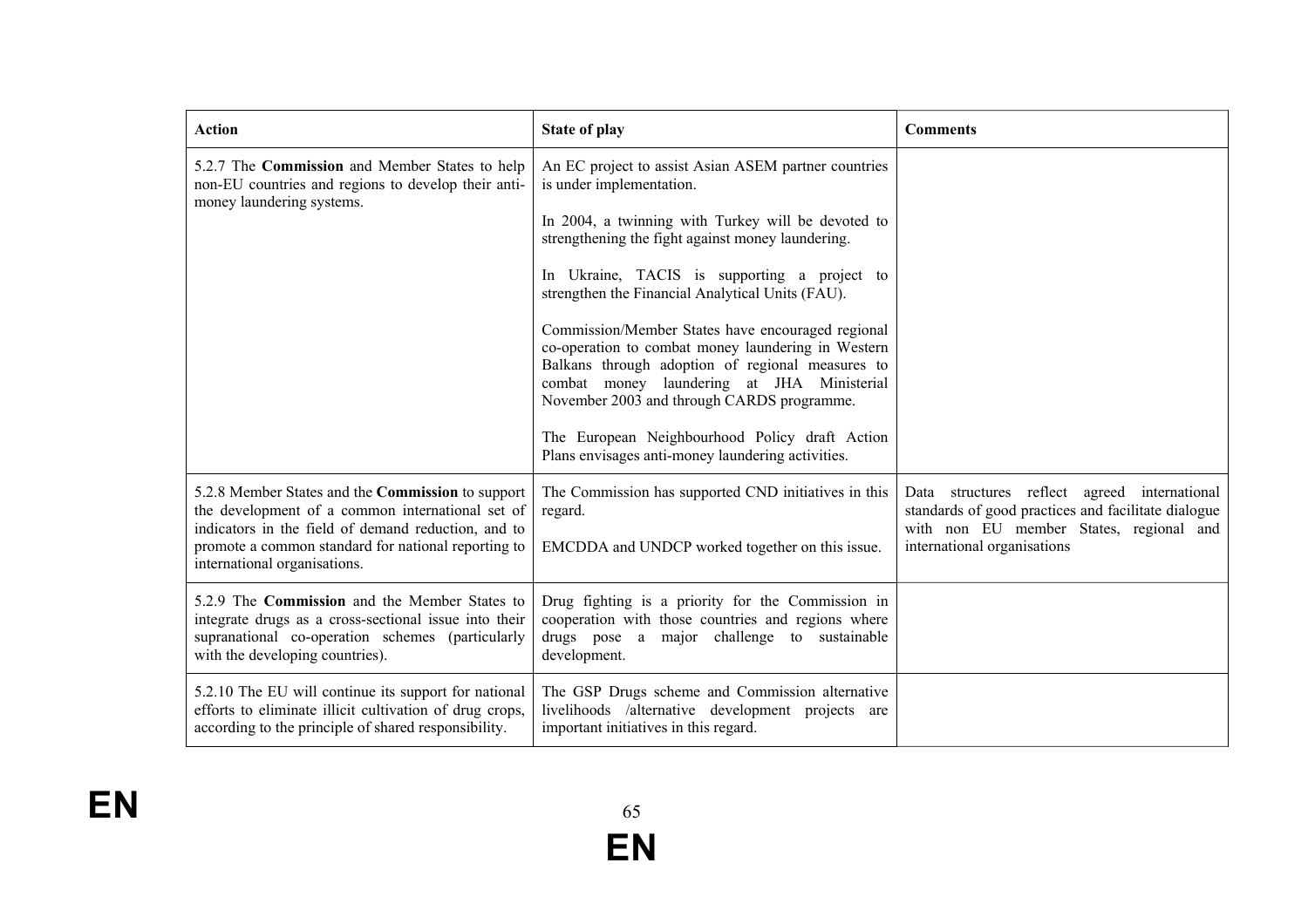# **ANNEX 3**

# **Instruments of the European Union in the field of drugs (2000 – 2004).**

# **A. Instruments of the EU adopted during the period 1 January 2000 – 31 July 2004.**

- Council Resolution on cannabis. CORDROGUE 59 – 07.07.2004

- Progress report in relation to the Implementation Plans on Demand and Supply Reduction of Drugs and the Supply of Synthetic drugs – CORDROGUE 43 – 14.06.2004

- Council Recommendation regarding guidelines for taking samples of seized drugs. CORDROGUE 26 - 30.03.2004

- Regulation (EC) no 273/2004 of the European Parliament and of the Council of 11 February 2004 on drug precursors. OJ L 47, 18.02.2004 - P.1

*-* Council Decision 2003/847/JHA of 27 November 2003 concerning control measures and criminal sanctions in respect of the new synthetic drugs 2C-I, 2C-T-2, 2C-T-7 and TMA-2, OJ L 321,06.12.2003 - P. 64

- Resolution of the Council on combating the impact of psychoactive substances use on road accidents. CORDROGUE 97 – 13.11.2003

- Council resolution on the posting of liaison officers with particular expertise in drugs to Albania. CORDROGUE 95 - 13.11.2003

- Council Resolution of 17 December 2003 on training for drug law enforcement officers. CORDROGUE 96 – 12.11.2003

- Council Resolution on the importance of the role of the families in preventing drug abuse by adolescents. CORDROGUE  $94 - 12.11.2003$ 

- Communication from the Commission to the European Parliament and the Council on coordination on drugs in the European Union. COM/2003/0681 final - 12.11.2003

- Resolution of the representatives of the governments of the Member States meeting within the Council, for the development of education curricula on substance misuse disorders for medical and other care students and professionals and their inclusion in university studies. CORDROGUE 57 - 19.06.2003

- Resolution of the representatives of the governments of the Member States meeting within the Council for the integration of the effective management (diagnosis, brief intervention, referrals) and medically assisted treatment for opiate dependent patients within the national health care. CORDROGUE 56 - 19.06.2003

- Council Recommendation of 18 June 2003 on the prevention and reduction of health-related harm associated with drug dependence. OJ L 165, 03.07.2003 P.31

- Resolution of the Council on the importance of early intervention to prevent drug dependence and drug related harm among young people using drugs. CORDROGUE 58 – 13.06.2003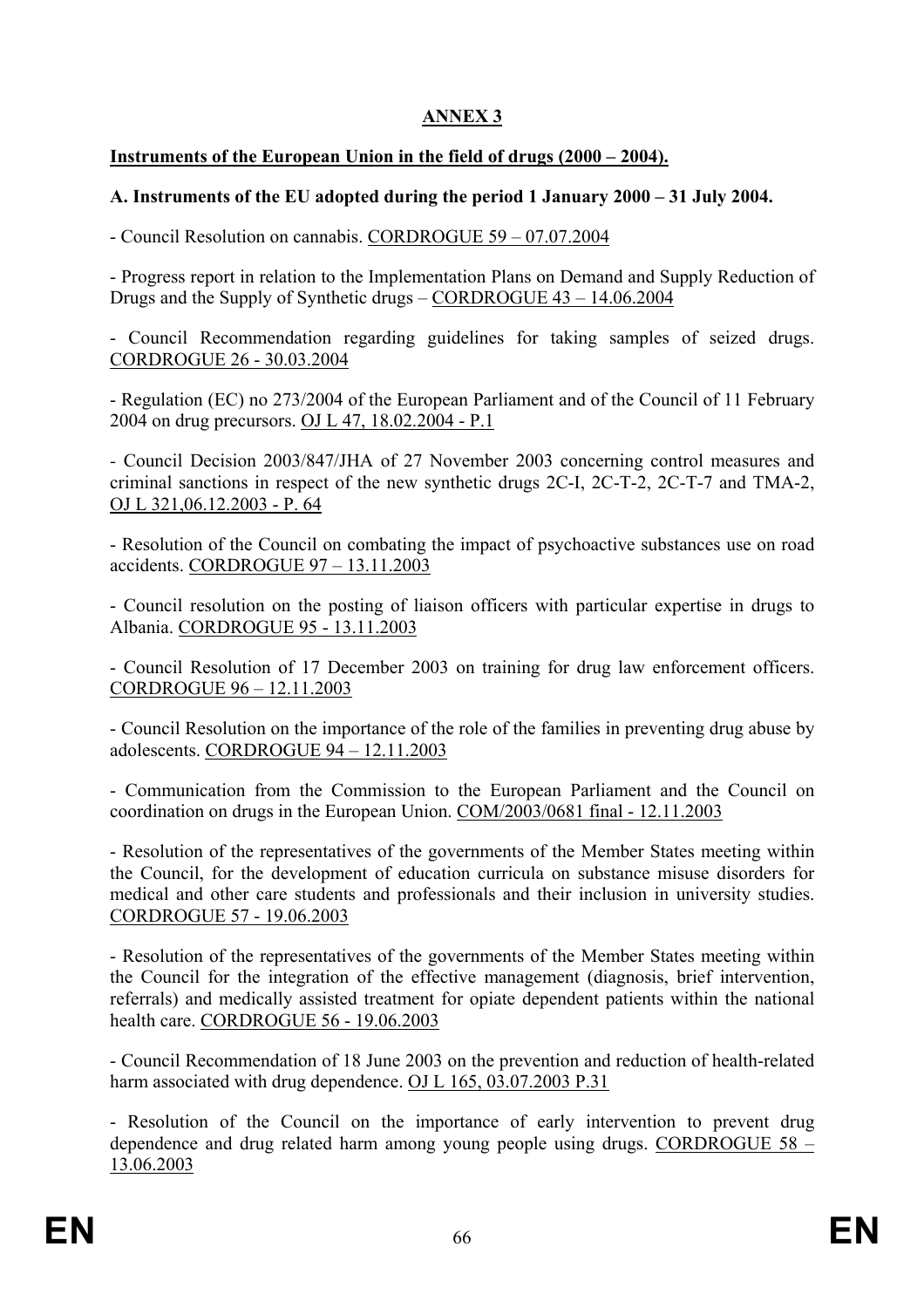- Implementation paper on demand and supply reduction to deliver the EU Drugs Action Plan. CORDROGUE 40 – 27.05.2003

- Action Plan on Drugs between the EU and Countries of Western Balkans and Candidate Countries (Bulgaria, Romania and Turkey). CORDROGUE 3 REV 2 - 23.05.2003

- Agreement between the European Community and the Turkish Republic on precursors and chemical substances frequently used in the illicit manufacture of narcotic drugs or psychotropic substances. OJ L 064, 07.03.2003 - P.30

- Resolution of the Representatives of the Member States meeting within the Council on the treatment of drug abusers in prisons. CORDROGUE 54 REV 4 – 28.11. 2002

- Implementation plan on actions to be taken in regard to the supply of synthetic drugs. CORDROGUE 81 REV 2 – 26.11.2002

- Council Resolution on the generic classification of specific groups of new synthetic drugs. CORDROGUE 64 REV 4 – 11.11. 2002

- Communication from the Commission to the Council and the European parliament on the mid-term evaluation of the EU action plan on drugs. (2000-2004). COM(2002)599, 04.11.2002

- Council Decision of 30 September 2002 adopting a specific programme for research, technological development and demonstration: 'Integrating and strengthening the European Research Area (2002-2006). OJ L 232, 29.10.2002 – P.1

- Decision No 1786/2002/EC of the European Parliament and of the Council of 23 September 2002 adopting a programme of Community action in the field of public health (2003-2008). OJ L 271, 09.10.2002 - P.1

- Action plan on Drugs between the EU and Central Asian republics (Kazakhstan, Kyrgyzstan, Tajikistan, Uzbekistan). CORDROGUE 78 - 25.09.2002

- Council Decision of 22 July 2002 establishing a framework programme on police and judicial cooperation in criminal matters (AGIS). OJ L 203, 01.08.2002 - P.5

- Commission Regulation (EC) No 1232/2002 of 9 July 2002 replacing the Annex to Council Regulation (EEC) No 3677/90 laying down measures to be taken to discourage the diversion of certain substances to the illicit manufacture of narcotic drugs and psychotropic substances and amending Regulation (EEC) No 3769/92 . OJ L 180, 10.07.2002 - P.5

- Council Framework Decision of 13 June 2002 on joint investigation teams. OJ L 162, 20.06.2002 - P.1

- Council Regulation (EC) No 988/2002 of 3 June 2002 amending Regulation (EEC) No 3677/90 laying down measures to be taken to discourage the diversion of certain substances to the illicit manufacture of narcotic drugs and psychotropic substances OJ L 151, 11.06.2002 - P.1

- Resolution of the Council on the incorporation of drug prevention in school curricula. CORDROGUE 4 REV 3 - 08.05. 2002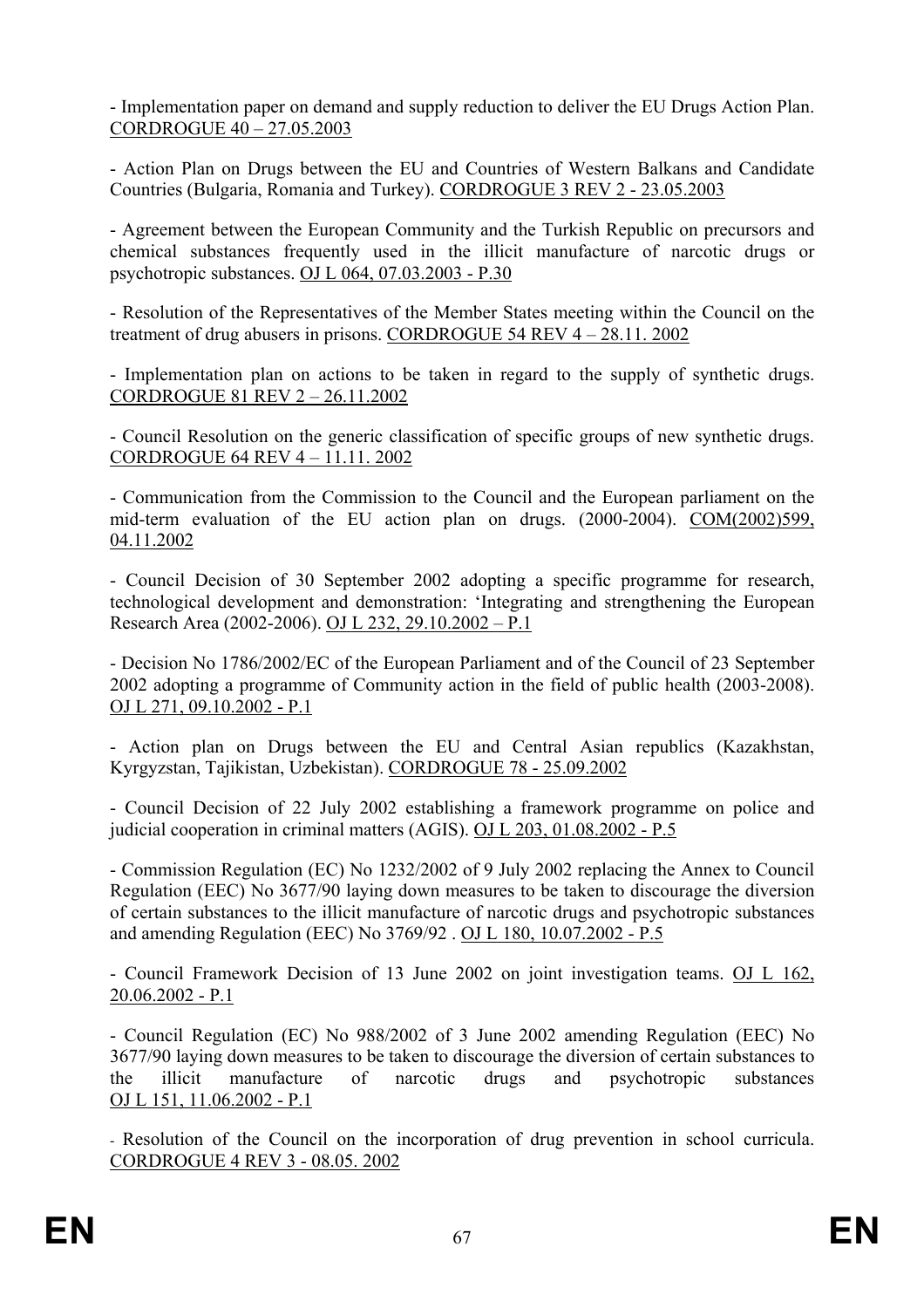- Council Recommendation of 25 April 2002 on improving investigation methods in the fight against organised crime linked to organised drug trafficking: simultaneous investigations into drug trafficking by criminal organisations and their finances/assets. OJ C 114, 15.05.2002 - P.1

- Council Recommendation of 25 April 2002 on the need to enhance cooperation and exchanges of information between the various operational units specialising in combating trafficking in precursors in the Member States of the European Union. OJ C 114, 15.05.2002 - P.3

- Resolution of the Council and of the Representatives of the Member States on the prevention of the recreational use of drugs. CORDROGUE 2 REV 3 – 15.04. 2002

- Council Decision of 28 February 2002 concerning control measures and criminal sanctions in respect of the new synthetic drug PMMA. OJ L 063, 06.03.2002 - P. 14

- Joint declaration on drugs of the Ministers of the European Union in association with the European Commission, and the Candidate Countries. CORDROGUE 7 REV 2 – 15.02 2002

- Council Regulation (EC) No 2501/2001 of 10 December 2001 applying a scheme of generalised tariff preferences for the period from 1 January 2002 to 31 December 2004. OJ L 346, 31.12.2001- P.1

- Directive 2001/97/EC of the European Parliament and of the Council of 4 December 2001 amending Council Directive 91/308/EEC on prevention of the use of the financial system for the purpose of money laundering - Commission Declaration. OJ L 344, 28.12.2001- P. 76

- Council Resolution on the implementation of the five key epidemiological indicators on drugs, developed by the European Monitoring Centre for Drugs and Drug Addiction (EMCDDA). CORDROGUE 67- 15.11.2001

- Council Act of 16 October 2001 establishing, in accordance with Article 34 of the Treaty on European Union, the Protocol to the Convention on Mutual Assistance in Criminal Matters between the Member States of the European Union.OJ C 326, 21.11.2001 - P.1

- Council Decision of 28 June 2001 establishing a programme of incentives and exchanges, training and cooperation for the prevention of crime (Hippokrates). OJ L 186, 07.07.2001 - P. 11

- Council Framework Decision of 26 June 2001 on money laundering, the identification, tracing, freezing, seizing and confiscation of instrumentalities and the proceeds of crime. OJ L 182, 05.07.2001 - P. 1

- Council Decision of 28 June 2001 establishing a second phase of incentives, exchanges, training and cooperation for law enforcement authorities (Oisin II) – OJ L 186, 07.07.2001 – P.4

- Council Regulation (EC) No 1116/2001 of 5 June 2001 amending Regulation (EEC) No 3677/90 laying down measures to be taken to discourage the diversion of certain substances to the illicit manufacture of narcotic drugs and psychotropic substances. O J L 153, 08.06.2001 - P. 4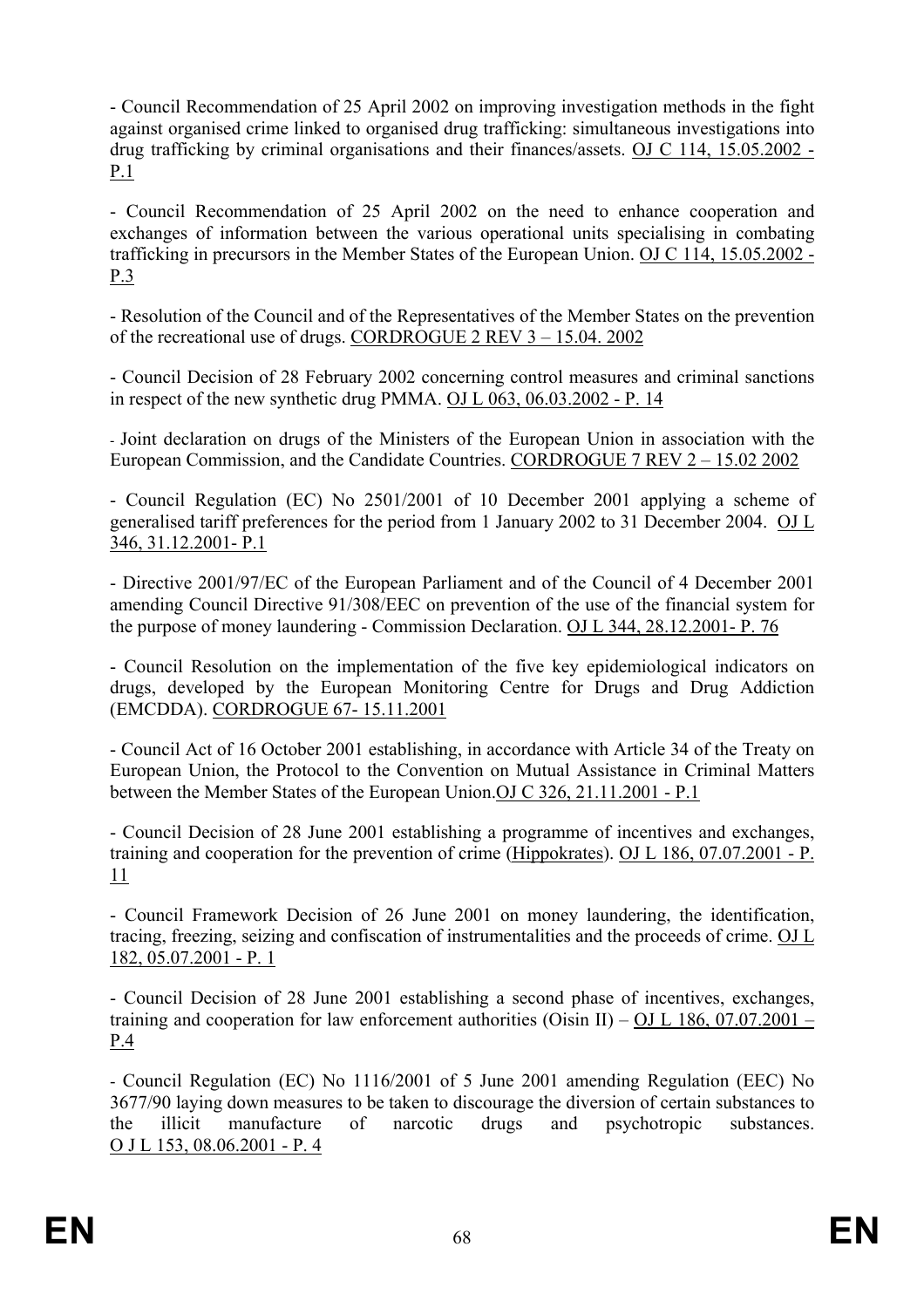- Council Decision of 28 May 2001 setting up a European crime prevention network. OJ L 153, 08.06.2001 - P.1

- Council Decision of 28 May 2001 on the transmission of samples of controlled substances. O J L 150, 06.06.2001 - P.1

- Council recommendation on the alignment of law enforcement drug and diverted precursors statistics. STUP 26 – 30.10.2001 and STUP 29-13.11.2001

- Council conclusions on networking information on emerging trends and patterns in drug abuse and poly-drug use and the associated risks. O J C 017, 19.01.2001 - P. 2

- Initiative of the Kingdom of Sweden with a view to adopting a JHA Council Decision establishing a system of special forensic profiling analysis of synthetic drugs. OJ C 10, 12.01.2001 - P. 1

- Council Decision of 17 October 2000 concerning arrangements for cooperation between financial intelligence units of the Member States in respect of exchanging information. OJ L 271, 24.10.2000 - P. 4

- Council Regulation (EC) No 2220/2000 of 28 September 2000 amending Regulation (EEC) No 302/93 on the establishment of a European Monitoring Centre for Drugs and Drug Addiction. OJ L 253, 07.10.2000 - P.1

- Council Decision of 28 September 2000 on the conclusion of an agreement between the European Community and the Kingdom of Norway on the participation of Norway in the work of the European Monitoring Centre for Drugs and Drug Addiction. OJ L 257, 11.10.2000 - P.23

- Commission Regulation (EC) No 1610/2000 of 24 July 2000 amending Regulation (EEC) No 3769/92 implementing and amending Council Regulation (EEC) No 3677/90 laying down measures to be taken to discourage the diversion of certain substances to the illicit manufacture of narcotic drugs and psychotropic substances. JO L 185, 25.07.2000 - P.30

- Convention established by the Council in accordance with Article 34 of the Treaty on European Union, on Mutual Assistance in Criminal Matters between the Member States of the European Union. JO C 197, 12.07.2000 – P-3